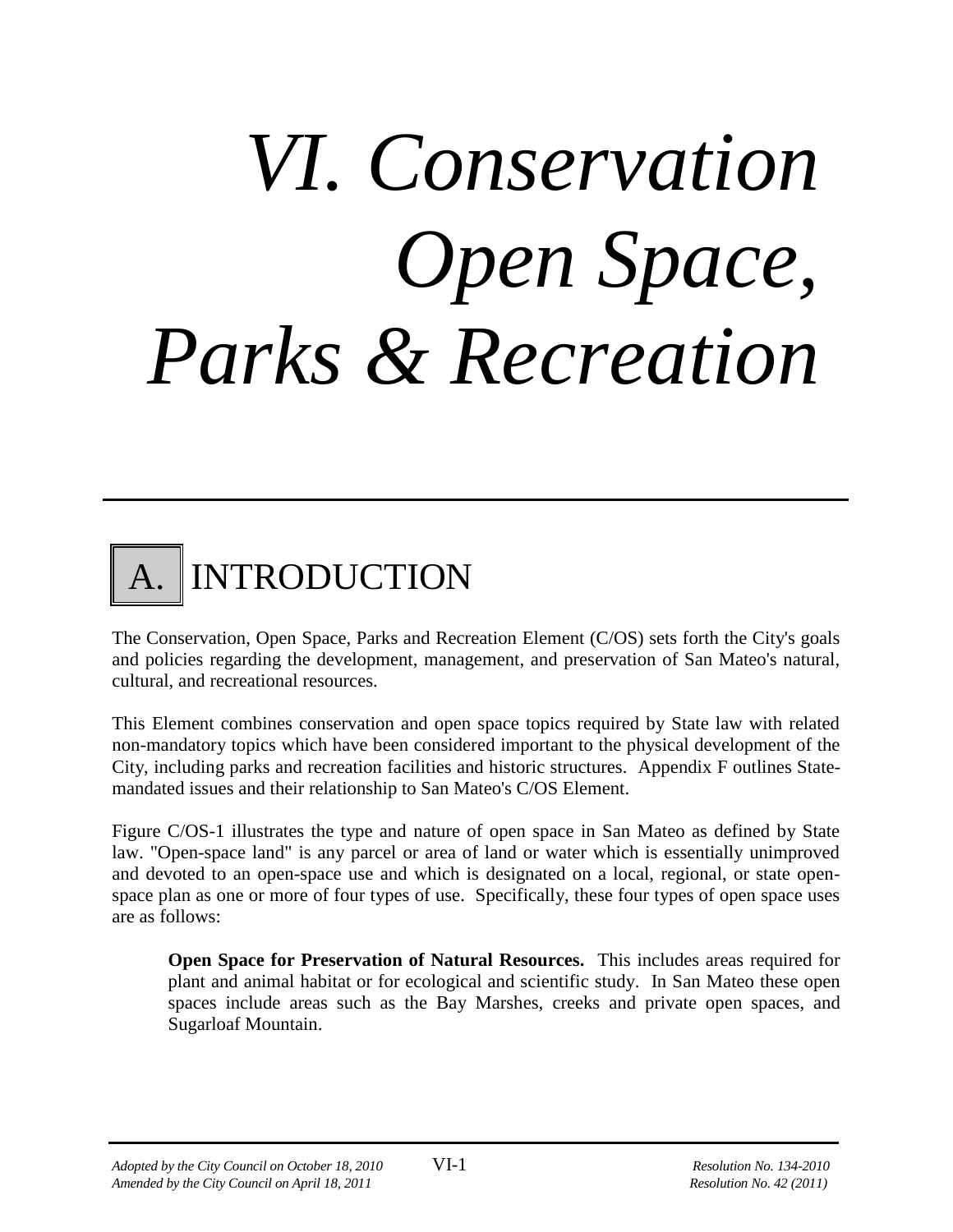**Open Space for Managed Production of Resources.** This includes forest and agricultural lands, water bodies important to the management of commercial fisheries, and mineral deposits. San Mateo does not include any such areas.

**Open Space for Outdoor Recreation.** This includes parks and areas of scenic and cultural value, stream banks, trails, and other links between open spaces. In San Mateo these open spaces include Marina Lagoon, designated private land reserves, and a variety of park sites.

**Open Space for Public Health and Safety.** This includes areas which require special management because of hazardous conditions such as unstable soils, fire risk, fault zones, or flood. In San Mateo these open spaces include portions of the shoreline, Sugarloaf, and San Mateo Creek.

# B. BACKGROUND

This section summarizes the setting for the goals and policies of this Element. The Conservation and Open Space Background Report (March, 1989) provides more detailed information.

# **NATURAL RESOURCES**

The significant natural resource areas in San Mateo are the Bay Shoreline, Marina Lagoon, Sugarloaf Mountain, San Mateo and Laurel creeks, and certain undeveloped private lands which provide open space and wildlife habitat.

# The Bay Shoreline

The City limits of San Mateo include roughly 1,200 acres of bay waters and some three miles of shoreline. Most of the Bay frontage is owned by the City of San Mateo and the County of San Mateo, with some properties held in private ownership. The portion under City jurisdiction is the subject of the Shoreline Parks Specific Plan. The Plan's goals include the improvement of the shoreline, provision of public access, and enhancement of marsh vegetation and wildlife habitat.

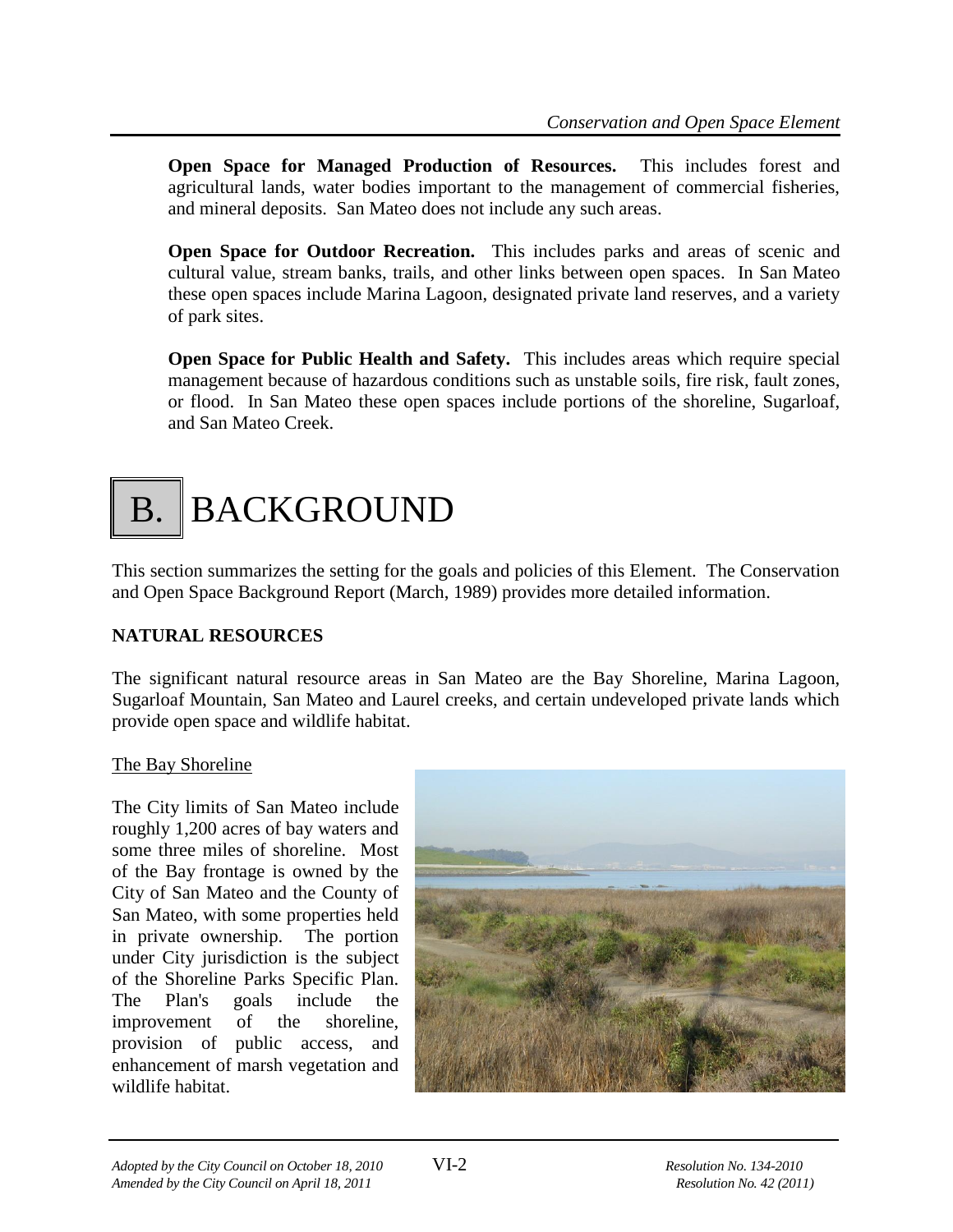The Bay Conservation and Development Commission has rated the San Mateo shoreline as "high" for value as waterfowl habitat. The largest tidal marsh area, and the City's most significant wetland, is the 50-acre "Bay Marshes" off-shore in the southeast corner of the City adjacent to Foster City. Harvestable shellfish beds exist off of Coyote Point Park and the Bayfront.

Any adverse impacts that the City has on the Bay's water quality are most likely to come from urban runoff which enters the Bay untreated. Sources of runoff are residential streets, commercial operations, parking lots, landscaped areas, and industrial processes. The runoff is assumed to include significant amounts of oils, grease, heavy metals, sediment, pesticides, nutrients, litter, and bacteria.

# Marina Lagoon

Marina Lagoon is 185 acres in size and approximately 4.5 miles long. While the lagoon

primarily serves a flood control purpose, it also has recreational, aesthetic and wildlife value. The Lagoon includes a small (.4 acre) island at the mouth of the former Seal Slough which supports roosting, nesting, and feeding shorebirds and waterfowl. Like the Bay, Marina Lagoon receives urban runoff directly. The Lagoon has been significantly affected in summer by algae blooms and aquatic weed growth caused by high nutrient levels. In 1999, the City's Public Works Department developed



the Marina Lagoon Management Plan, which recognizes the need to manage the Lagoon in a manner that balances its three primary purposes: flood control, wildlife habitat, and recreation.

#### Creeks and Channels

San Mateo's creeks have in large part been channelized, culverted, or subjected to development well within their riparian corridors. Well vegetated sections do exist, however, and though noncontiguous, support bird life, amphibians, small mammals, and some fish (Figure C/OS-2).

The exact status of water quality in the creeks and channels varies by creek and channel, and is generally thought to be poor. The reason for this is that channels carrying urban runoff generally deliver oils, grease, pesticides, sediment, litter, and metals. To improve the quality of its runoff, San Mateo implemented the Stormwater Pollution Prevention Program (STOPPP) which is consistent with the San Mateo Countywide Water Pollution Prevention Program (SMCWPPP). STOPPP takes a broad-based approach to the reduction of stormwater pollution by addressing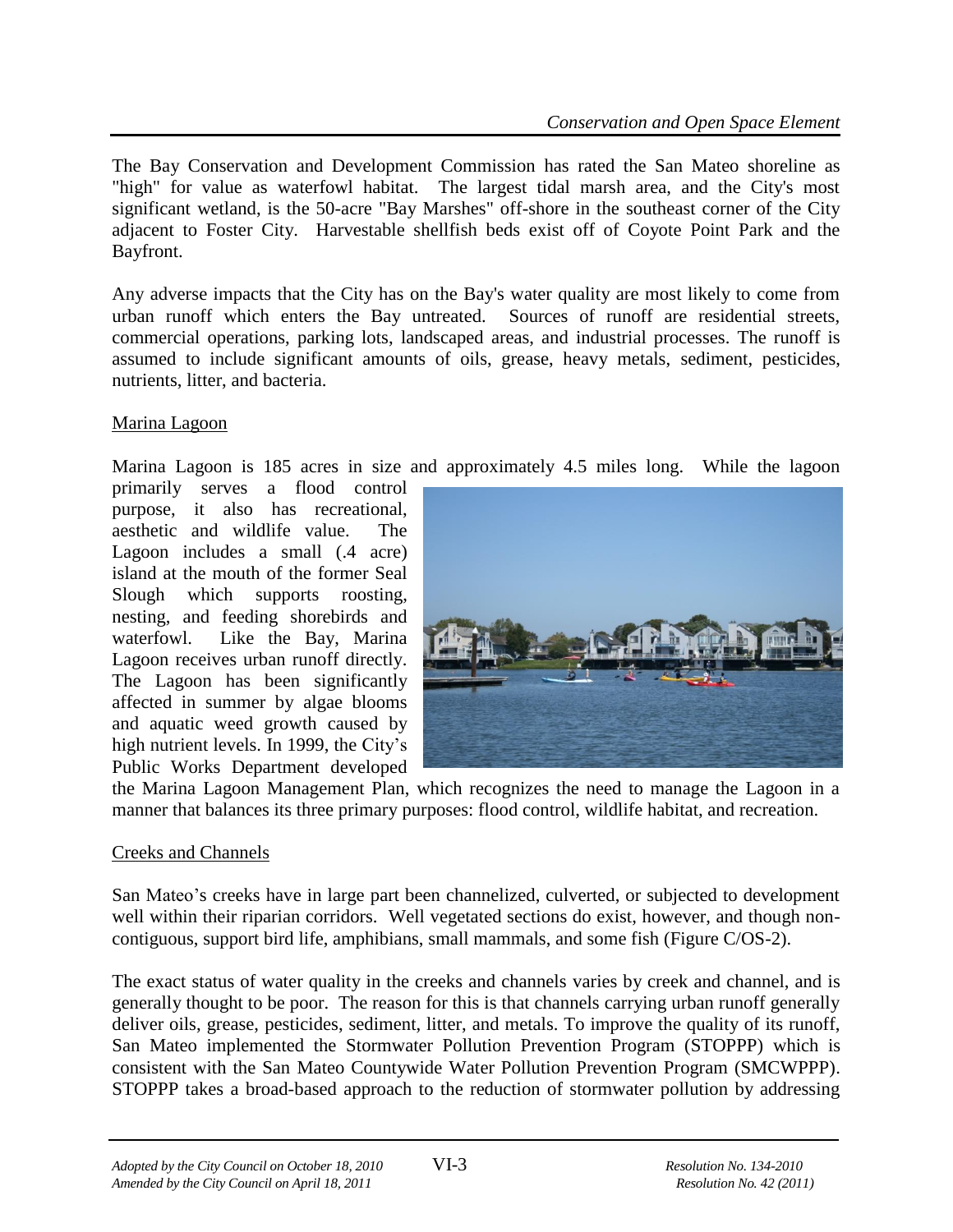activities in municipal maintenance, commercial and industrial business, construction and new development, illicit discharges, and public information. Its strategy is to keep pollution from entering the storm drain system and the Bay.

San Mateo Creek is the largest channel crossing the City; almost 75% of the creek's length is above ground and well vegetated. The Water Quality Control Plan for the San Francisco Bay Basin Region recognizes San Mateo Creek for its current value as groundwater recharge, wildlife habitat, and fish migration. The upper Creek, however, is dammed, and the creek carries only seasonal flows.

San Mateo Creek is the only channel for which a concentrated planning effort has been undertaken. Pursuant to the 1985 Downtown Plan, a comprehensive study of the Creek was completed and includes recommendations regarding flood control improvements. The Shoreline Park Master Plan addresses the east end of the Creek by proposing improvements from US 101 to the Bay.

The upper reaches of Laurel Creek are within the Sugarloaf Mountain area. The natural character of Sugarloaf Mountain helps to reduce runoff and erosion into Laurel Creek. The Creek divides into two branches, each flanking Sugarloaf and having a flood control dam in place. The two significant interruptions of the riparian corridor occur in the vicinity of El Camino Real and through the center of the San Mateo Village area. There appear to be opportunities for enhancement of other stretches of Laurel Creek since the Creek passes through or is adjacent to a number of public facilities -- parks, schools, and a library.

Other notable creeks are the scenic Cherry Canyon Creek, which parallels Edgewood Road as it crosses along private yards, Borel Creek that runs from the Western Hills to the  $19<sup>th</sup>$  Avenue Channel, and the small but relatively natural Beresford Creek, which flows from the canyons south of Campus Drive to the 19th Avenue Channel. Other channels, partially lined or artificial, flow through the City; potential for aesthetic and habitat improvement is generally thought to exist but has not been studied.

# Sugarloaf Mountain

In 1977, the Sugarloaf Specific Plan was adopted proposing that approximately 225 acres be maintained as general open space and public recreation. In 1988 the City purchased the site. The proximity of this open space to intense urban development and its relationship to Laurel Creek makes Sugarloaf the City's most valuable inland natural resource, having scenic value, potential for outdoor recreation, and valuable wildlife habitat, and serving public

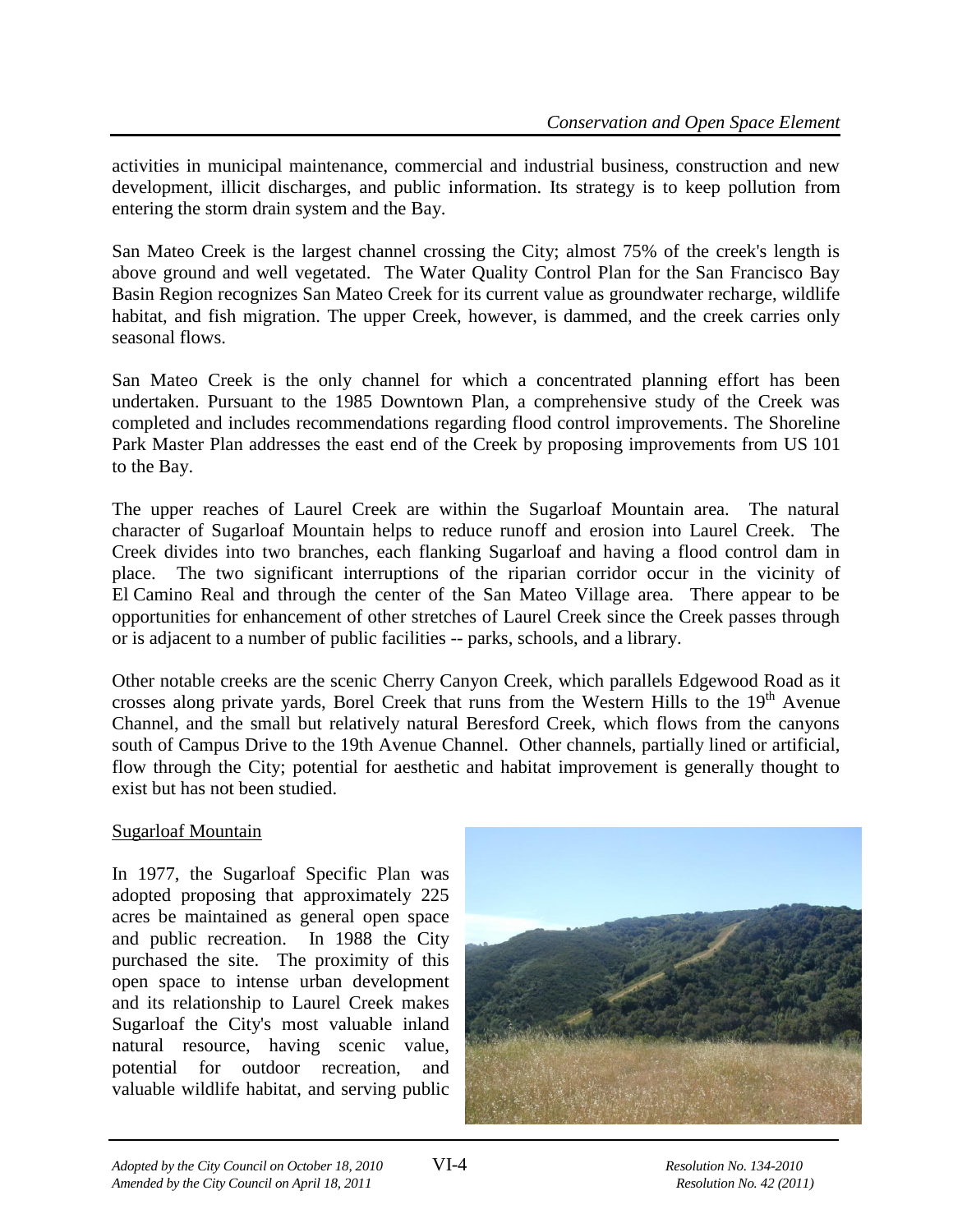health and safety by reducing runoff and erosion in the Laurel Creek watershed. The City's 37 acre Laurelwood Park is part of Sugarloaf Mountain and occupies the upper reaches and north side of Laurel Creek.

Within this area, there occurs five vegetative communities each contributing valuable wildlife habitat: grassland, shrub-chaparral, woodland, oldfield succession, and riparian. A management plan for Sugarloaf Mountain was adopted by the City in 2007.

#### Private Lands/Western Hills

Among the City's private or semi-public land holdings, there are a few significant reservoirs of vegetation and habitat. Within the City's sphere of influence there are roughly 400 acres of open space, grasslands and woodlands in the unincorporated Highlands area.

Approximately 7 acres of undeveloped oak and shrub land are located on the northeast side of Campus Drive adjacent to the 5 acre Verona Ridge development. On the south side of Campus Drive is approximately 20 acres of undeveloped land; this steep canyon includes oak and shrub acreage connecting with the Beresford Creek riparian corridor to provide valuable habitat.

Finally, extensive woodlands in and around the College of San Mateo continue the habitat and open spaces of Hillsborough into the City of San Mateo.

# Threatened and Endangered Species

A variety of plant, bird, reptile, insect, and mammal species of concern have been associated with the San Mateo area. Figure C/OS-3 displays areas in which conditions exist such that species could possibly be found. The status and general habitat of each plant and animal species of concern can be found in Appendix G.

Many of the animal species of concern exist in marsh and shoreline habitat, a resource area that the City has jurisdiction over in terms of enhancement, interpretation, and access. The remaining animal species and most of the plant species exist in grasslands, creeks and canyons. Jurisdiction over these remaining areas is variable. Nevertheless, the City of San Mateo has management control over Sugarloaf Mountain, City parkland, and parts of San Mateo Creek and other creeks. The City can make decisions regarding development on public and private lands, and may review and provide comments on developments in unincorporated areas.

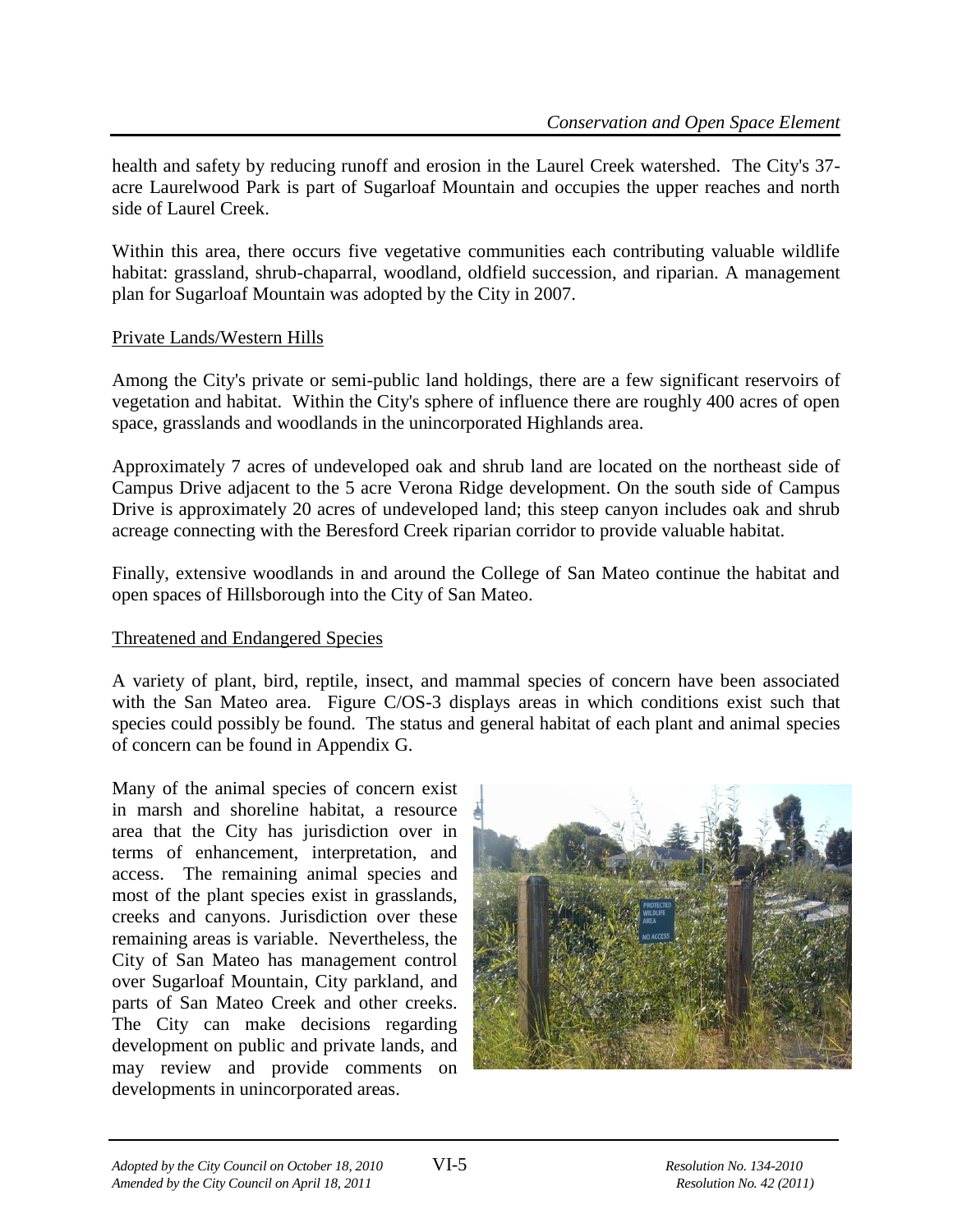#### **URBAN RESOURCES**

Urban resources significant to San Mateo are "Heritage Trees", street trees, public open spaces, pedestrian trails, scenic roadways, and archaeological and historical resources.

## Heritage Trees

In 1968, the City adopted a Heritage Tree ordinance. The ordinance, which has been amended several times since 1968, established the intent of preserving as many of these significant trees as

possible through the regulation of removal and pruning. A Heritage Tree is defined, in part, as one which is of historical significance or which has a trunk with a diameter of 10 inches or more, if indigenous, and 16 inches or more for all other trees, as measured at 48 inches above natural grade. The ordinance also applies to a stand of trees, the nature of which makes each tree dependent upon the others for survival. These regulations affect both undeveloped and developed properties.



When a tree qualifying as a Heritage Tree is removed for new construction, the owner must plant additional vegetation on site or pay a fee to the City based on the calculated value of the tree removed per City ordinance.

#### Street Trees

The planting, maintenance care, and removal of street trees is governed by the City's Municipal Code. The intent of the Street Trees Ordinance is to foster the planting of trees, to promote aesthetic value of streets, and to provide an orderly means of maintaining the trees. The Parks and Recreation Department is responsible for administering the street tree program, which includes over 20,000 trees on roadway medians in street-side planter strips, and in the public right-of-way behind monolithic sidewalks.

No person may trim, remove, or plant a street tree without a permit from the Parks and Recreation Department. When a permit for removal is granted, the tree must be replaced. A Street Tree Master Plan has been prepared pursuant to the Ordinance; the Plan stipulates the specific species that may be planted on each block throughout the City.

#### Public Open Space in Private Developments

The City of San Mateo Zoning Code includes open space requirements for planned developments (residential and non-residential), projects in a variety of multi-family zones, and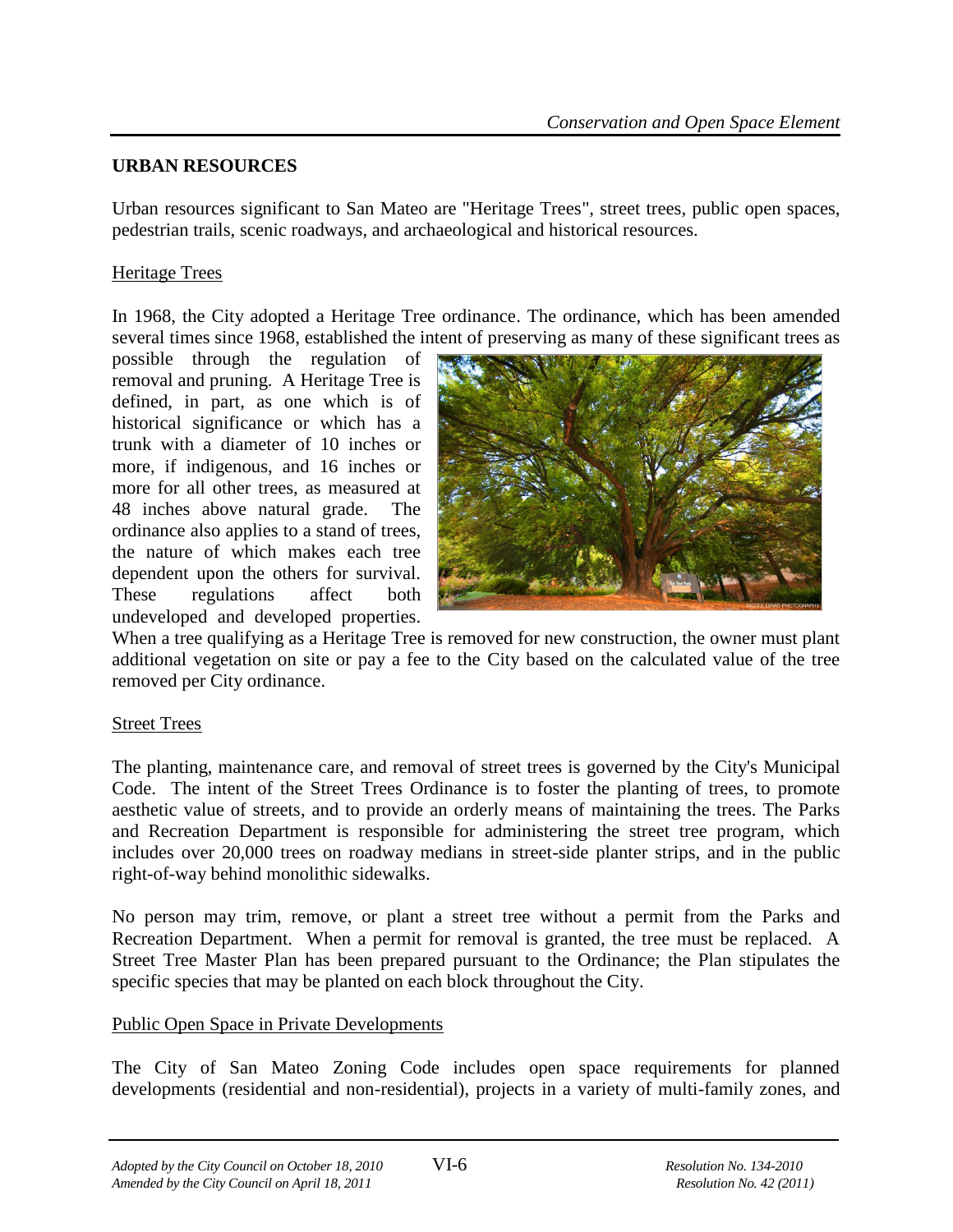projects in the Central Business District. Open space plazas for public use are required for large buildings in the Central Business District. These plazas must be located on the ground floor adjacent to the public sidewalk. The Zoning Code offers bonuses for the provision of open spaces in the R-5 multi-family district and requires landscaped open space in the executive office districts.

The Bay Meadows Phase I development provided approximately 4.6 acres of privately owned and maintained park space. In addition, there is significant open space within the Franklin Templeton Office Campus. The Bay Meadows Phase II development provides approximately 15 acres of public park land. Along with Bay Meadows Phase II, the City should seek additional urban open space at the intersections of El Camino Real with  $28<sup>th</sup>$  Avenue, 31<sup>st</sup> Avenue, and Hillsdale Boulevard, as well as along Laurel Creek. These locations and concepts for urban open space are described in the Hillsdale Station Area Plan.

# Pedestrian Trails

Convenient, safe, and scenic walking trails and pedestrian routes serve citizens by providing for travel, recreation, and exercise. There are two significant trails within the City limits: Bayfront (Shoreline) and Laurelwood. The Bayfront trail is part of the City's Shoreline Park and the 400 mile San Francisco Bay Trail system now being constructed around San Francisco and San Pablo Bays. Two trails cross through Laurelwood Park and will connect with Sugarloaf Mountain area and be a potential Bay Area Ridge Trail link. Other significant trails related to San Mateo, but outside the City, include Sawyer Camp and Crystal Springs. San Mateo Creek, crossing the City from the DeAnza Expedition Site to the Bay, is a potential pedestrian and bicycle amenity to the Downtown, a link to Caltrain, and a connection to the Shoreline in conjunction with the Third Avenue/US 101 interchange. Crystal Springs Road is also a significant potential pedestrian trail. If made more useable and safe for pedestrians, Crystal Springs would be a key link between the City and the Reservoir trails, and in combination with San Mateo Creek, a key link between the developing Bay and Ridge Trails. The Circulation Element of this General Plan reviews the entire Bikeways system in San Mateo.

# Scenic Roadways

The City of San Mateo does not contain any officially designated State of California scenic highways. The County of San Mateo General Plan states that Alameda de las Pulgas, Crystal Springs Road, Polhemus Road, and State Route 92 are County designated scenic roads. These notable roadways, and J. Hart Clinton Drive, within and adjacent to the City (Figure C/OS-4) offer views of creeks, hillsides, the Bay, and San Francisco and East Bay skylines among other sights. Visual liabilities include inconsistent vegetation and poorly screened development.

# Historical Resources

The establishment of the Downtown at B Street and Third Avenue as a result of the arrival of the railroad is one key to the development character and history of the City. The second key is the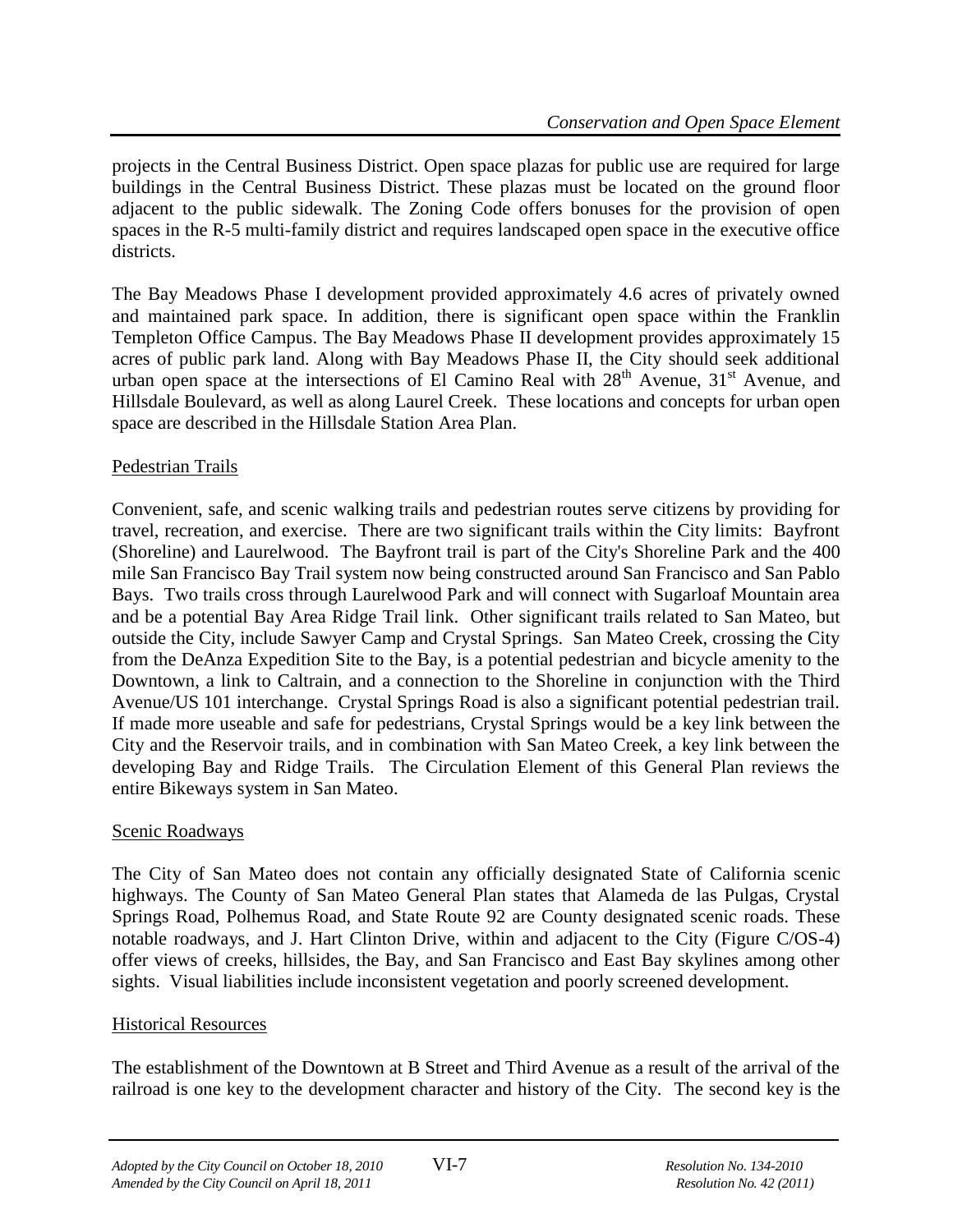establishment of estates and country homes in San Mateo during the 1800's and then the subdivision of those estates in the early 1900's. As a result of this early start in suburbanization, San Mateo has many historically significant buildings, structures, and landmark sites. Individual buildings of distinction are important to San Mateo's economy and quality of life. These structures contribute to neighborhood identity and cultural diversity; they add to the overall character of the City and the viability of the City for new businesses. Over the years, significant buildings have been lost to fire, demolition, or neglect. Interest in preservation of these structures among City residents has grown over the last few years.

In 1988 a historic building survey was commissioned by the City Council and performed by a private consultant in conjunction with the San Mateo County Historical Association. This survey work confirms that San Mateo is a "mature" community; with many properties over 50 years old. The Survey identified some 200 historically significant buildings. Approximately 37 of these structures are individually eligible for the National Register of Historic Places. The final Survey Report (1989) identified these structures along with all buildings of local significance and areas which could be classified as historic districts; all surveyed structures are mapped in the Report.

Because of the large number of structures, the Survey focused primarily on the oldest neighborhoods, most of which are located east of El Camino Real. Survey efforts were concentrated in the traditional downtown area, particularly along B Street and Third Avenue, and the neighborhoods of Central, East San Mateo, Hayward Park, San Mateo Heights, and North Central. Other areas west of El Camino Real and south of Hayward Park through 25th Avenue were visually surveyed only. One area of particular note not included in the full Survey is San Mateo Park. This neighborhood includes some 900 structures and warrants further study as a historic district in the future.

In addition to the historic building survey work done in 1989, there have been other historic evaluations performed on structures in the City. These evaluations typically coincided with planning applications for alterations or substantial removal of dwellings and commercial buildings. These evaluations have led to additional buildings being added to the City's data base for historic structures. Historic buildings and structures are shown on Figure C/OS 5, along with their respective ratings of potential significance. It should be noted that there are five buildings in the City that are listed on the National Register of Historic Places (listed by official name of resource): Ernest Coxhead House on East Santa Inez; De Sabla Teahouse and Tea Garden on De Sabla Avenue; Hotel Saint Matthew on Second Avenue; National Bank of San Mateo on B Street: and the US Post Office on South Ellsworth Street.

# Archaeological Resources

The City of San Mateo has an exciting past. It was initially the home of Ohlone Indians, on the path of Spanish explorers, the first European settlement in San Mateo County, and incorporated as a town before 1900.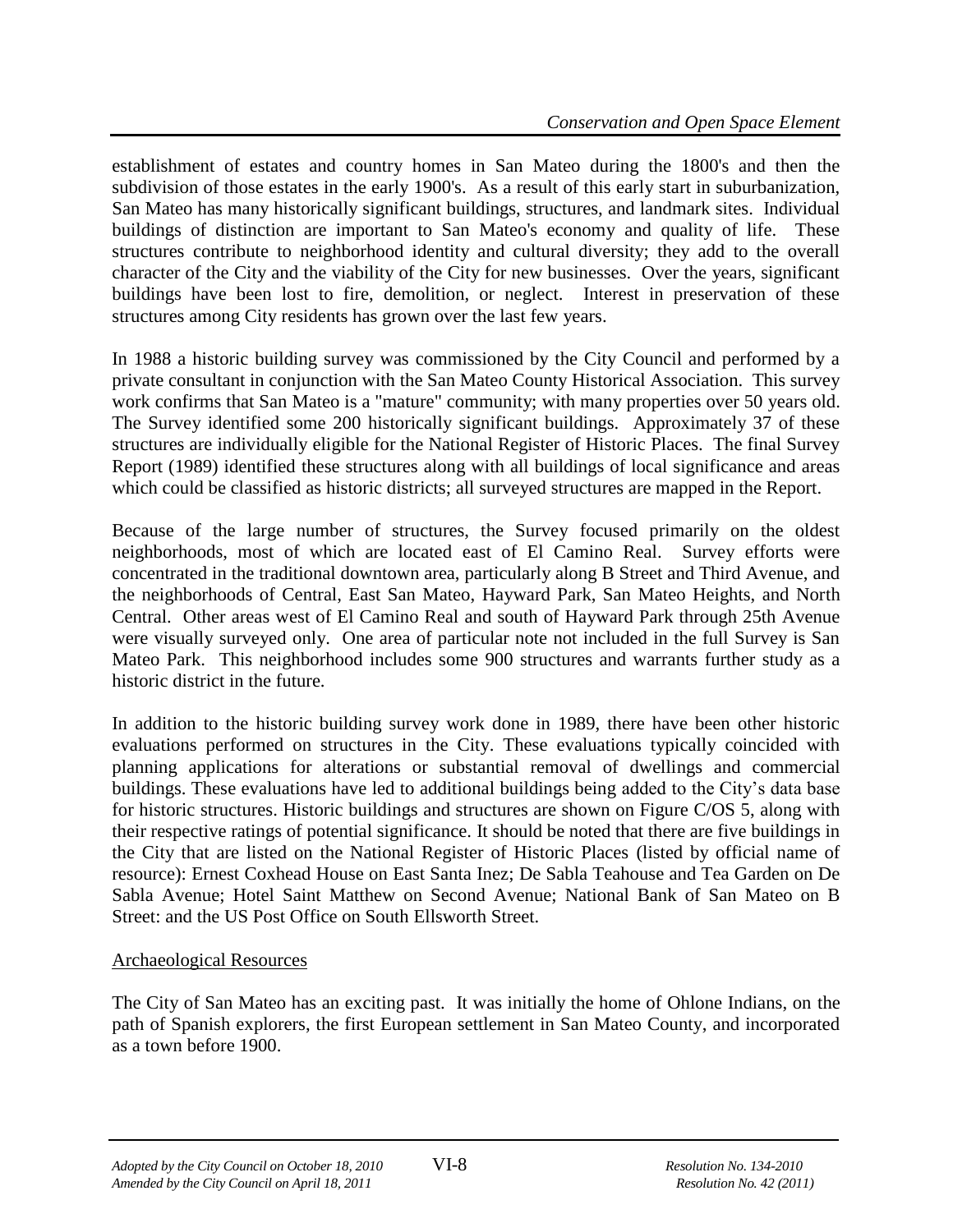It is known that the Ohlone congregated near San Mateo Creek and the Bay Marshes. A 1983 archaeological survey concluded that while soil removal and construction have eliminated most aboveground shellmounds, good potential still exists for the presence of undisturbed subsurface archaeological deposits at surveyed sites. It was also concluded that high research potential exists for sites adjacent to San Mateo Creek.

The City has been mapped for "archaeological sensitivity". The "high sensitivity" zone includes recorded archaeological sites and the immediate area which are favorable sites. The "medium sensitivity" zone includes areas surrounding the high sensitivity areas and other locales where, while no sites are recorded, the settings are similar to those where recorded sites do occur. The majority of the City is in a "low sensitivity" zone wherein archaeological resources are not generally expected but may occur. (Because of concerns over the looting of sites, this map is available only for inspection in the Planning Division office.)

# **PARKS AND RECREATION**

The City operates a variety of park facilities including playgrounds, ballfields, turf areas, courts, picnic areas, and gardens along with five community centers, a senior center, two swim centers, the Marina Lagoon, and Poplar Creek Golf Course. Diverse programs are offered year round at these facilities for preschoolers, youths, teens, adults, and seniors.



# Recreation Programs

The Parks and Recreation Department strives to provide a comprehensive program of activities for all age groups serving five critical Service Outcomes:

Active and Healthy Lifestyles Child and Youth Development Creative Outlets Enrichment and Lifelong Learning Creating Community

Fees for service are an integral part of the system of programs, and a Cost Recovery Policy has been adopted by the City Council to provide a balance between service values and cost recovery. Critical to the mission of Parks and Recreation is to provide access for all in this increasingly diverse community, reducing financial, language and disability barriers to participation.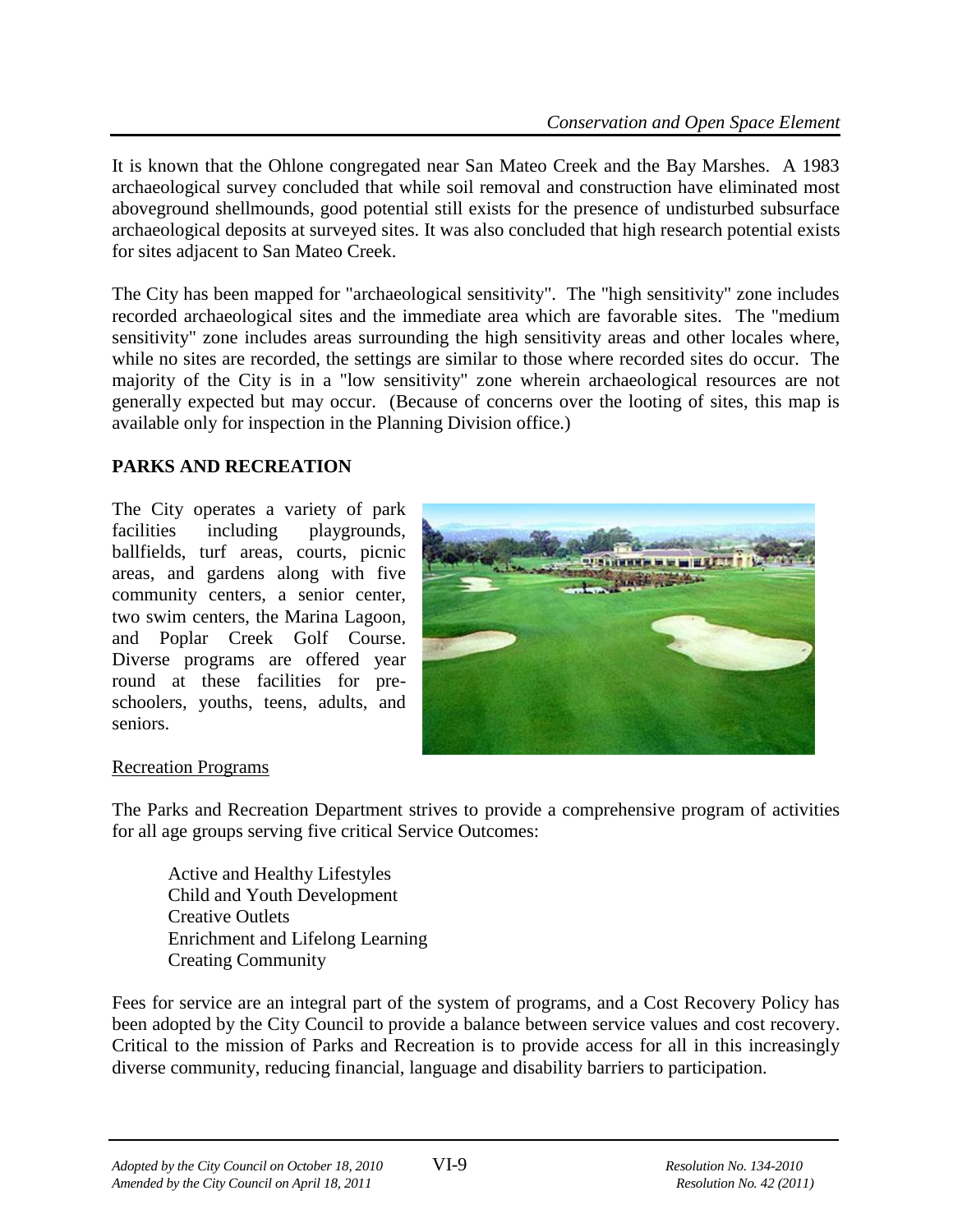City resources to meet the Parks and Recreation mission are augmented by leveraging community organizations and resources through cooperative, collaborative and sponsorship relationships with other stakeholders in the identified Service Outcomes. In addition, in some cases community non-profits are the service provider, and the City's role is to facilitate and support their efforts (e.g. youth sports organizations such as Little League, AYSO, etc.)

#### City Community Centers and Pool Facilities

The current inventory of community centers was built on a neighborhood services model primarily to meet the drop-in needs of neighborhood children with low and no cost programs that were prevalent during the 1950's and 1960's, the period during which nearly all of the facilities were constructed. As such, the centers are generally small and have almost entirely multi-use rooms. Table C/OS 1 provides the year of construction, and gross and programmable square footage for each center.

This pattern of use is no longer prevalent and these facilities are no longer configured or adequate to meet current or future needs. Moreover, multiple small facilities are not operationally efficient due to higher square footage maintenance and operations costs and limited opportunity for cost recovery.

Both swim centers were constructed in the 1960's, and neither meets the operational or programmatic standards or codes for community aquatic centers being built today. The current facilities operate with inadequate water circulation systems, undersized mechanical rooms and without the benefit of family locker or restroom facilities. Programmatically, each pool is significantly limited. Current contemporary aquatic center installations support multiple skill and interest levels with multi-activity configurations, including warm water (for play, lessons, therapy) and cool water (for exercise), zero-depth entry, and water play features.

| <b>Center/Pool</b>      | Year                                    | <b>Gross Square Feet   Programmable</b> |                    |
|-------------------------|-----------------------------------------|-----------------------------------------|--------------------|
|                         | <b>Constructed</b>                      |                                         | <b>Square Feet</b> |
| <b>Beresford Center</b> | 1966                                    | 15,600                                  | 8,165              |
| <b>Central Center</b>   | 1967                                    | 5,700                                   | 3.115              |
| <b>Central Studios</b>  | Circa $1950$ 's                         | 2,000                                   | 1900               |
| King Center             | 1969                                    | 24,500                                  | 10.370             |
| <b>Lakeshore Center</b> | 1967                                    | 3,700                                   | 1.940              |
|                         | Shoreview Center   1958 (expanded 1971) | 4.800                                   | 2.560              |
| <b>Senior Center</b>    |                                         | 14,100                                  | 6.750              |
| Joinville Pool          | 1968                                    |                                         |                    |
| King Pool               |                                         |                                         |                    |

#### **Table C/OS 1**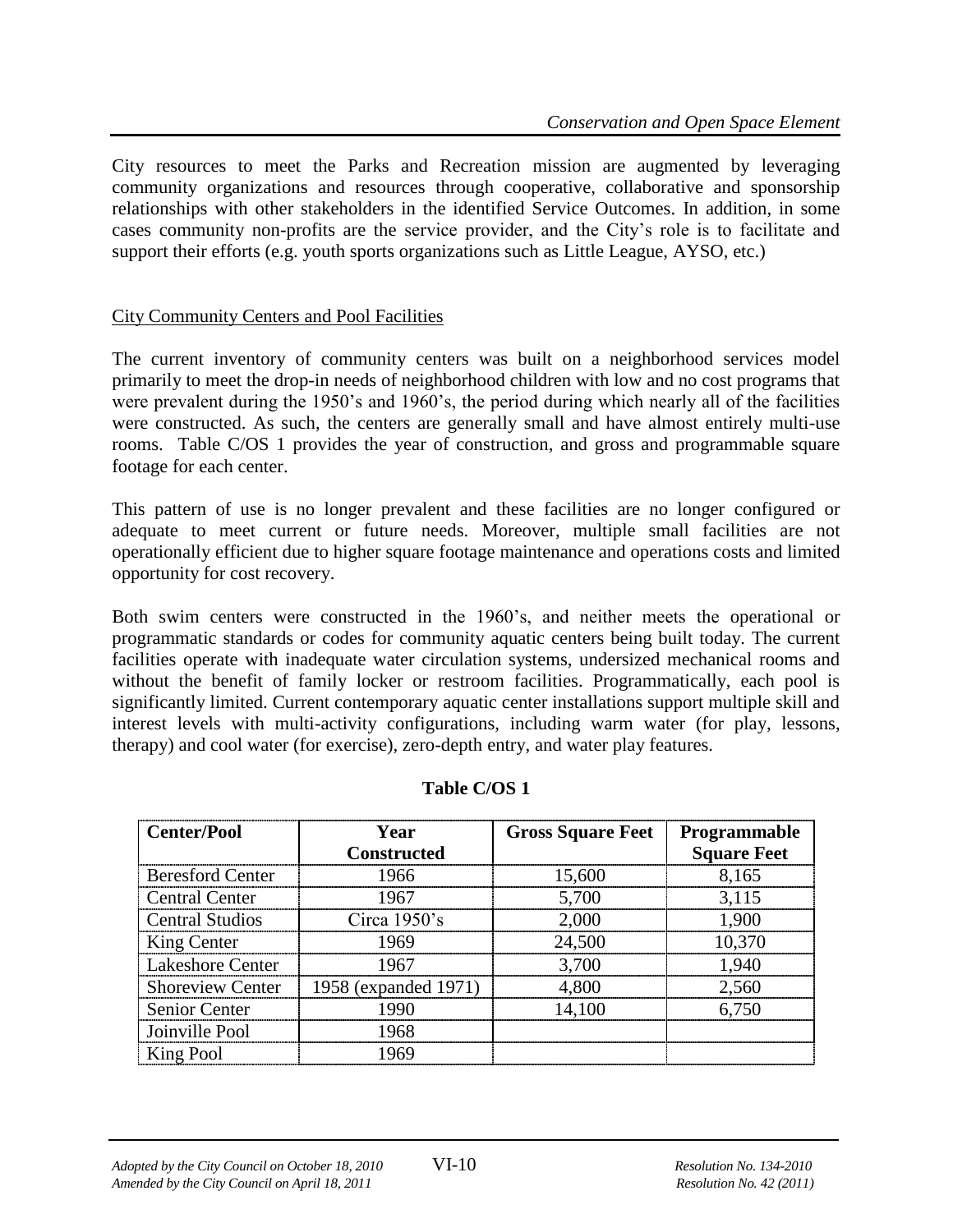Three studies of the needs for community center and pool spaces have been conducted. Younger and Pros was engaged in 2002 to conduct and develop a comprehensive assessment and strategic plan for Parks and Recreation facilities and programs. The above descriptions of current facilities are the result the Younger and Pros assessment and a specific study of Joinville Swim Center conducted by Jones Madhaven in 2001. Younger and Pros' recommendations for community centers and pools were further refined in a 2004-05 analysis by Sports Management Group of appropriate sizes, configurations and locations to provide adequate facilities to meet current and future needs. Their study concluded that a total of 175,000 square feet of community center and aquatics space, in a combination of multi-use and specialized-use spaces, would be needed to meet current and future need.

#### City Parks and Open Space

The City has 40 park sites, two open space areas, and one inaccessible open space area. Figure C/OS-6 displays the locations and classification of existing and currently planned park facilities. Table C/OS-2 outlines acreage information, and the Standards section includes a description of park classifications.

An accepted method of evaluating the adequacy of recreation facilities is through the establishment of standards relating facilities to population. These standards can be acreage general or facility specific. This Plan sets a goal of an overall acreage standard of 6.0 acres/1,000 population. San Mateo's 6.0 acre goal consists of 1.5 acres of neighborhood



parkland per 1,000 persons and 4.5 acres of community and regional parkland per 1,000 persons.

Recent City projections of population for the year 2030 estimate approximately 119,800 residents in the City and sphere of influence areas. With this population and the currently identified inventory of designated neighborhood and community parkland, the City would have 3.88 acres/1,000 persons (Table C/OS-3).

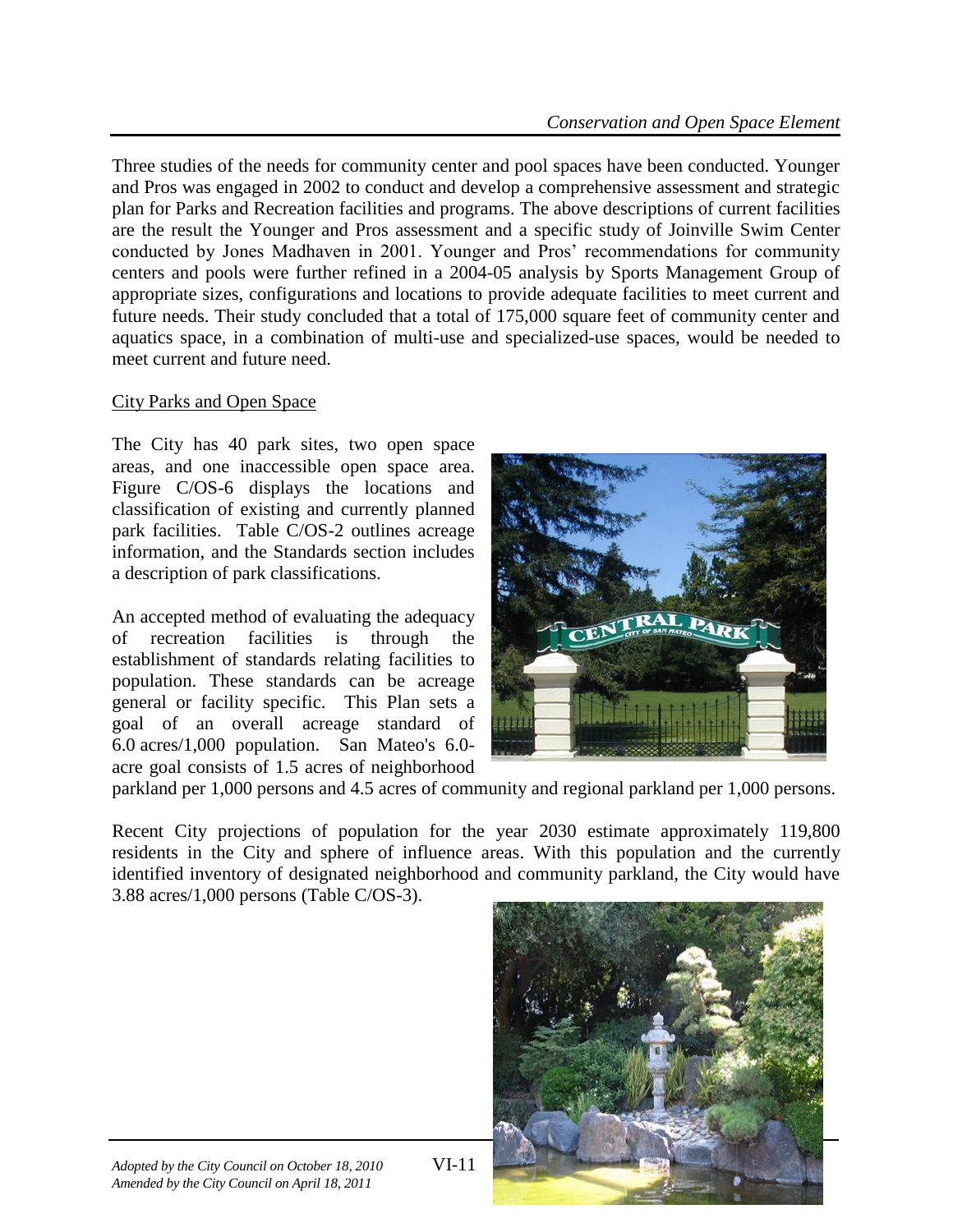| <b>TABLE C/OS-2</b><br>PARK ACREAGES AND CLASSIFICATIONS |                          |                            |  |
|----------------------------------------------------------|--------------------------|----------------------------|--|
| <b>Park Type and Name</b>                                | <b>Developed Acreage</b> | <b>Undeveloped Acreage</b> |  |
| <b>Mini Parks</b>                                        |                          |                            |  |
| <b>Bay Tree</b>                                          | $\cdot$                  |                            |  |
| Concar                                                   | .4                       |                            |  |
| Dale                                                     |                          | 1.1                        |  |
| DeAnza                                                   | 1.4                      |                            |  |
| <b>Hayward Park</b>                                      | $\cdot$ .2               |                            |  |
| Sunnybrae                                                | .4                       |                            |  |
| Washington                                               | 1.1                      |                            |  |
|                                                          | 3.9                      | 1.1                        |  |
| Neighborhood                                             |                          |                            |  |
| Bay Meadows Linear Park (Phase 1) <sup>1</sup>           | 1.3                      |                            |  |
| Bay Meadows 2 Linear Park <sup>2</sup>                   |                          | 1.5                        |  |
| Bay Meadows 2 Neighborhood Park <sup>2</sup>             |                          | 1.5                        |  |
| <b>Borel</b>                                             |                          | 1.6                        |  |
| Casanova                                                 | 1.4                      |                            |  |
| <b>East Hillsdale</b>                                    | 2.1                      |                            |  |
| <b>Fiesta Meadows</b>                                    | 4.7                      |                            |  |
| Gateway                                                  | 1.9                      |                            |  |
| Harborview <sup>3</sup>                                  | 2.5                      |                            |  |
| <b>Indian Springs</b>                                    | 2.7                      |                            |  |
| Laguna Vista                                             | $\overline{\phantom{a}}$ | 2.0                        |  |
| <b>Laurie Meadows</b>                                    | 5.3                      |                            |  |
| Mariner's Island                                         | 4.0                      |                            |  |
| Meadow Square <sup>1</sup>                               | 1.4                      |                            |  |
| Saratoga Square                                          | 2.0                      |                            |  |
| Trinta                                                   | 2.0                      |                            |  |
| <b>Upper Laurelwood</b>                                  | 7.0                      |                            |  |
| West Hillsdale                                           | 1.6                      |                            |  |
|                                                          | 39.9                     | 6.6                        |  |

 1 Privately owned and maintained parks with public access

 $^{2}$  A development agreement has been approved for these park sites to be dedicated to the City.<br><sup>3</sup> Part of the Shoreline Park system.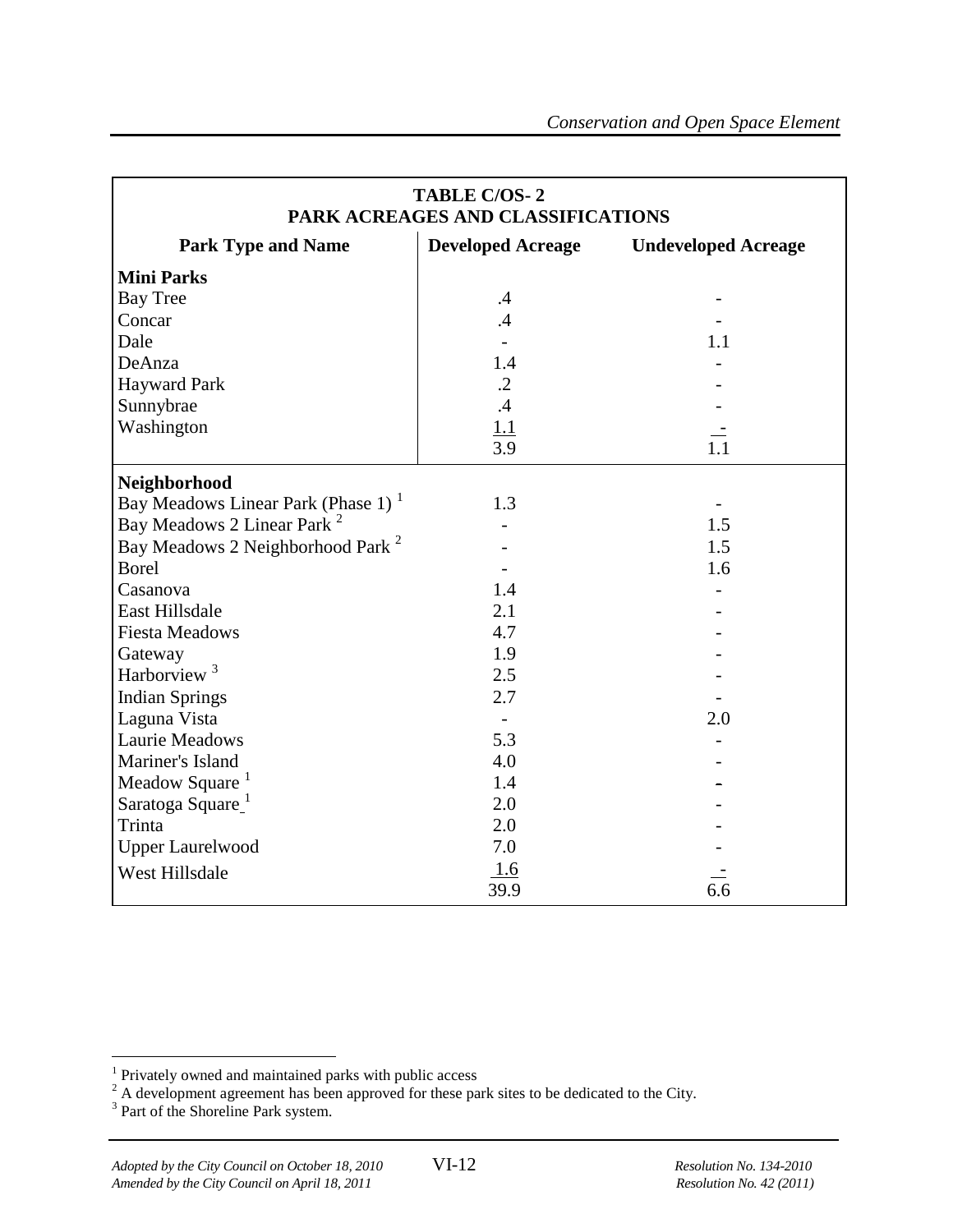| <b>TABLE C/OS-2</b><br>PARK ACREAGES AND CLASSIFICATIONS                                                                                                             |                          |                            |  |
|----------------------------------------------------------------------------------------------------------------------------------------------------------------------|--------------------------|----------------------------|--|
| <b>Park Type and Name</b>                                                                                                                                            | <b>Developed Acreage</b> | <b>Undeveloped Acreage</b> |  |
| <b>Park Type and Name</b>                                                                                                                                            | <b>Developed Acreage</b> | <b>Undeveloped Acreage</b> |  |
| <b>Community</b>                                                                                                                                                     |                          |                            |  |
| Bay Meadows Community Park <sup>2</sup>                                                                                                                              |                          | 12                         |  |
| Bayside/Joinville                                                                                                                                                    | 20.5                     |                            |  |
| Beresford                                                                                                                                                            | 18.5                     |                            |  |
| Central                                                                                                                                                              | 16.3                     |                            |  |
| King                                                                                                                                                                 | 6.1                      |                            |  |
| Lakeshore                                                                                                                                                            | 4.2                      |                            |  |
| Los Prados                                                                                                                                                           | 12.6                     |                            |  |
| Parkside Aquatic                                                                                                                                                     | 3.4                      |                            |  |
| Senior Center                                                                                                                                                        | 1.3                      |                            |  |
| Shoreview                                                                                                                                                            | 4.8                      |                            |  |
| Tidelands                                                                                                                                                            | $\equiv$                 | <u>10.9</u>                |  |
|                                                                                                                                                                      | 87.7                     | 22.9                       |  |
| <b>Regional</b>                                                                                                                                                      |                          |                            |  |
| Poplar Creek Golf Course                                                                                                                                             | 105.0                    |                            |  |
| Bayfront Nature Area <sup>3</sup>                                                                                                                                    | 5.3                      | 28.5                       |  |
| Seal Point <sup>3</sup>                                                                                                                                              | 60.3                     |                            |  |
| Ryder $3$                                                                                                                                                            | 2.80                     |                            |  |
|                                                                                                                                                                      |                          |                            |  |
|                                                                                                                                                                      | 173.4                    | 28.5                       |  |
| <b>Open Space</b>                                                                                                                                                    |                          |                            |  |
| Bay Marshes <sup>3</sup>                                                                                                                                             |                          | 54.5                       |  |
|                                                                                                                                                                      |                          | 218.3                      |  |
| Sugarloaf/Laurelwood                                                                                                                                                 |                          |                            |  |
| Timberland (inaccessible)                                                                                                                                            |                          | <u>1.8</u>                 |  |
|                                                                                                                                                                      | $\theta$                 | 274.6                      |  |
| <b>Total</b>                                                                                                                                                         | 426.8                    | 333.7                      |  |
| <sup>1</sup> Privately owned and maintained parks with public access.<br>A development agreement has been approved for these park sites to be dedicated to the City. |                          |                            |  |

3 Part of the Shoreline Park system.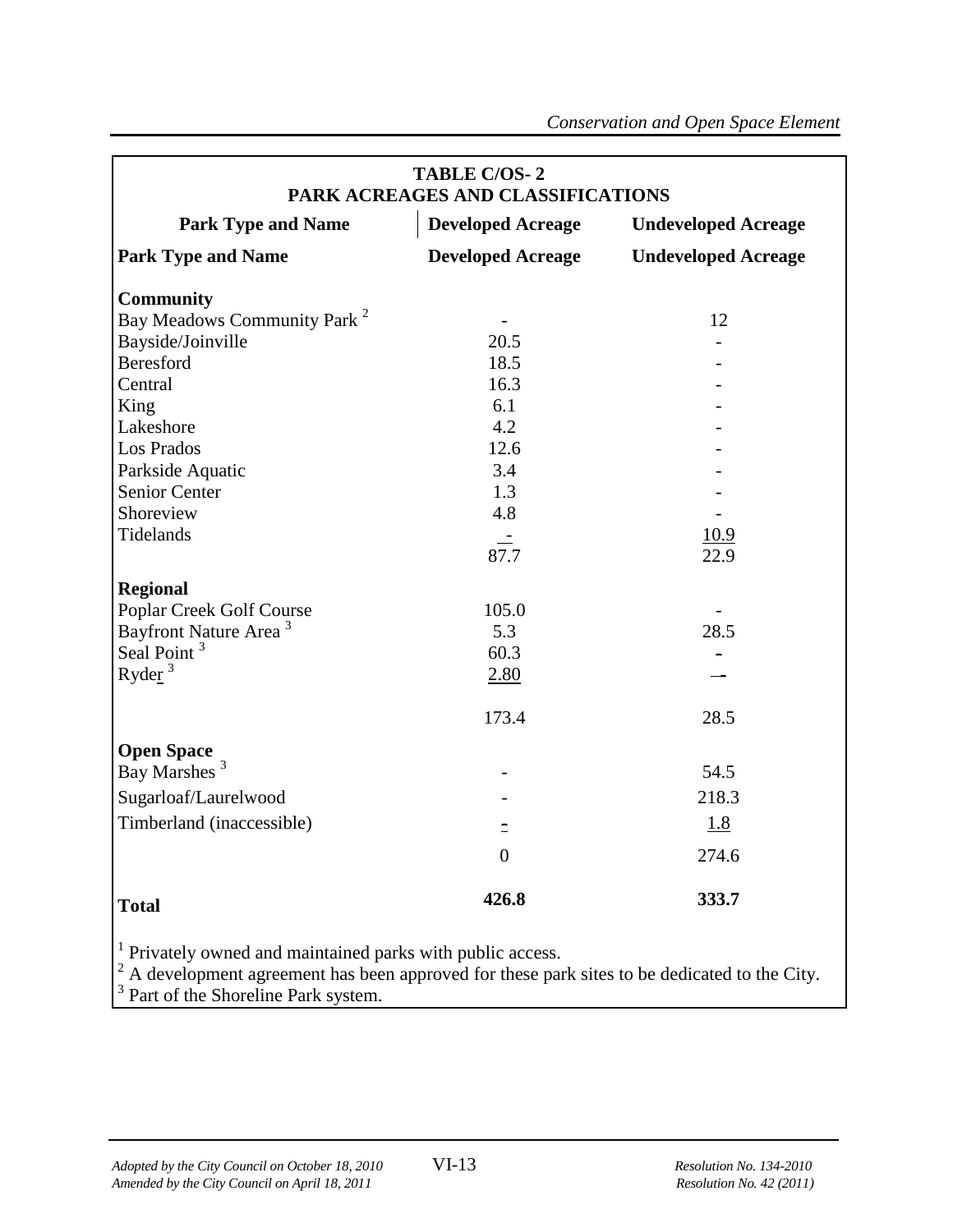| <b>TABLE C/OS-3</b><br><b>ACREAGE AND POPULATION ANALYSIS</b>                                    |                    |                        |  |  |
|--------------------------------------------------------------------------------------------------|--------------------|------------------------|--|--|
| <b>Year 2030 Population Projection: 119,800 Residents</b><br><b>City and Unincorporated Area</b> |                    |                        |  |  |
| Neighborhood and Mini-Parks <sup>1</sup>                                                         | 51.5 Acres         | $0.43/1,000$ Residents |  |  |
|                                                                                                  | Standard           | 1.50/1,000 Residents   |  |  |
| Community and Regional Parks <sup>2</sup>                                                        | 412.5 Acres        | $3.45/1,000$ Residents |  |  |
|                                                                                                  | Standard           | $4.50/1,000$ Residents |  |  |
| <b>Neighborhood and Community Total</b>                                                          | <b>464.0 Acres</b> | 3.88/1,000 Residents   |  |  |
|                                                                                                  | Standard           | $6.00/1,000$ Residents |  |  |
| <b>Open Space Total</b>                                                                          | <b>274.6 Acres</b> | 2.30/1,000 Residents   |  |  |
|                                                                                                  | Standard           | $\theta$               |  |  |
| <sup>1</sup> Mini-Parks are considered part of Neighborhood Parkland.                            |                    |                        |  |  |

 $2$  Regional Parks are considered part of Community Parkland. Includes 100 acres of Coyote Point Park in the total.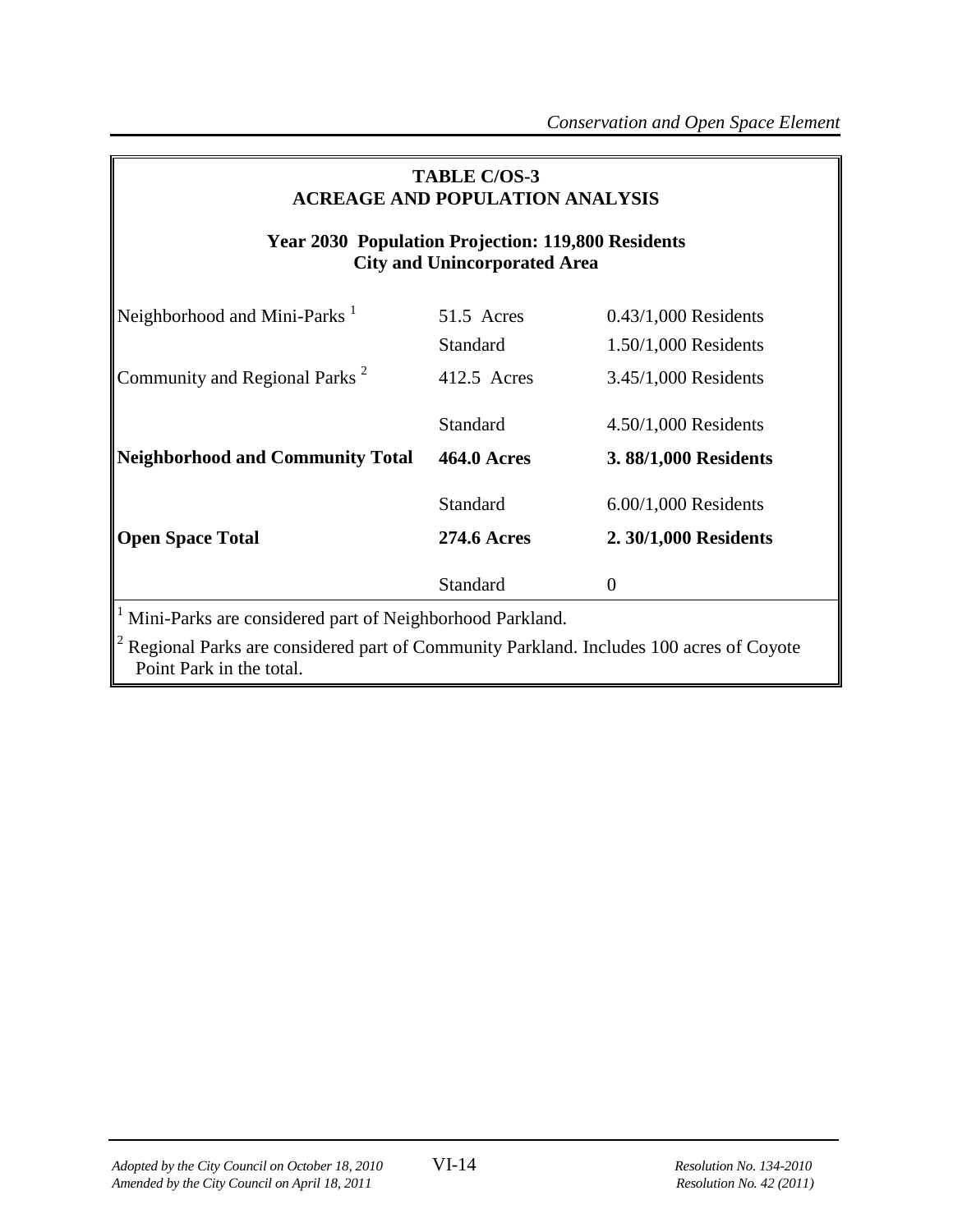Many of the City's planning areas lack one or more of the recreation facilities considered desirable in a neighborhood. Neighborhoods south of SR 92 between El Camino Real (SR 82) and US 101, west of El Camino Real (SR 82) and north of SR 92, east of the railroad tracks between SR 92 and the Downtown, and northwest of downtown San Mateo in particular have inadequate



parkland. The northwest sector of the City (located north of SR 92 and west of US 101) will likely experience the greatest increase in population and density, exacerbating the acreage per population deficit unless additional parkland is acquired. It is likely that the best acquisition and dedication opportunities will be available within the San Mateo Rail Corridor Transit-Oriented Development Plan.

# Park Maintenance and Infrastructure Management

Equally important as developing or redeveloping park and recreation facilities is the necessity to provide on-going maintenance and infrastructure management. Parks are a collection of living components that in some cases, require daily attention. The impacts that result from public usage, such as trash, vandalism and/or overuse add to the list of tasks that must be integrated into an overall maintenance plan.

As fiscal resources become more constrained, it is even more important to establish both the priority and frequency of maintenance cycles in concert with park users. Unfortunately, not all landscaped areas are able to receive the same level of maintenance; therefore, a set of standards that provides tiered levels of service that can be adjusted based on the financial capacity of the organization becomes a necessity.

In addition to maintenance, consideration must be given to insuring that all park and recreation assets, but especially those with a defined lifecycle, are managed in such a way as to extend their useful life and insure that sufficient funds are available to replace or significantly rehabilitate the asset once it reaches the end of its lifecycle. Ideally, an on-going funding stream, i.e. sinking fund, should be created that would incrementally set aside money for improvements rather than attempting to accrue funds at the time of a specific project.

As the primary stewards for the city's natural environment including parks, open spaces, landscaped medians and islands, and the urban forest it is important to effectively manage those assets in such a way as to insure they are protected for the long term benefit and enjoyment by the community.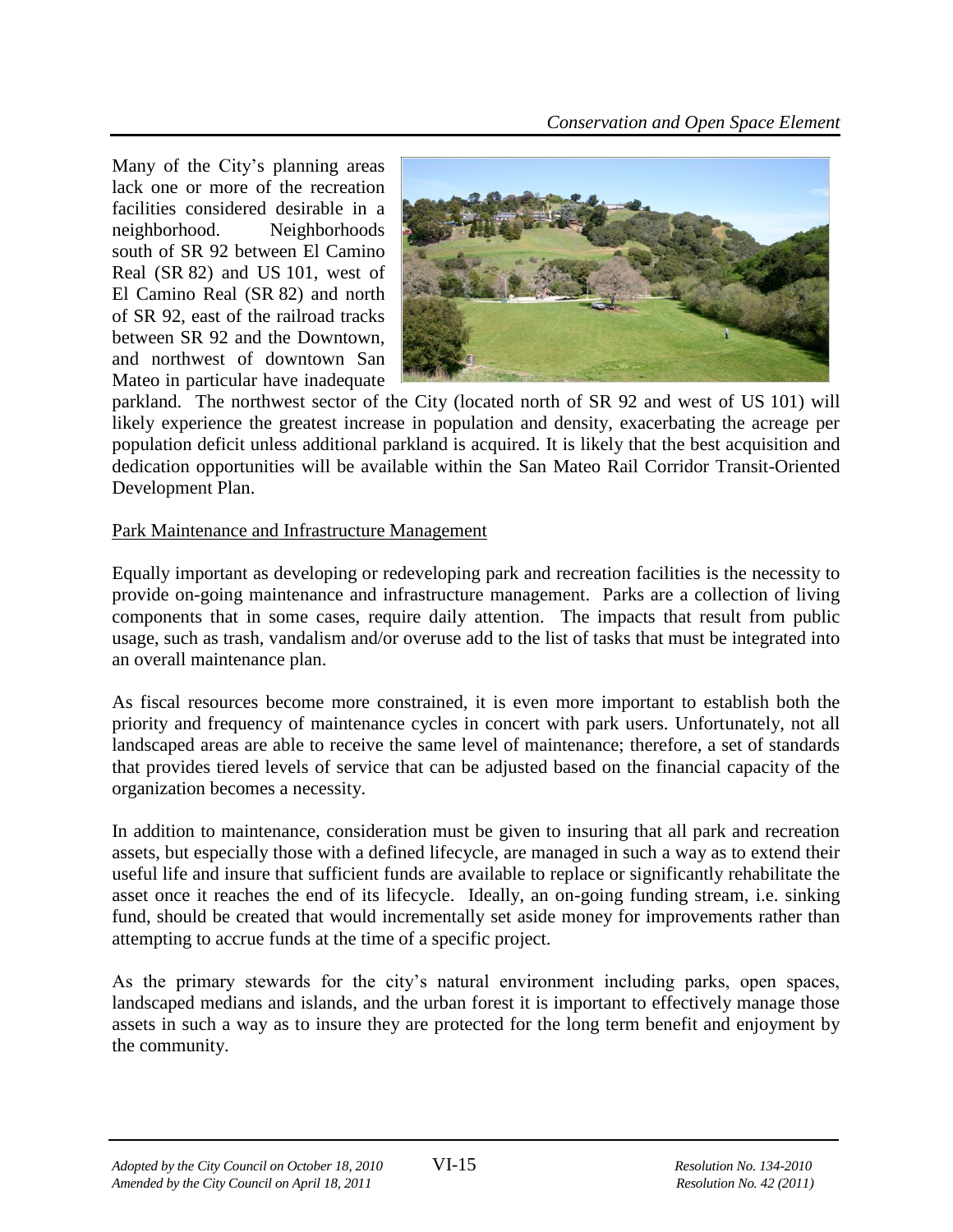#### School Sites

San Mateo's parkland, while providing for diverse interests, is significantly inadequate to meet current and future community recreation needs. (For specific requirements, see the Standards Section following Parks and Recreation Policies.) School facilities have been heavily relied upon to augment City facilities. More than one-half of the soccer, tennis, swimming, and adult hardball facilities and all but one of the gymnasiums are located at schools.

Unfortunately, in most cases school sites are of reduced value in addressing community recreational needs because of restricted accessibility and availability; inadequate maintenance; prohibitive user fees; or limited facilities that are not designed for park usage; or bureaucratic user policies and regulations. Schools are frequently located within the service areas of parks which do little to improve the geographic imbalance of facilities' distribution throughout the city. Even considering all school facilities available, the inventory of active facilities is inadequate to meet current and future needs in several key areas.

Several means for improving the quality and availability of school facilities exist, including cooperative maintenance and operating agreements, partnering in school improvement projects, valuing city provided services such as public safety as a consideration towards enhancing community access, and purchase of closed school sites when available. Table C/OS- 4 outlines the ranking of priorities of issues to be considered when evaluating school properties. These priorities would be applied in future consideration of City participation in school property use, maintenance, and redevelopment.

# **TABLE C/OS-4**

# **EVALUATION CRITERIA FOR SCHOOL FACILITIES**

This table outlines the criteria to be considered when evaluating the priority of City involvement with school facilities as recreational resources. The lettered items are relevant issues; the numbered items are the priorities of certain impacts within those issues.

#### **A. Accessibility by Community**

- 1. Provides substantial access by community
- 2. Provides moderate access by community
- 3. Provides limited access by community

#### **B. Impact on Standards.**

- 1. Reduces deficit in standard.
- 2. Contributes to meeting standard.
- 3. Clear surplus of facility type exists.

#### **C. Status of Facility and Type of Action.**

1. Prevent facilities from becoming unusable.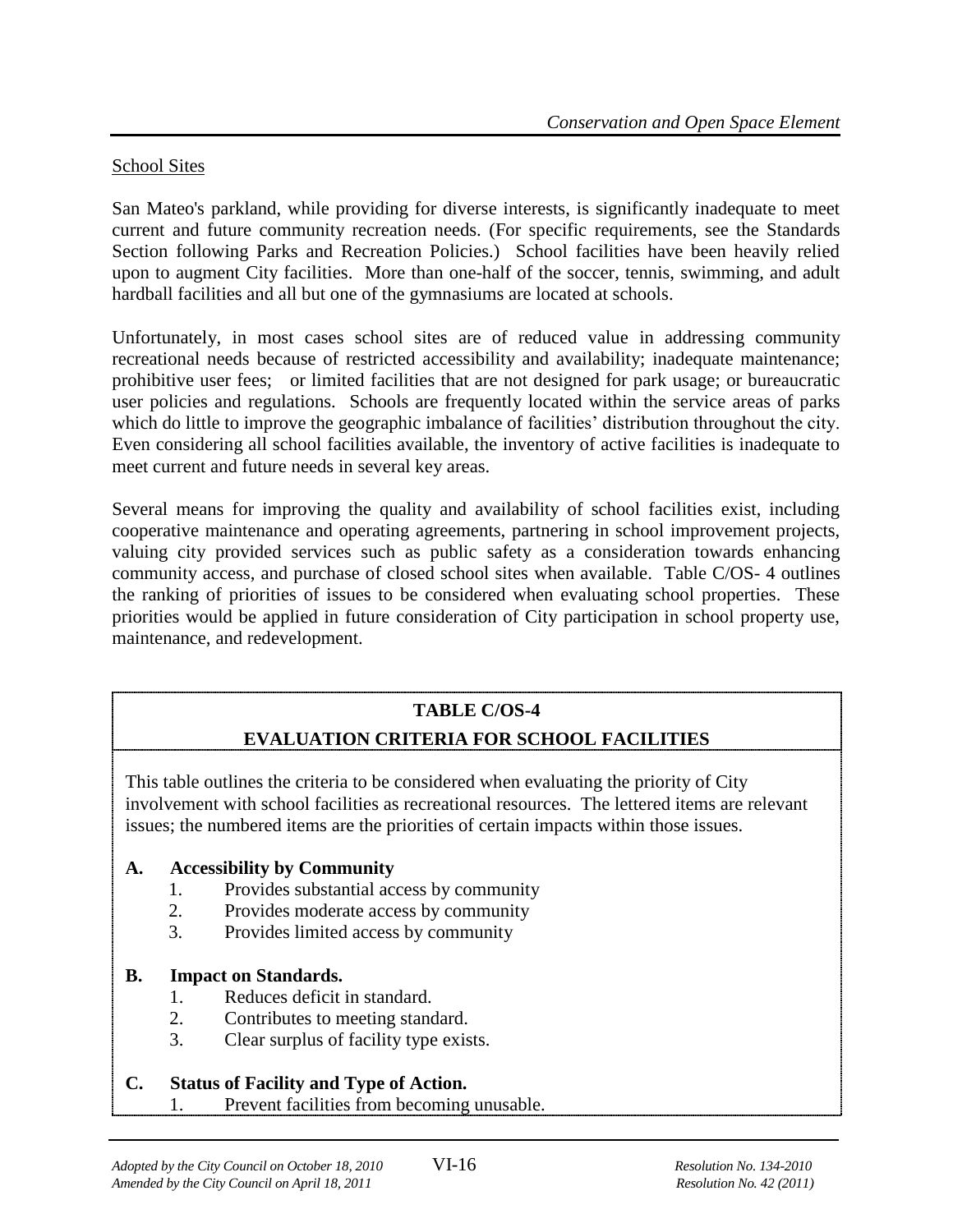#### **TABLE C/OS-4**

# **EVALUATION CRITERIA FOR SCHOOL FACILITIES**

- 2. Make unusable facilities usable.
- 3. Prevent facilities from becoming marginal.
- 4. Add new facilities.
- 5. Upgrade marginal facilities.
- 6. Prevent good facilities from degrading.
- 7. Upgrade adequate facilities.

#### **D. Classification of Facility.**

- 1. Meets Citywide and neighborhood needs.
- 1. 2a. Meets Citywide needs.
- 2. 2b. Meets neighborhood needs.

#### **E. Cost Type.**

- 1. Capital outlay only.
- 2. Ongoing maintenance only.
- 3. Capital outlay and ongoing maintenance.

#### **F. Cost Contribution Ratio.**

- 1. School major, City minor.
- 2. School/City 50%/50%.
- 3. School minor, City major.
- 4. City 100%

#### **G. Cost Benefit Ratio.**

- 1. Benefit  $+$ .
- 2. Balance.
- 1.  $3. \text{Cost} + .$

#### In-Lieu Fees, Taxes, and Dedications

Pursuant to the Subdivision Map Act, local governments may exact land dedications, in-lieu fees, or a combination of both for park and recreation purposes as a condition of approving a subdivision map. The City has done so, through ordinance, for residential projects since 1969 and most recently revised in 2008. The amount of in-lieu fees collected is based upon the size and nature of the project.

Various residential construction projects are subject to Park and Recreation Land and Facilities tax and/ or a Park Impact Fee that applies to residential construction projects not covered by the In-Lieu Fee provision. Parkland fees on commercial development are also allowed in California; strict requirements are in place, which require a clear connection between the impact of commercial development on facility needs, the fee, and the use of the fee. San Mateo does not have such a fee. Day care fees have also been designed to mitigate development impacts on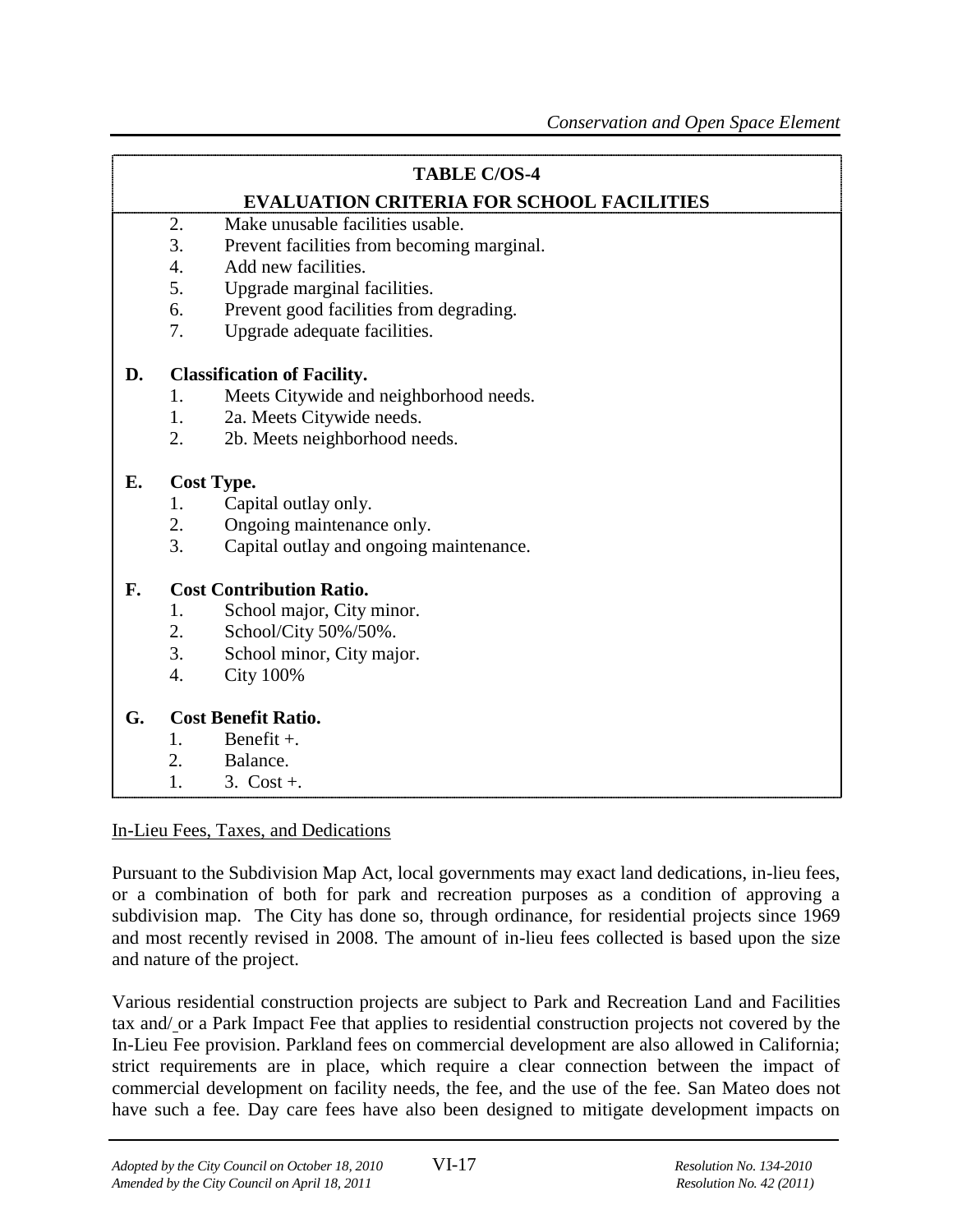community services. The City of San Mateo has a Child Care Development fee applicable to commercial development that has been designated to assist in funding the development of child care facilities.

A limited number of sites have been acquired through the City's dedication ordinance. Most future growth of San Mateo will occur as a result of redevelopment, since there is little vacant land available in the City. Redevelopment may provide smaller scale opportunities for dedications adjacent to existing parks or schools.



# **ENVIRONMENTAL STEWARDSHIP**

- **GOAL 1:** Protect and enhance the City's natural resource areas which provide plant and animal habitat.
- **GOAL 2:** Conserve and manage the City's natural resources to ensure that current and future generations will enjoy the environmental, social and economic benefits derived from our urban forest, parks and open spaces.

#### **POLICIES:**

#### 1. BAY SHORELINE AND MARINA LAGOON

- **C/OS 1.1: Lagoon Habitat.** Enhance the wildlife habitat value of Marina Lagoon, whenever possible, in conjunction with recreational use and flood control management activities.
- **C/OS 1.2: Bird Island.** Maintain "Bird Island" as a bird nesting and breeding site.

Management decisions regarding Marina Lagoon have focused on recreational uses and flood control needs. Decisions regarding access, boating, water levels, chemical use, and construction, among others, also impact wildlife habitat; Policy 1.1 directs that habitat values also be considered in decision making and that enhancement is an objective of management. The companion Policy 1.2 directs that Bird Island be managed for its habitat value.

**C/OS 1.3: Interpretive Opportunities.** Promote public awareness of the value and care of the Shoreline through on-site interpretive programs or outdoor displays which are in character with the adjacent open spaces.

Greater public understanding of the Shoreline is key to maintaining habitat values, water quality, safety, and public support of City programs; Policy 1.3 promotes interpretive programs.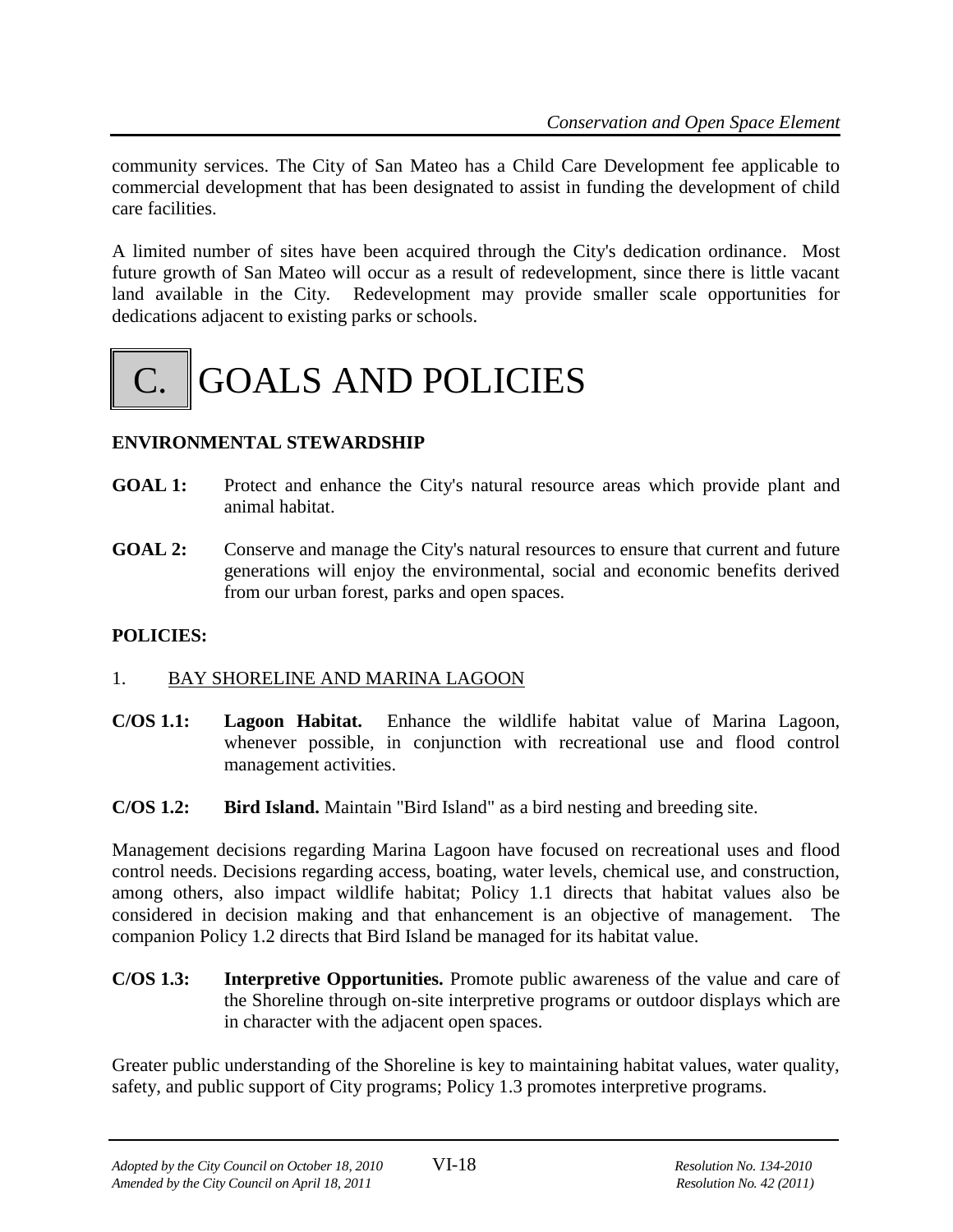**C/OS 1.4: Shoreline Parks Master Plan.** Continue to seek funding for the implementation of the remaining phases of the Shoreline Parks Master Plan through RDA and grant funding.

The implementation of the remaining phases of the Shoreline Parks Master Plan that was adopted in 2000 will require time, effort and funding. Policy 1.4 directs the City to continue to seek funds through Redevelopment Agency Funds and grants.

#### **Implementation: C/OS 1.1 Lagoon Habitat, C/OS 1.2 Bird Island, C/OS 1.3 Interpretive Opportunities, and C/OS 1.4 Shoreline Parks Master Plan**

The 1999 Marina Lagoon Management Plan incorporates preservation of wildlife habitat as a primary purpose in the management of the Lagoon. Remaining phases of the Shoreline Parks Master Plan to be completed include the Bayfront Nature Area, Tidelands Park, remaining improvements along San Mateo Creek east of Highway101 and improvements along J. Hart Clinton Drive.

The City has implemented the Stormwater Pollution Prevention Program (STOPPP) to increase the quality of runoff flowing into Marina Lagoon, and thus improve the quality of the lagoon for all users. Lead: Public Works Department and Parks and Recreation Department.

(Ongoing)

**C/OS 1.5: Conversion of Incompatible Uses.** Encourage the conversion of existing land uses which are not compatible with adjacent Lagoon or wetlands to permitted compatible uses.

The adopted Land Use Element and Shoreline Park and Detroit Drive Plans, as well as the Shoreline Zoning District allow for a limited number of recreation related land uses. Some land uses not directly related to recreation or marine areas can be compatible with the shoreline and Lagoon environment. Similarly, uses and development types which are not compatible due to concerns about noise, runoff, habitat, and aesthetics should be restricted.

# **Implementation: C\OS 1.5 Conversion of Incompatible Uses**

This policy is implemented as specific development proposals are processed. However, existing legal, nonconforming uses would be allowed to continue for the life of the use. Lead: Planning Division and Parks and Recreation Department. (Ongoing)

**C/OS 1.6: Public Access.** Continue to require public access from new developments adjacent to the Lagoon and Shoreline consistent with the Shoreline Park Specific Plan.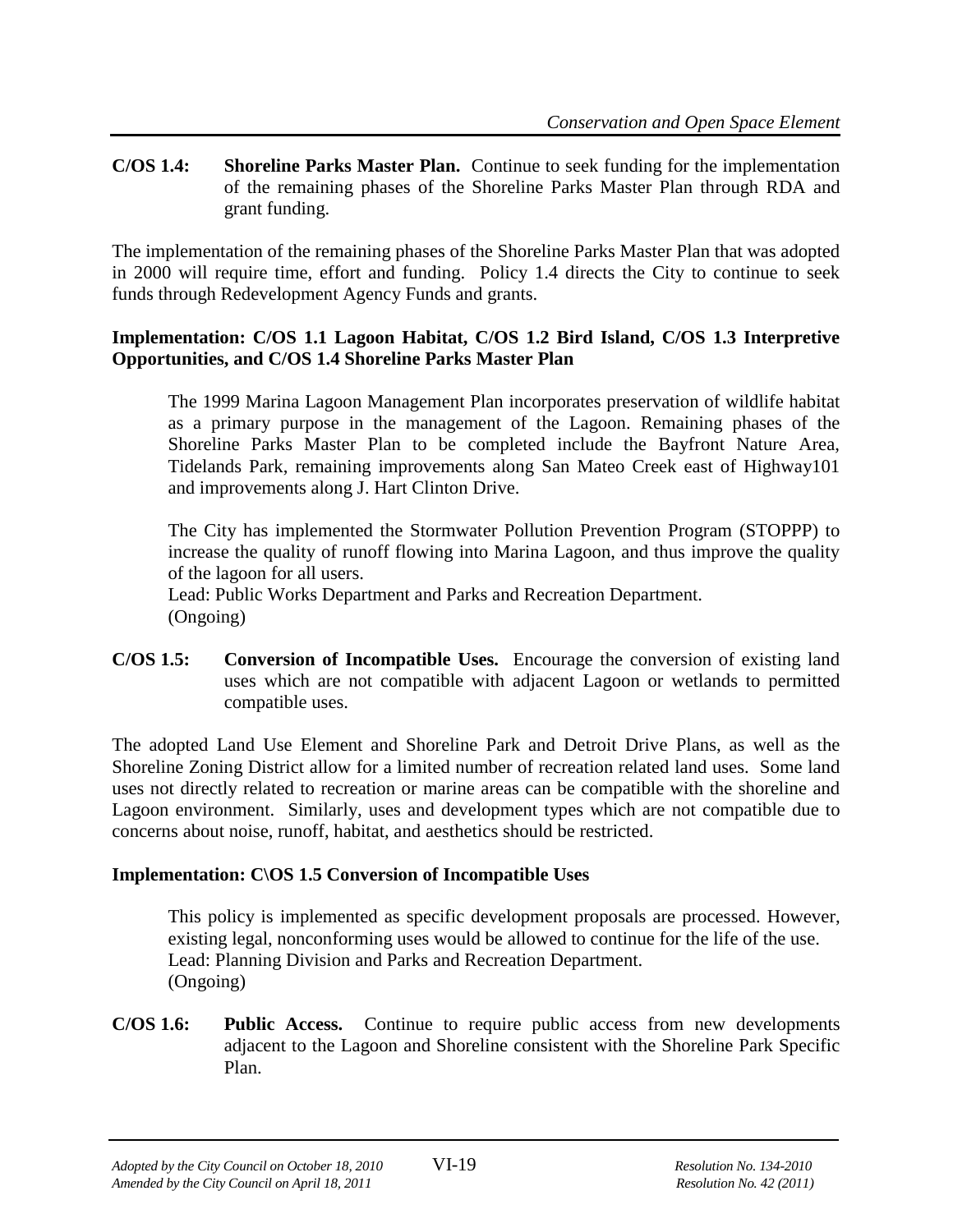Conditions requiring access to and along the bank of the Lagoon have been required of new developments since 1979. Policy 1.6 affirms the importance of public access; no change in existing access requirements is being made. However, access requirements must conform to current legal constraints.

#### **Implementation: C/OS 1.6 Public Access**

Public access is required as a condition of approval for any planning application located adjacent to the Lagoon or Shoreline. Lead; Planning Division and Parks and Recreation Department (Ongoing)

# 2. CREEKS AND CHANNELS

- **C/OS 2.1: Aesthetic and Habitat Values -- Public Creeks.** Preserve and enhance the aesthetic and habitat values of San Mateo, Laurel and Beresford creeks and other City-owned channels in all activities affecting these creeks.
- **C/OS 2.2: Aesthetic and Habitat Values – Private Creeks.** Preserve and enhance the aesthetic and habitat values of privately owned sections of all other creeks and channels, shown in Figure C/OS-2, whenever cost effective or whenever these values outweigh economic considerations.

San Mateo, Laurel, and Beresford creeks have been identified as having significant natural values. Policy 2.1 directs that aesthetic and habitat considerations be a part of all activities affecting these creeks; revegetation, erosion control, and adequate setbacks are among the possible actions. Further, while other City-owned channels have not been considered as providing much scenic or wildlife opportunities, significant potential exists; Policy 2.1 directs that these values be a part of channel management. Other creeks that cross through private property are worthy of protection and enhancement; implementation of such measures is promoted by Policy 2.2 with consideration of cost in the development process.

**C/OS 2.3: Hydrologic Impacts.** Ensure that improvement to creeks and other waterways do not cause adverse hydrologic impacts on upstream or downstream portions of the subject creek; comply with Safety Element Policy S-2.1 regarding flood control.

Any alteration within or adjacent to a creek may affect upstream or downstream channel conditions; Policy 2.3 directs that adverse hydrologic impacts be avoided or mitigated.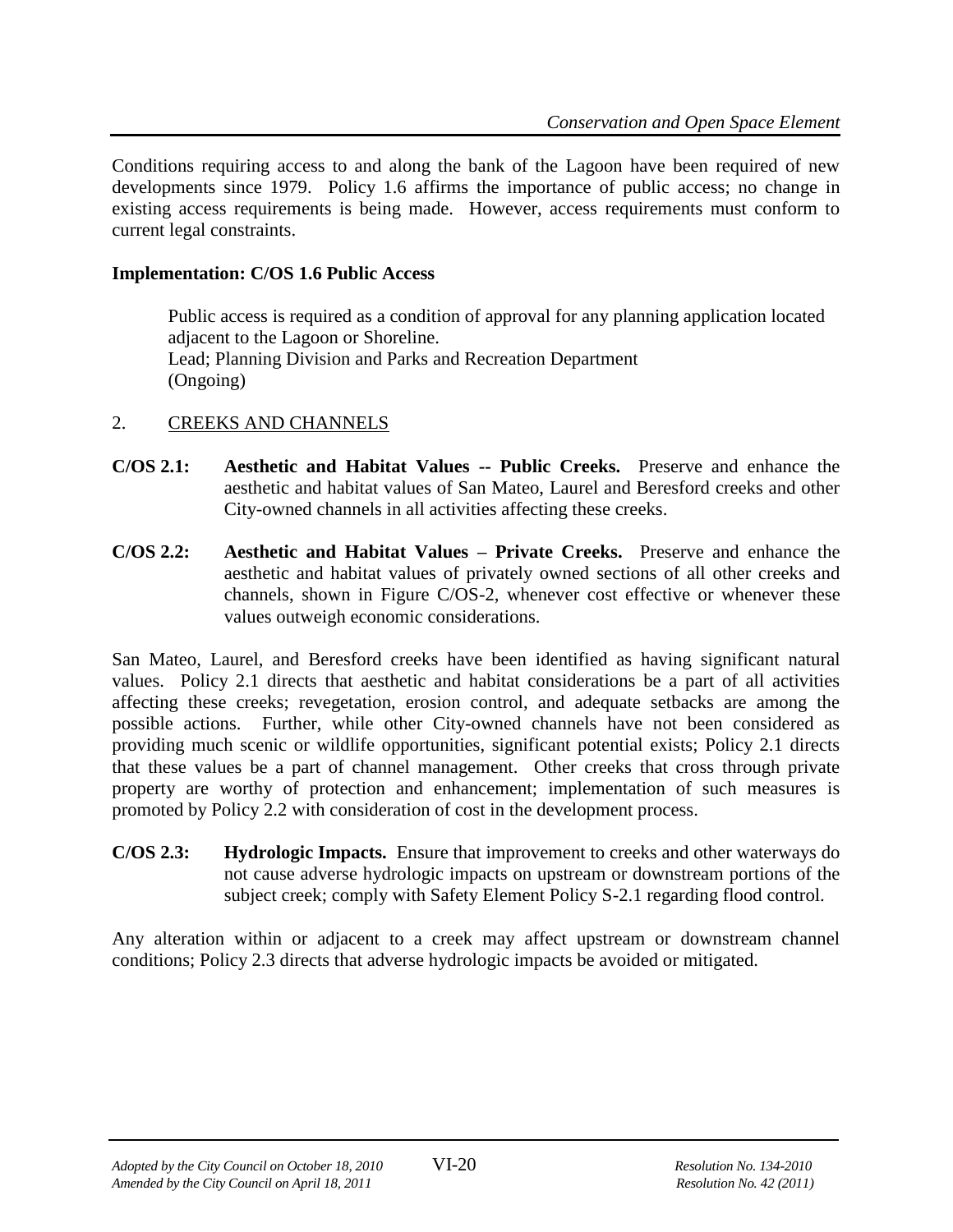#### **Implementation: C/OS 2.1 Aesthetic and Habitat Values -- Selected Creeks, C/OS 2.2 Aesthetic and Habitat Values -- General**, **C/OS 2.3 Hydrologic Impacts**

These policies are implemented on a project by project basis as development adjacent to creeks and waterways is proposed. Compliance with San Mateo Countywide Stormwater Pollution Prevention Program (STOPPP) is emphasized.

Lead: Planning Division, Public Works Department, and Parks and Recreation Department.

(Ongoing)

- **C/OS 2.4: New Creekside Development Requirements.** Require that new creekside development include the following:
	- a. Adequate setback from the creek bank for flood control as directed by the Safety Element Policy S-2.2.
	- b. Protection or enhancement of riparian vegetation and water (including stormwater) quality.
	- c. Dedication of maintenance/bank stabilization easement in exchange for City assumption of maintenance responsibility.
	- d. Dedication of a public access easement where possible and desirable.
- **C/OS 2.5: Creekside Development Density.** Require that new development on creekside lots be of a bulk and density appropriate to the buildable portion of the subject lot in conformance with the City's creek and slope standards.

In order to ensure safe, sensitive treatment of creekside development, Policy 2.4 directs that habitat enhancement, maintenance, flood control, and access be accounted for in the design and construction of projects adjacent to creeks. Creekside lots are impacted to varying degrees by the size and location of the creek channel which generally represents unbuildable area of a parcel; inclusion of this area in density calculations results in overbuilding on the remaining portion of the parcel.

#### **Implementation: C/OS 2.4 New Creekside Development Requirements, C/OS 2.5 Creekside Development Density**

San Mateo Creek setbacks were established as part of the Revised Downtown Specific Plan in 1993. The Site Development Code and Zoning Code were revised in 1993 to address slope and creek setback, floor area, and density issues. Development adjacent to creeks is reviewed on a case by case basis with respect to setbacks, protection of the environment, and maintenance easements.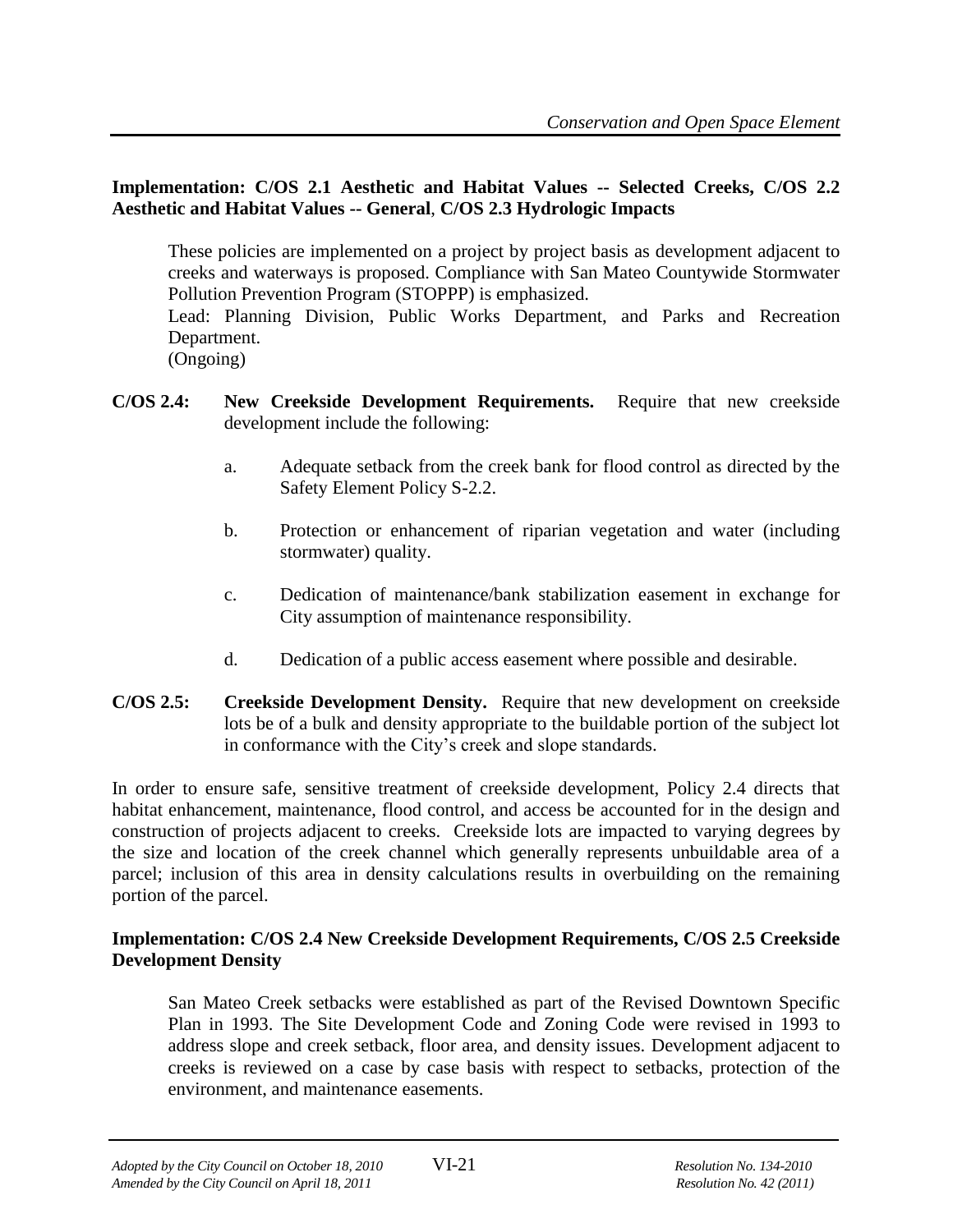Lead: Planning Division, Public Works Department, and Parks and Recreation Department. (Ongoing)

**C/OS 2.6: Water Quality.** Continue to strive for the highest possible level of water quality reasonable for an urban environment in City creeks, channels, Marina Lagoon, and the Bay through the provision of administrative, maintenance, and treatment measures. At a minimum, water quality levels must meet Environmental Protection Agency (EPA) standards, allow for limited water recreation and sustain aquatic/wildlife habitat appropriate to the water flow. The more stringent requirements applicable to contact water recreation would apply to Marina Lagoon and beach areas.

The City's creeks and channels (including Marina Lagoon) carry urban runoff and solid waste through the City degrading aesthetic, habitat, and recreation values. Impacts on water quality are most likely to come from urban runoff which enters creeks, channels, and the Bay. The runoff is assumed to include significant amounts of oils, grease, heavy metals, sediment, pesticides, nutrients, litter, and bacteria. Policy 2.6 directs that water quality be a management objective. The minimum acceptable level of water quality is set by the EPA and includes the ability to maintain aquatic and aquatic dependant habitat and to allow at least limited water recreation. Non-contact recreation includes picnicking, hiking, boating, sightseeing, and interpretive study. Contact recreation includes swimming.

# **Implementation: C/OS 2.6 Water Quality**

The City has implemented the Stormwater Pollution Prevention Program (STOPPP) and the Integrated Pest Management policy to increase the quality of runoff flowing into creeks, channels, Marina Lagoon, and the Bay which will improve the quality of these bodies of water for all users. The Public Works Department maintains water quality of Marina Lagoon adequate for recreational use (swimming and boating) by pumping in sea water to keep the Lagoon water from stagnating. This helps to prevent mosquitoes, algae growth and siltation.

Lead: Public Works Department (Ongoing)

- 3. HILLSIDES
- **C/OS 3.1: Hillside Development Principles**. Minimize the impact of hillside development through conformance with the City's Zoning and Site Development Codes, and by utilizing the following principles:
	- a. Limit the development of steep slopes through conformance with City regulations which consider slope in the determination of appropriate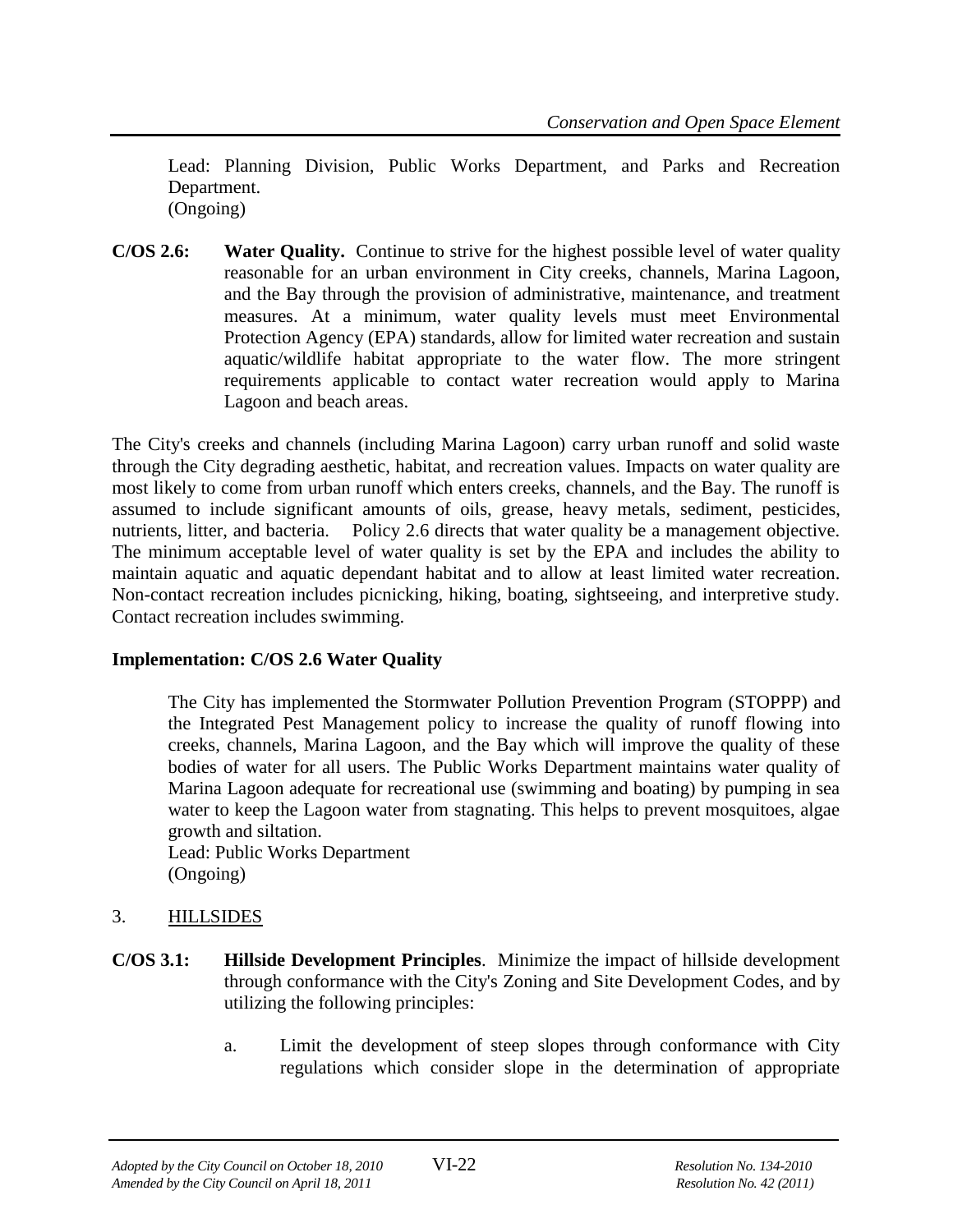minimum lot area for subdivisions and parcel maps, permitted floor area ratio (FAR), and density of multi-family development.

- b. Cluster development to preserve steep slopes as private or common open spaces.
- c. Preserve the form of the existing topography by limiting cuts and fills, and the height and visibility of new development.
- d. Comply with Safety Element Policies S 1.1, S 1.2, and S 1.3 regarding site stability.
- **C/OS 3.2: Low-Impact Development.** Regulate the location, density, and design of development throughout the City in order to preserve topographic forms and to minimize adverse impacts on vegetation, water, and wildlife resources.

Great care is needed in the design and construction of development on hillside properties if stability, aesthetics, and habitat are to be maintained. Policy 3.1 directs that subdivision and development potential be determined, in part, by the steepness of slope on this subject site. It further directs that development proposals be designed to minimize grading, and adverse visual impacts. Policy 3.2 directs that alteration of topography and habitat be minimized on all terrain in the City.

# **Implementation: C/OS 3.1 Hillside Development Principles, C/OS 3.2 Low Impact Development**

The Land Use Plan, Building Height Plan and Building Intensity Plan take into account topographic forms and natural features in designating appropriate land uses, building heights and intensities/densities. The City's Site Development Code, Zoning Code, and environmental review process are used on a project-by-project basis to implement these policies during the planning application and building permit process.

Lead: Planning Division, Public Works Department, and Building Division. (Ongoing)

# 4. SUGARLOAF MOUNTAIN

- **C/OS 4.1: Sugarloaf Mountain Management Plan.** Proceed with implementation of the adopted management plan for Sugarloaf Mountain and Laurelwood Park, beginning with the first phase improvements to Upper Laurelwood Park.
- **C/OS 4.2: Public Uses.** Provide for public access, study, and recreation opportunities on Sugarloaf Mountain consistent with its natural setting consistent with the adopted management plan which ensures that significant natural qualities and habitat are protected.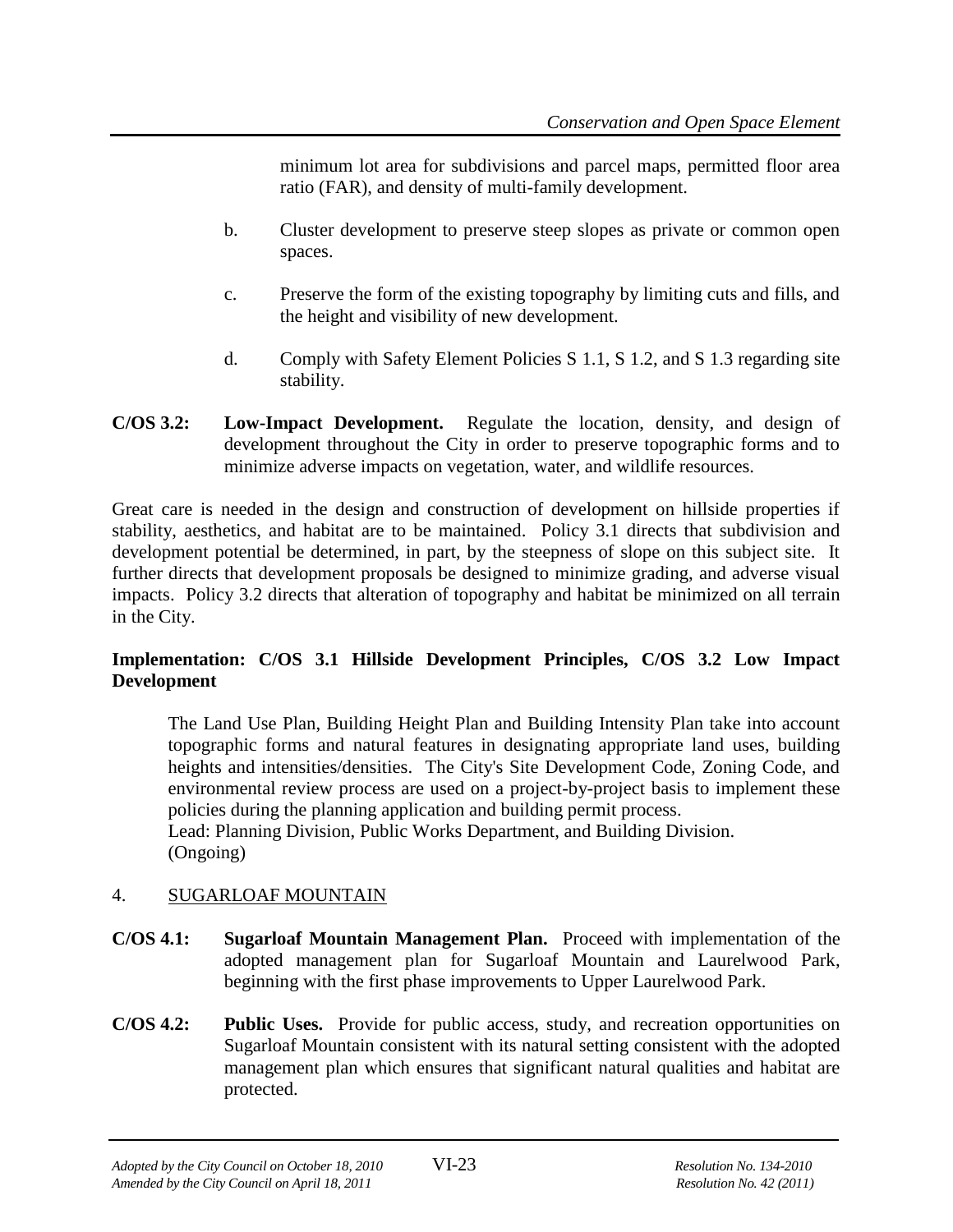**C/OS 4.3: Interpretive Opportunities.** Promote public awareness of the value and care of Sugarloaf Mountain through on-site interpretive programs or displays which are in character with the open space consistent with the adopted management plan.

Sugarloaf Mountain is a significant regional resource. Policy 4.1 calls for the implementation of phase one improvements to Upper Laurelwood Park and designates management as a City priority once funds become available and demands for improvements to higher priority existing facilities is reduced. Policies 4.2 and 4.3 direct that Sugarloaf be managed as open space but remain accessible to the public and include interpretive opportunities to promote further appreciation of the site.

#### **Implementation: C/OS 4.1 Sugarloaf Mountain Management Plan, C/OS 4.2 Public Uses, C/OS 4.3 Interpretive Opportunities**

Implementation of the Sugarloaf Management Plan will begin with the Phase One improvements to Upper Laurelwood Park and that other improvement and management activities consistent with the management plan will be implemented as funds become available. Policies pertaining to public uses and interpretive opportunities will be implemented consistent with the management plan.

Lead: Parks and Recreation Department (Ongoing).

# 5. RARE, THREATENED, AND ENDANGERED SPECIES

**C/OS 5.1: Interjurisdiction Coordination.** Promote coordination with adjacent jurisdictions to protect critical wildlife habitat.

Many species of concern have habitat crossing City boundaries, in the San Mateo sphere of influence, or which could otherwise be affected by adjacent city development. Policy 5.1 directs coordination and shared information with San Mateo's neighbors.

**C/OS 5.2: Site Evaluations.** Require independent professional evaluation of sites during the environmental review process for any public or private development located within known or potential habitat of species designated by state and federal agencies as rare, threatened, or endangered, as shown in Appendix G, and as amended if new species are so designated.

> The site evaluation required shall determine the presence/absence of these specialstatus plant and animal species on the site. The surveys associated with the evaluation shall be conducted for proper identification of the species. The evaluation will consider the potential for significant impacts on special-status plant and animal species and will identify feasible mitigation measures to mitigate such impacts to the satisfaction of the City and appropriate governmental agencies (e.g., U.S. Fish and Wildlife Service and California Department of Fish and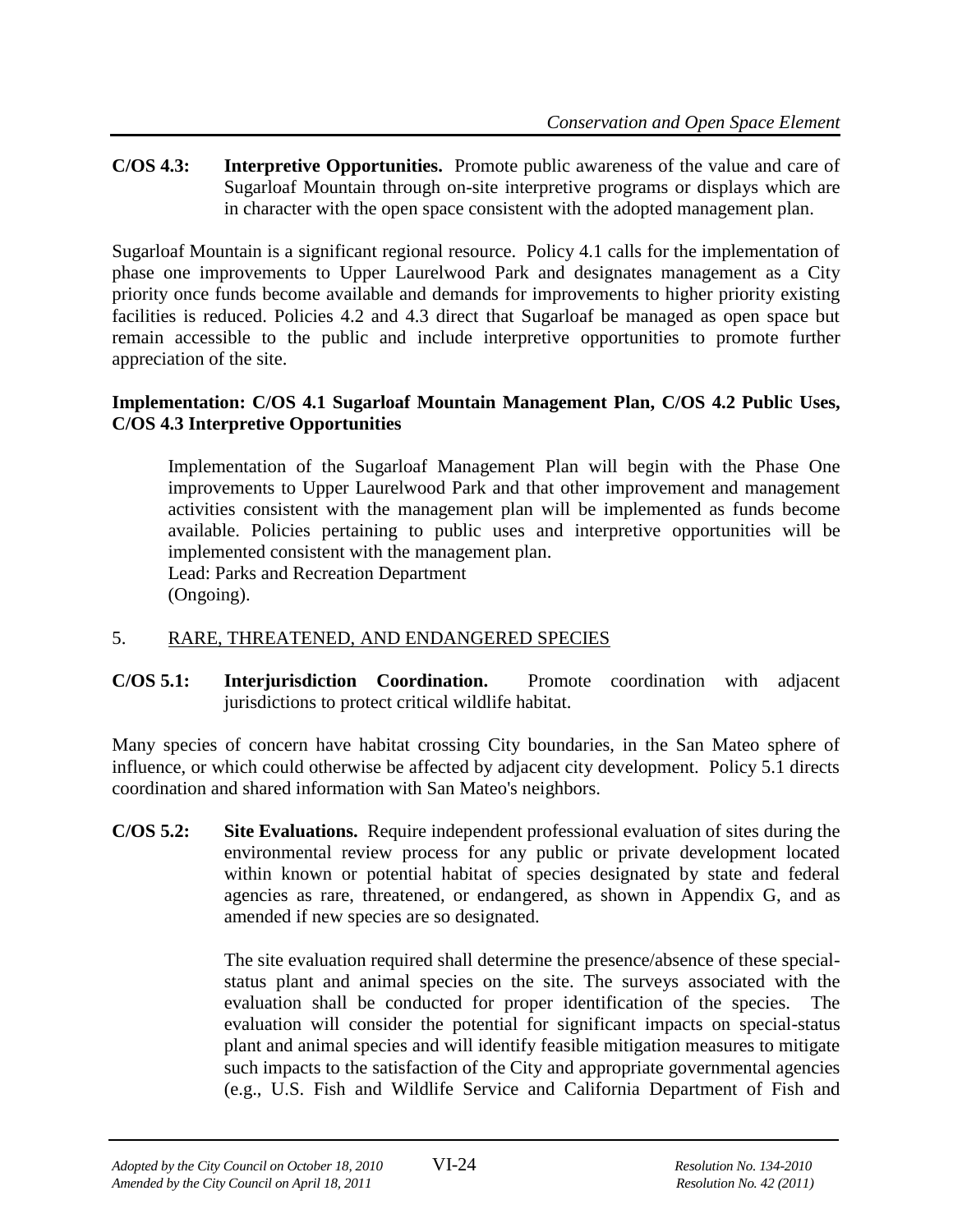Game). Require adequate mitigation measures for ensuring the protection of sensitive resources and achieving "no net loss" of sensitive habitat acreage, values and functions. In lieu of the site evaluation, presence of special status plant and animal species may be assumed and mitigation requiring "no net loss" of sensitive habitat acreage may be applied.

Policy 5.2 affirms the City's commitment to protecting rare, threatened or endangered species, and ensuring the protection of sensitive habitats. In addition, this policy provides the requirement for an environmental analysis for development proposals in areas where these resources may be found. Figure C/OS-3 shows the various biological communities, and Appendix G provides a listing of special status species that may occur in the San Mateo area related to these biological communities.

#### **Implementation: C/OS 5.1 Interjurisdiction Coordination, C/OS 5.2 Site Evaluations**

Impacts on wildlife habitats and rare, threatened or endangered species are assessed on a project-by-project basis, during the environmental review phase of the development review process. Environmental documents for projects located adjacent to City boundaries are reviewed by those jurisdictions regarding wildlife issues. Lead: Planning Division (Ongoing)

- **C/OS 5.3 Special-Status Species.** The City shall seek to preserve wetlands, habitat corridors, sensitive natural communities, and other essential habitat areas that may be adversely affected by public or private development projects where specialstatus plant and animal species are known to be present or potentially occurring based on City biological resource mapping or other technical material.
- **C/OS 5.4 Sensitive Natural Communities.** Seek to protect against direct and indirect impacts to riparian habitat and other sensitive natural communities by taking the following actions:
	- 1. Restrict or modify proposed development in areas that contain wetlands or waters of the U.S., as defined by U.S. Army Corps of Engineers delineations, as necessary to ensure the continued health and survival of special-status species and sensitive habitat areas. Development projects shall preferably be designed to avoid impacts on sensitive resources, or to adequately mitigate impacts by providing on-site replacement or (as a lowest priority) off-site replacement at a higher ratio. Modification in project design shall include adequate avoidance measures to ensure that no net loss of wetland acreage, function, water quality protection, and habitat value occurs. This may include the use of setbacks, buffers, and water quality, drainage control features, or other measures to maintain existing habitat and hydrologic functions of retained wetlands and waters of the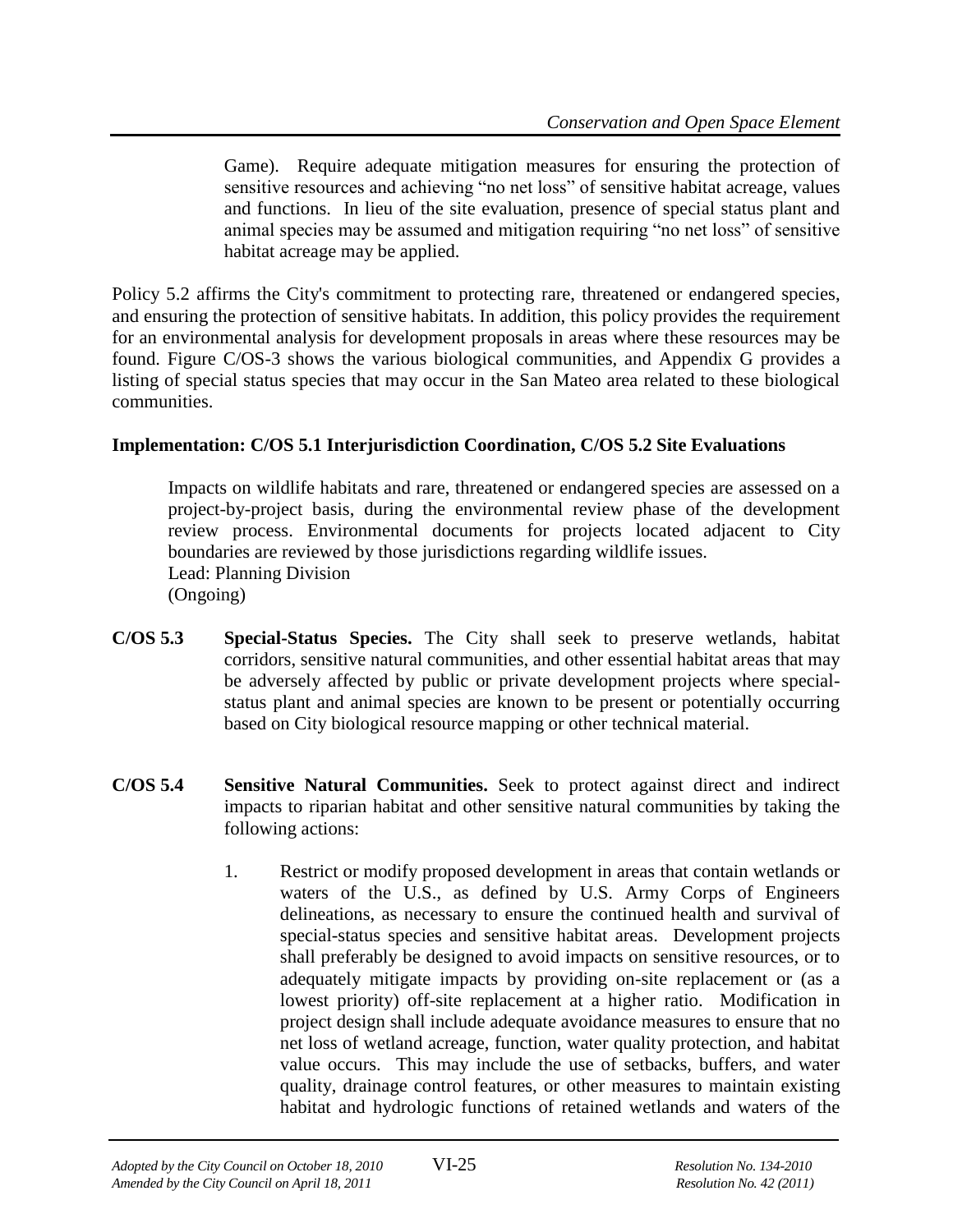U.S.

- 2. Design public access to avoid or minimize disturbance to sensitive resources, including necessary setback/buffer areas, while facilitating public use, enjoyment, and appreciation of wetlands.
- 3. Avoid wetlands development where feasible (as defined under State CEQA Guidelines Section 15364). Where complete avoidance of jurisdictional wetlands is not feasible (as defined under State CEQA Guidelines Section 15364), require provision of replacement habitat onsite through restoration and/or habitat creation that would ensure no net loss of wetland acreage, function, water quality protection, and habitat value. Allow restoration of wetlands off-site only when an applicant has demonstrated that no net loss of wetlands would occur and that on-site restoration is not feasible. Off-site wetland mitigation preferably will consist of the same habitat type as the wetland area that would be lost.

Although the City of San Mateo is a mostly built-out community, a variety of plant, bird, reptile, insect, and mammal species of concern have been associated with the San Mateo area. It is important to recognize the contributions that wildlife, plants, and habitat areas make to the quality of life enjoyed by the residents of the City and adjacent communities. It is the City's intent to preserve and protect special status species, sensitive natural communities, wetlands, and other habitat areas that may be affected by development. Policies 5.3 and 5.4 discuss preservation of these resources and avoidance or minimal disturbance to these resources. Figure C/OS-3 shows the various biological communities, and Appendix L provides a listing of special status species that may occur in the San Mateo area related to these biological communities.

# **Implementation: C/OS 5.3 Special-Status Species and C/OS 5.4 Sensitive Natural Communities**

The City shall protect sensitive biological resources and habitat corridors through environmental review of development applications in compliance with CEQA provisions, participation in comprehensive habitat management programs with other local and resource agencies, and continued management of open space lands that provide for protection of important natural habitats and sensitive natural communities. Protect wetlands and waters of the United States in accordance with the regulations of the U.S. Army Corps of Engineers and other appropriate agencies.

Lead: Planning Division and Parks and Recreation Department (Ongoing)

#### **URBAN RESOURCES**

**GOAL 3:** Protect heritage trees and human-made elements of the urban environment which reflect the City's history and contribute to the quality of life.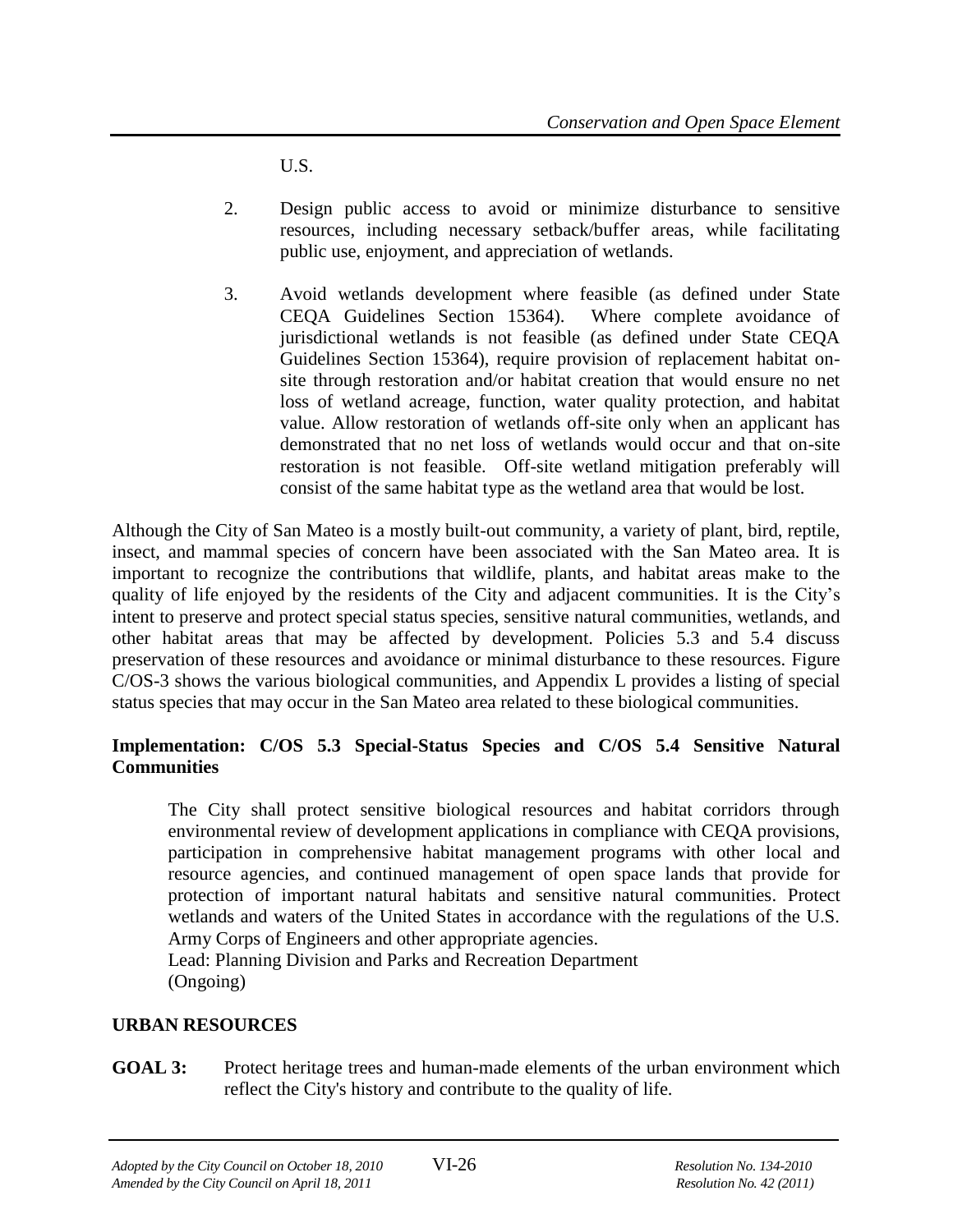**GOAL 4:** Expand the aesthetic and functional contributions made to the urban environment by public open spaces, trail systems, scenic roadways, and street trees and plantings.

# **POLICIES:**

- 6. HERITAGE TREES
- **C/OS 6.1: Tree Preservation.** Preserve heritage trees in accordance with the City's Heritage Tree Ordinance.
- **C/OS 6.2: Replacement Planting.** Require significant replacement planting when the removal of heritage trees is permitted.

Preservation of heritage trees is a major concern in San Mateo; Policy 6.1 directs that these trees be preserved according to the regulations adopted as part of the City's Heritage Tree Ordinance. The ordinance requires review and approval of pruning and/or removal of heritage trees by the Director of Parks and Recreation or designee. Factors such as tree condition (disease, threat to public health, safety, and welfare), topography, reasonable economic enjoyment of the property, and impacts on soil erosion and on the number of trees in the neighborhood are evaluated in the determination made by the Director of Parks and Recreation or designee. Policy 6.2 directs that when heritage trees must be removed, significant replacement trees, of a species and a size as to have an optimum opportunity for survival, must be planted; the determination of size and species will be made by the Director of Parks and Recreation or designee.

- **C/OS 6.3: New Development Requirements.** Require the protection of heritage trees during construction activity; require that landscaping, buildings, and other improvements located adjacent to heritage trees be designed and maintained to be consistent with the continued health of the tree.
- **C/OS 6.4: Tree and Stand Retention.** Retain the maximum feasible number of trees and preserve the character of stands or groves of trees in the design of new or modified projects.

Even trees scheduled to remain on site may be damaged during construction or later through the maintenance of other landscaping. Policy 6.3 directs that plans demonstrate both the protection of trees during construction and the siting of structures and the selection of landscape materials so as to not adversely affect remaining heritage trees. Policy 6.4 similarly directs that designs for new development preserve stands of trees.

**C/OS 6.5: Public Awareness.** Pursue public awareness/education programs concerning the identification, care, and regulation of heritage trees.

All efforts at protecting heritage trees will be aided by increased public knowledge as directed by Policy 6.5.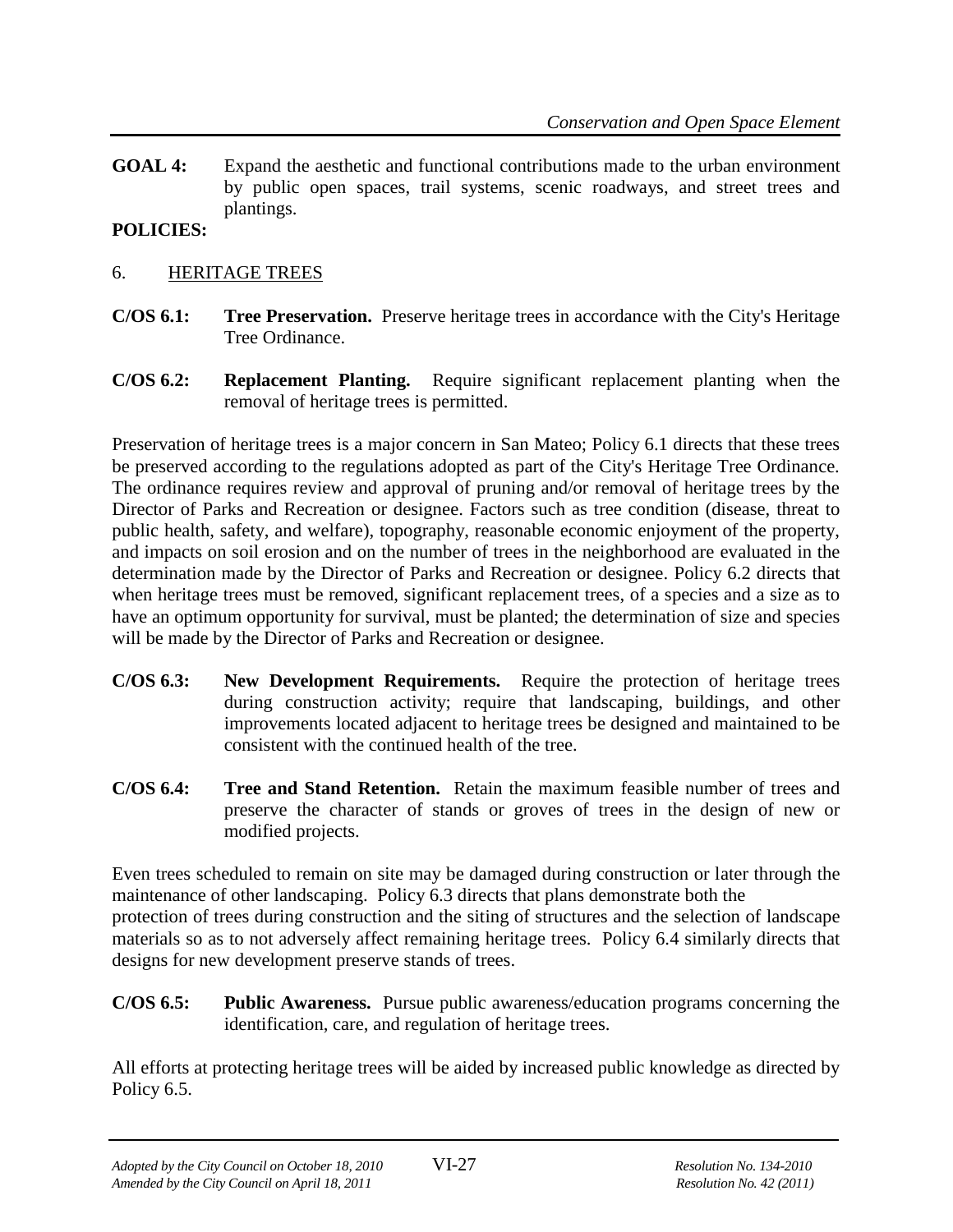- **C/OS 6.6: New Development Street Trees.** Require street tree planting as a condition of all new developments in accordance with the adopted Street Tree Master Plan, El Camino Real Master Plan, or Hillsdale Station Area Plan, as applicable.
- **C/OS 6.7: Street Tree Planting.** Encourage the planting of new street trees throughout the City and especially in gateway areas such as Third Avenue, Fourth Avenue, El Camino Real (SR 82), Hillsdale Boulevard, and 42nd Avenue; encourage neighborhood participation in tree planting programs; explore non-City funded tree planting programs.
- **C/OS 6.8: Street Tree Preservation.** Preserve existing street trees; ensure adequate siting, selection, and regular maintenance of City trees, including neighborhood participation, for the purpose of keeping the trees in a safe and aesthetic condition.

San Mateo is a "Tree City". In order to enhance the visual quality and enjoyment of City streets, policies 6.6, 6.7, and 6.8 direct efforts at a more coordinated and comprehensive street planting plan. Creative private and joint-venture planting programs should be considered. Strong neighborhood commitment to keeping trees in good condition and discouraging illegal removal is needed for an expanded program to work.

# 7. ARCHAEOLOGICAL RESOURCES

**C/OS 7.1: Resource Protection.** Preserve, to the maximum extent feasible, archaeological sites with significant cultural, historical, or sociological merit.

Known and potential sites of archaeological resources have been identified in the 1983 Chavez investigation. The critical time for protection of these sites is prior to the construction process. In order to assist property owners, developers, and the City make an appropriate decision when archaeological resources may be affected, specific procedures for investigation of high and medium sensitivity sites must be established. All determinations of level of sensitivity are to be based on the 1983 Chavez investigation unless superseded by future investigation. An additional source of the degree of significance along with the type of research needed is the California Archaeological Inventory Northwest Information Center. By agreement with the State of California Office of Historic Preservation, the Center is the official repository of archaeological site information for San Mateo County. The Inventory conducts project-specific reviews which evaluate the potential for impact on archaeological resources and determines whether or not further study is warranted.

# 8. HISTORICAL RESOURCES

**C/OS 8.1: Historic Preservation.** Preserve, where feasible, historic buildings as follows: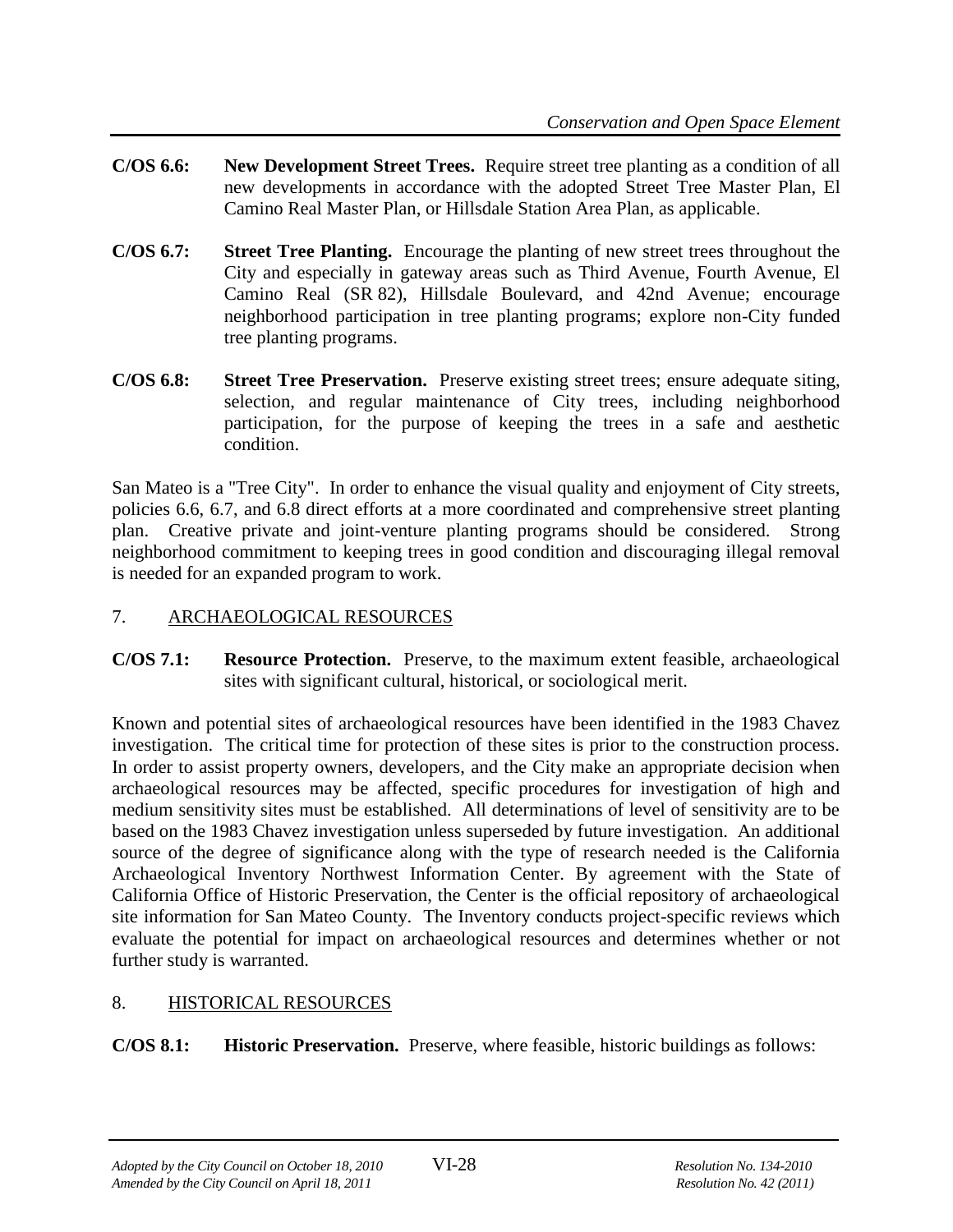- a. Prohibit the demolition of historic buildings until a building permit is authorized subject to approval of a planning application.
- b. Require the applicant to submit alternatives on how to preserve the historic building as part of any planning application and implement methods of preservation unless health and safety requirements cannot be met.
- c. Require that all exterior renovations of historic buildings conform to the Secretary of the Interior's Standards for Rehabilitation and Guidelines for Rehabilitating Historic Structures.
- d. Historic building shall mean buildings which are on or individually eligible for the National Register of Historic Places, California Register of Historical Resources, or Downtown Historic District contributor buildings as designated in the 1989 Historic Building Survey Report, or as determined to be eligible through documentation contained in a historic resources report.

Policy C/OS 8.1 confirms the City's commitment that the protection, enhancement, perpetuation, and use of historic structures are of economic, cultural, and aesthetic benefit to the City of San Mateo. In addition, the California Environmental Quality Act (CEQA) requires public agencies to consider the effects of actions on historic resources. Under CEQA, a historic resource is any resource that is listed in or determined to be eligible for listing in the California Register of Historical Resources. Any resource that is eligible for listing in the California Register of Historical Resources is considered significant for the purposes of CEQA. The California Register of Historical Resources also includes resources listed in or eligible for listing in the National Register of Historic Places. Properties that are designated significant in an adopted local survey are also presumed to be eligible for the California Register, and are considered significant.

**C/OS 8.2: Historic Districts.** Consider the protection of concentrations of buildings which convey the flavor of local historical periods or provide an atmosphere of exceptional architectural interest or integrity, after additional study.

The City currently has two identified historic districts, the Downtown Historic District and the Glazenwood Historic District. The Downtown area is of particular importance and interest with respect to historic structures. Overall, the Downtown maintains a 1930's character. The residential neighborhood of Glazenwood has remained a striking early 1920's development of Spanish Colonial Revival homes. Other areas of the City may contain buildings of exceptional architectural interest or capture the flavor of local historical periods. In consideration of future historic districts, specific regulations to maintain historic character shall be developed. To preserve the integrity of the City's historic resources, the Zoning Administrator may require a historic report and a planning application for modifications and alterations to individually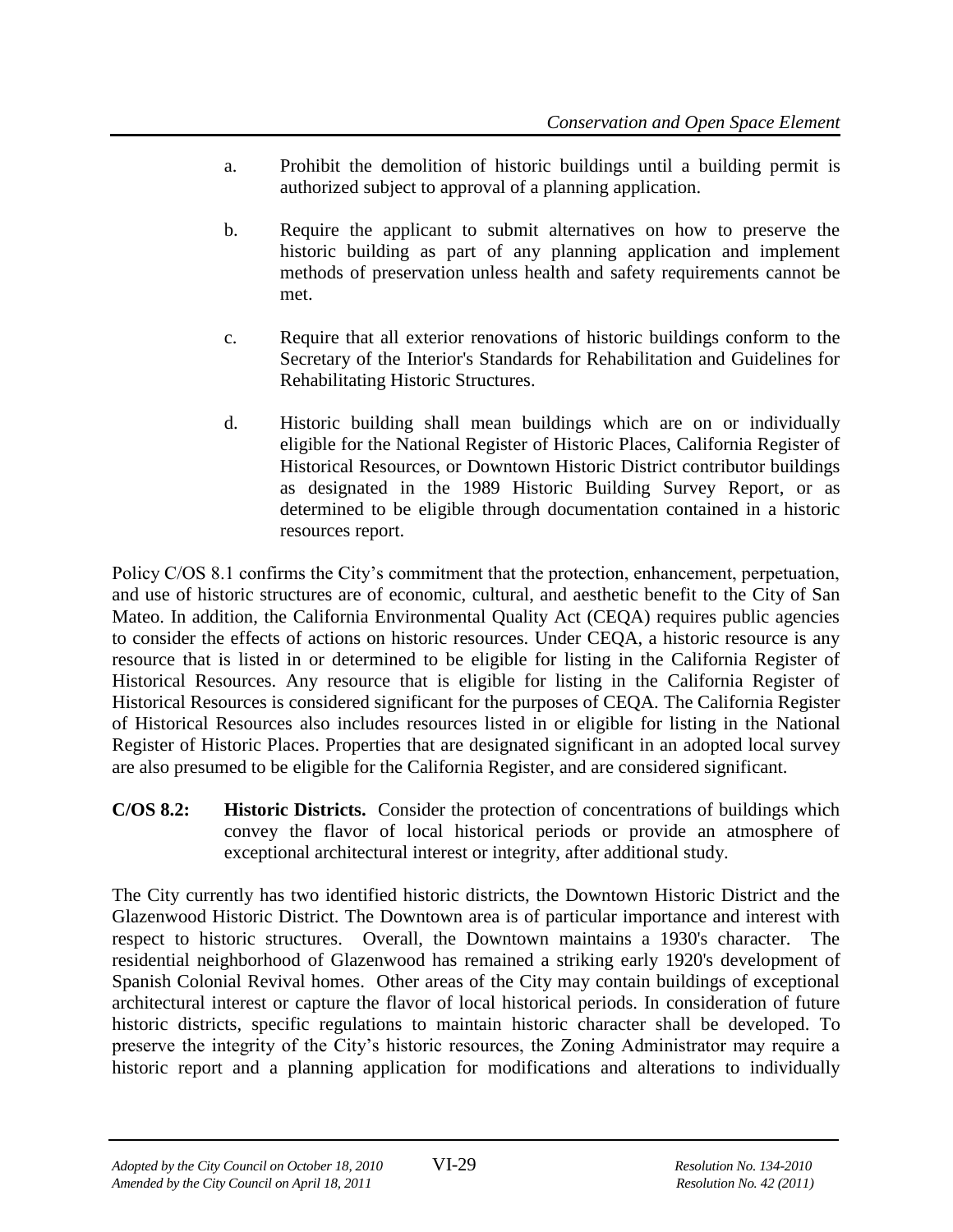eligible or contributor buildings, and buildings that may be eligible for listing as historic resources.

**C/OS 8.3: Structure Rehabilitation.** Promote the rehabilitation of historic structures; consider alternative building codes and give historic structures priority status for available rehabilitation funds. (Note: Related Safety Policy S 1.5.)

Historic buildings generally warrant special consideration when structural alterations are planned (or required, as in the case of unreinforced masonry buildings) or the site is planned for redevelopment. Policy 8.3 directs that alternative codes that have been developed by the State of California and the International Conference of Building Officials be considered for application with designated structures. Policy 8.3 also requires that such buildings be given a priority for City rehabilitation loans or grants.

- **C/OS 8.4: Inventory Maintenance.** Establish and maintain an inventory of architecturally, culturally, and historically significant structures and sites.
- **C/OS 8.5: Public Awareness.** Foster public awareness and appreciation of the City's historic, architectural, and archaeological resources.

The 1989 Historic Building Survey is the first and critical step in establishing and maintaining a record of the City's remaining historic resources. The Survey inventory provides a reliable source of documentation for City staff and the public when creating a preservation ordinance, reviewing development proposals in historically sensitive areas, and educating the community about its history. Without maintenance, the inventory becomes unreliable and unusable. Other direct measures of public awareness are available to the City particularly through the County Historical Association and interested groups of residents and business persons. An awareness among residents that preservation is important and possible is necessary for the City to maintain its special identity and its continuity with the past.

# 9. SCENIC ROADWAYS AND BICYCLE/PEDESTRIAN TRAILS

**C/OS 9.1: Development Requirements.** Require new developments to protect and enhance the character of scenic roadways and trails designated on Figure C/OS-4, including but not limited to treatment of signs and screening, land uses, and preservation of view corridors.

New development or redevelopment on parcels adjacent to scenic roadways or trails is an opportunity for design which protects the existing scenic qualities of the roadway or improves on those qualities. Policy 9.1 directs that developments avoid or mitigate adverse visual impacts which might be created particularly by grading, signage, and heights above the ridgeline.

#### **Implementation: C/OS 9.1 Development Requirements**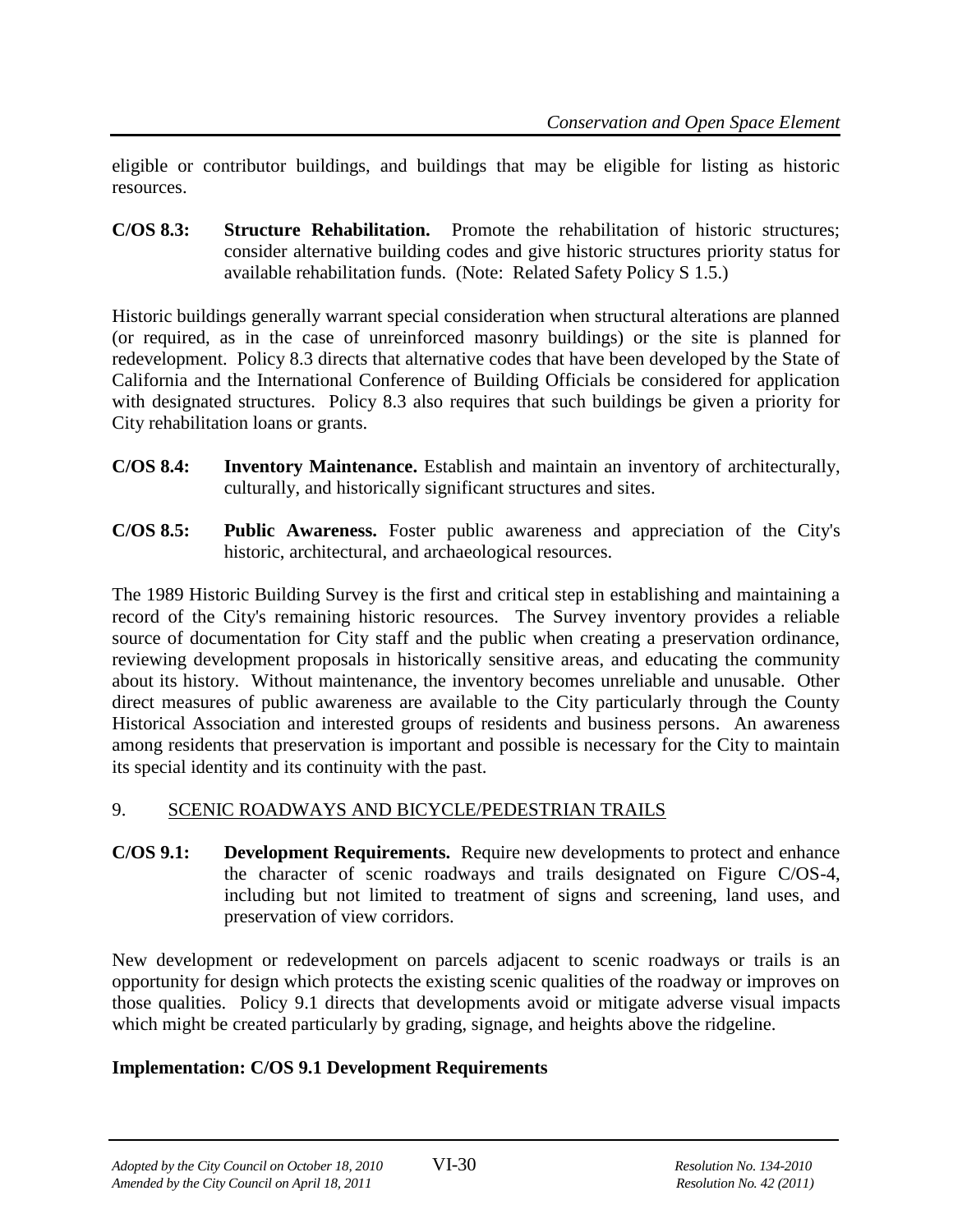This policy is implemented on a project-by-project basis as individual planning applications are reviewed by the City. Lead: Planning Division. (Ongoing)

**C/OS 9.2: Enhancement of Gateways.** Enhance all City gateways. In particular, create a gateway statement at Third Avenue/US 101, J. Hart Clinton Drive at the Foster City city limit, El Camino Real (SR 82) at Peninsula Avenue and 42nd Avenue, SR 92 at El Camino Real (SR 82), and Hillsdale Boulevard. (Note: Related Urban Design Policy UD-1.3.)

Major entrances to San Mateo create an image of the City. Policy 9.2 directs that positive gateway statements be created to foster a positive image of the City. Gateways may be constructed in a variety of ways: a prominent landscape or architectural feature, a notable open area or possibly an arch to pass through. All gateways should have some common element or feature to give San Mateo a unique and consistent image. Gateway features should include landscaping and signage and would apply to public and private projects.

#### **Implementation: C/OS 9.2 Enhancement of Gateways**

Gateway features have been constructed at Third Avenue and Humboldt Street and along J. Hart Clinton Drive as part of the Shoreline Park Master Plan. As funds become available, or through private development at entrances to the City, gateway features shall be designed and constructed to promote a positive City image. Lead: Public Works Department, Planning Division (Ongoing)

**C/OS 9.3: Crystal Springs Road Access.** Pursue safe pedestrian/bicycle access to San Francisco Water District lands via Crystal Springs Road through coordination with the Town of Hillsborough and with State and County assistance.

Crystal Springs Road represents a significant link between San Mateo and the watershed trails. Policy 9.3 directs the City to pursue cooperative methods of creating a safe, attractive trail. The Circulation Element contains policies for bicycle and pedestrian mobility, safety and connectivity, and the development of pedestrian and bicycle master plans. These plans will provide strategies for improving recreational and transit related use of bicycle and pedestrian connections, as well as addressing safety issues.

**C/OS 9.4: Interjurisdiction Coordination.** Support the coordination of adjacent jurisdictions in the development of bicycle and pedestrian trails, the connection of trails in San Francisco watershed lands, the development of Bay Trail and Ridge Trail systems, and potential connections into the City of Belmont in the development of a trail system with Sugarloaf Mountain.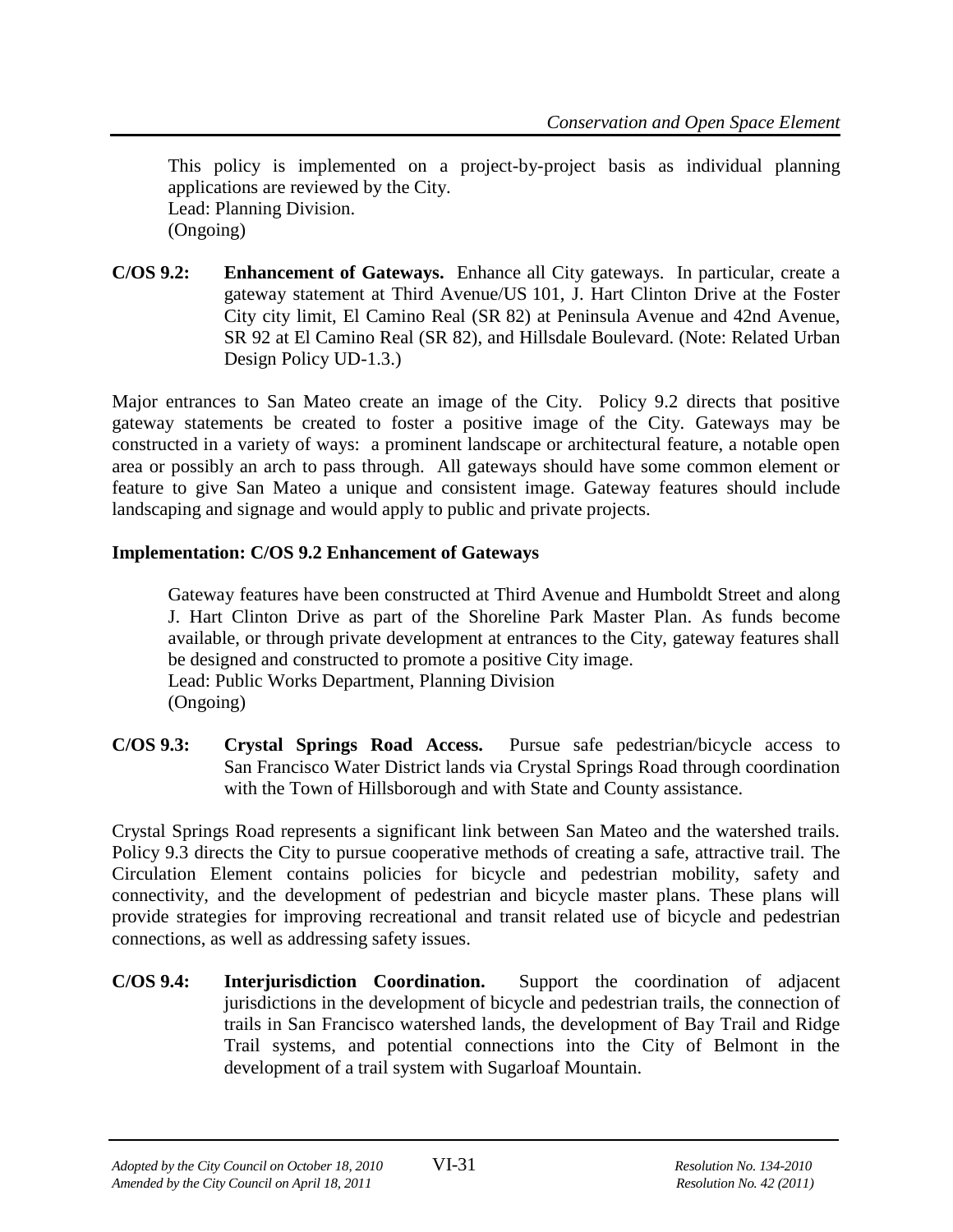All of the major trails in the San Mateo area require cooperation of several jurisdictions. Policy 9.4 affirms the City's support for trail development. The City will seek the cooperation of other jurisdictions in the development of future bicycle and pedestrian master plans.

# **Implementation: C/OS 9.3 Crystal Springs Road Access, C/OS 9.4 Interjurisdiction Coordination**

The City's Public Works Commission is the Bicycle Advisory Committee for the City of San Mateo. One of the duties of the Committee is to make recommendations to the City Council in the development of comprehensive bicycle and pedestrian circulation networks that provide safe recreation opportunities as well as alternatives to automobile travel. Cooperation with other jurisdictions in the development of bicycle and pedestrian trails occurs on a regular basis as funds become available for trail design and construction.

Lead: Public Works Department. (Ongoing)

#### 10. URBAN OPEN SPACES

**C/OS 10.1: Public Open Space Design.** Review planning applications for opportunities to promote exceptional design and use of public open spaces in new developments and new public buildings. (Note: Related Urban Design policies UD-2.9, 2.10.)

Streetside, public open spaces are an important element in the urban environment both functionally and aesthetically. New developments should consider location, amenities, exposure, visual interest, and landscaping in the design of public open space areas

# **Implementation: C/OS 10.1 Public Open Space Design Criteria**

Both the Planning Division and Parks and Recreation Department review project plans for new development in the City. The plan check process entails review of open space areas, landscaping, and amenities pertaining to a development's visual and useable public open space areas. In addition, the Zoning Code contains standards for public open space in the Central Business District and Central Business District Support District for larger developments. Specific plans developed for various areas of the City contain provisions for public open space areas and/or amenities.

Lead: Planning Division, Parks and Recreation Department. (Ongoing)

# **PARKS AND RECREATION**

**GOAL 5:** Provide a comprehensive park and recreation system of programs and facilities based on the needs of the City's residents for all ages and interests by including active, passive, social, educational, and cultural opportunities that insures access for all.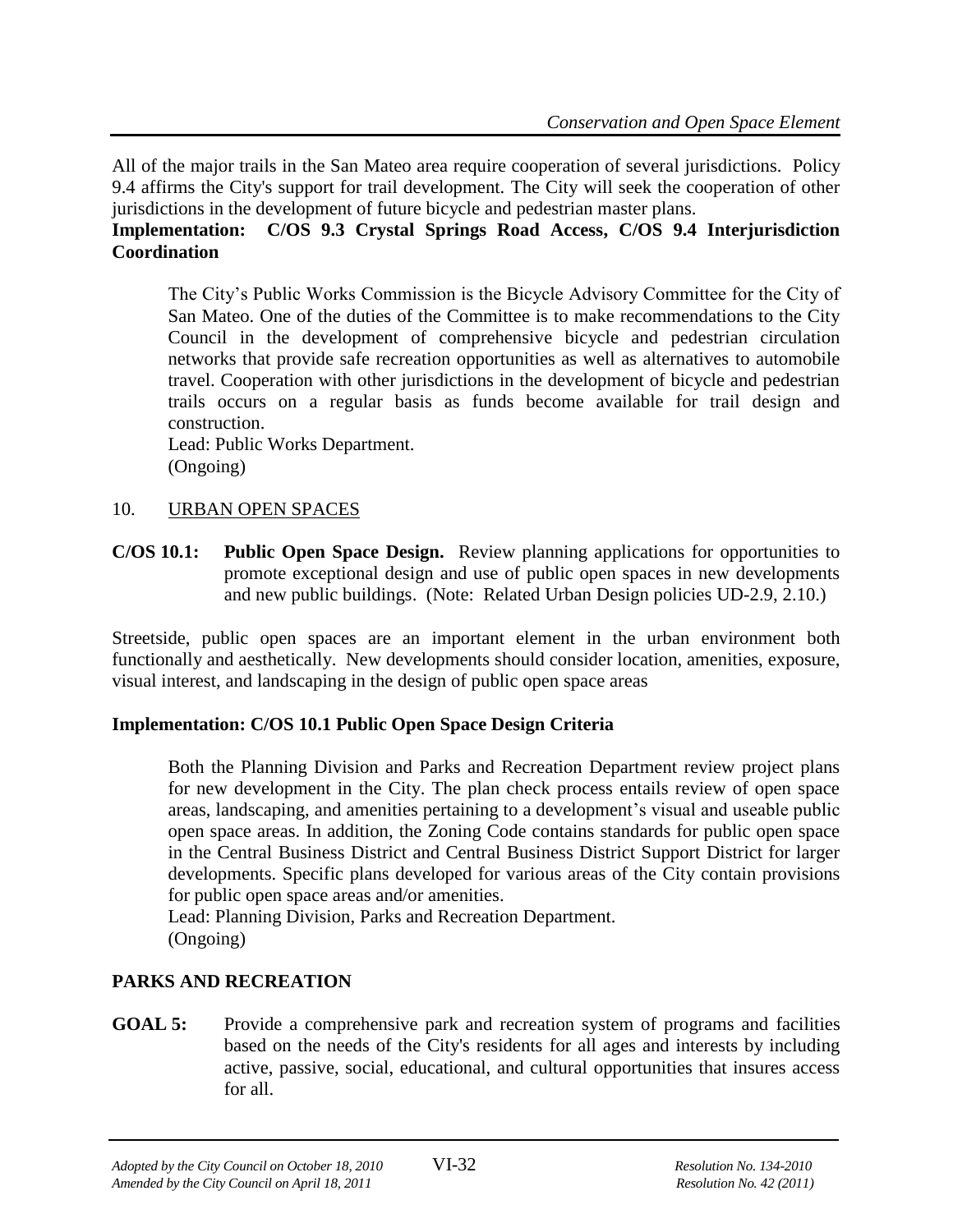- **GOAL 6:** Develop a balanced program of acquisition, cooperative school agreements, development and redevelopment to preserve open space and to improve community recreation opportunities, particularly in areas determined to have unmet needs.
- **GOAL 7:** Maintain and upgrade park infrastructure to optimize its value in meeting community recreation needs and cost effectiveness of its operation.
- **GOAL 8:** Support the continued utilization of school sites to augment City recreation facilities, meet community needs, and encourage school agencies to adopt reasonable user fees and operating practices that allow continued community access.
- **GOAL 9:** Provide stable and adequate operational and capital funding for the parks and recreation system by maximizing all available financial resources, implementing efficient management practices and leveraging community partnership opportunities.

# **POLICIES:**

## 11. RECREATION PROGRAMS

**C/OS 11.1: Active and Healthy Lifestyles.** Active living, physical development and a healthy body and mind are among the most critical elements of a fulfilled life. We provide the tools necessary to begin, sustain and expand active and healthy lifestyles and to incorporate health and wellness practices into everyday life*.*

# **Implementation: C/OS 11.1 Active and Healthy Lifestyles**

Insure that a wide array of direct services are provided that contribute to health and fitness serving broad age and interest groups and that support continuing participation; promote and expand awareness of the benefits of active and healthy lifestyles; promote healthy eating and nutrition education through program and services; promote water safety through learn to swim programs and water safety education; and promote youth fitness through standards for active play in all camp, child care and pre-school activities. Lead: Parks and Recreation Department. (Ongoing)

**C/OS 11.2: Child and Youth Development.** Healthy children, in mind and body, are indicative of a community committed to an environment in which youth can flourish. We aspire to provide youth a variety of experiences that nurture individuality, spark imagination, and build the skills needed to ensure success in the next stage of development*.*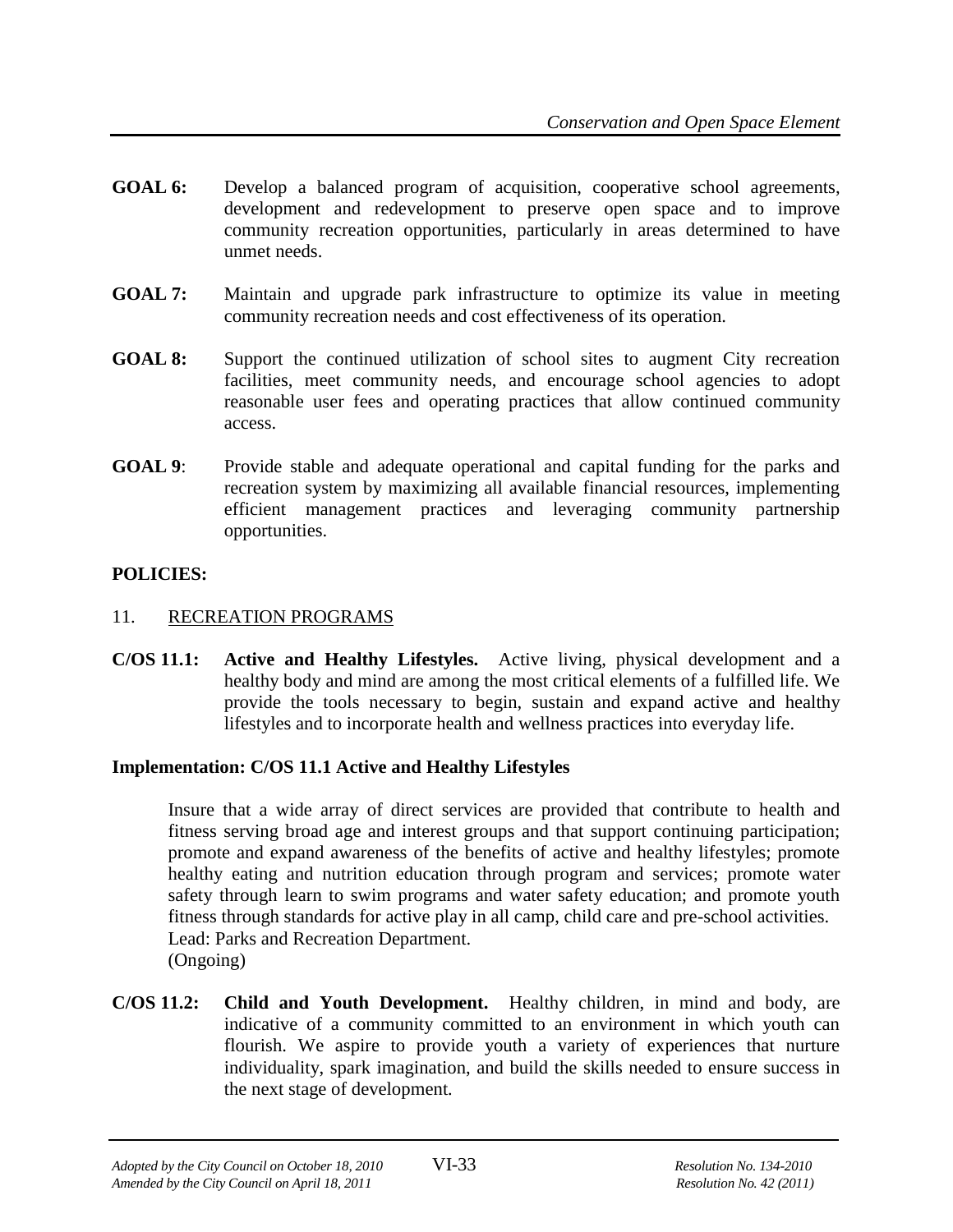#### **Implementation: C/OS 11.2 Child and Youth Development**

Provide experiences for pre-school age children that provide and promote early socialization, exploration, learning, literacy and school readiness; provide families with safe places and enriching activities for school age children and adolescent youth during non-school hours that meet both child care and recreational needs; provide esteem and skill building activities and positive socialization experiences for teenage youth with particular focus on adventure, personal and leadership development; and promote the positive youth development values of sports by partnering with community sports organization to adopt, promote and train positive coaching approaches and spectator philosophies.

Lead: Parks and Recreation Department. (Ongoing)

**C/OS 11.3: Creative Outlets.** Opportunities to express oneself through the creative arts can result in great self-discovery and the enrichment of mind, body and spirit. Skill development and performance opportunities provide the outlets to nurture this creative discovery*.*

#### **Implementation: C/OS 11.3 Creative Outlets**

Provide introductory opportunities and a continuum of recreational skill development within each of the major art forms, including dance, music, drama and fine arts and with an emphasis on promoting lifelong enjoyment; provide performance opportunities for all patrons enrolled in creative activities; enrich pre-school, camp and child care programming with introduction to and appreciation of the arts.

Lead: Parks and Recreation Department.

(Ongoing)

**C/OS 11.4: Enrichment and Lifelong Learning.** Community members benefit from a wide array of enriching and lifelong learning opportunities that provide mental stimulation, self-improvement, exploration, educational opportunities and skills that can be applied at home or business.

# **Implementation: C/OS 11.4 Enrichment and Lifelong Learning**

Provide an array of adventure, exploration and learning activities and summer camps for youth; coordinate with other lifelong learning providers such as the College of San Mateo, San Mateo Adult School and the Public Library to identify appropriate service targets and provide activities within those identified targets. Lead: Parks and Recreation Department.(Ongoing)

**C/OS 11.5: Creating Community.** Opportunities to come together as a community, to celebrate our heritage, cultures and milestones, and to have social supports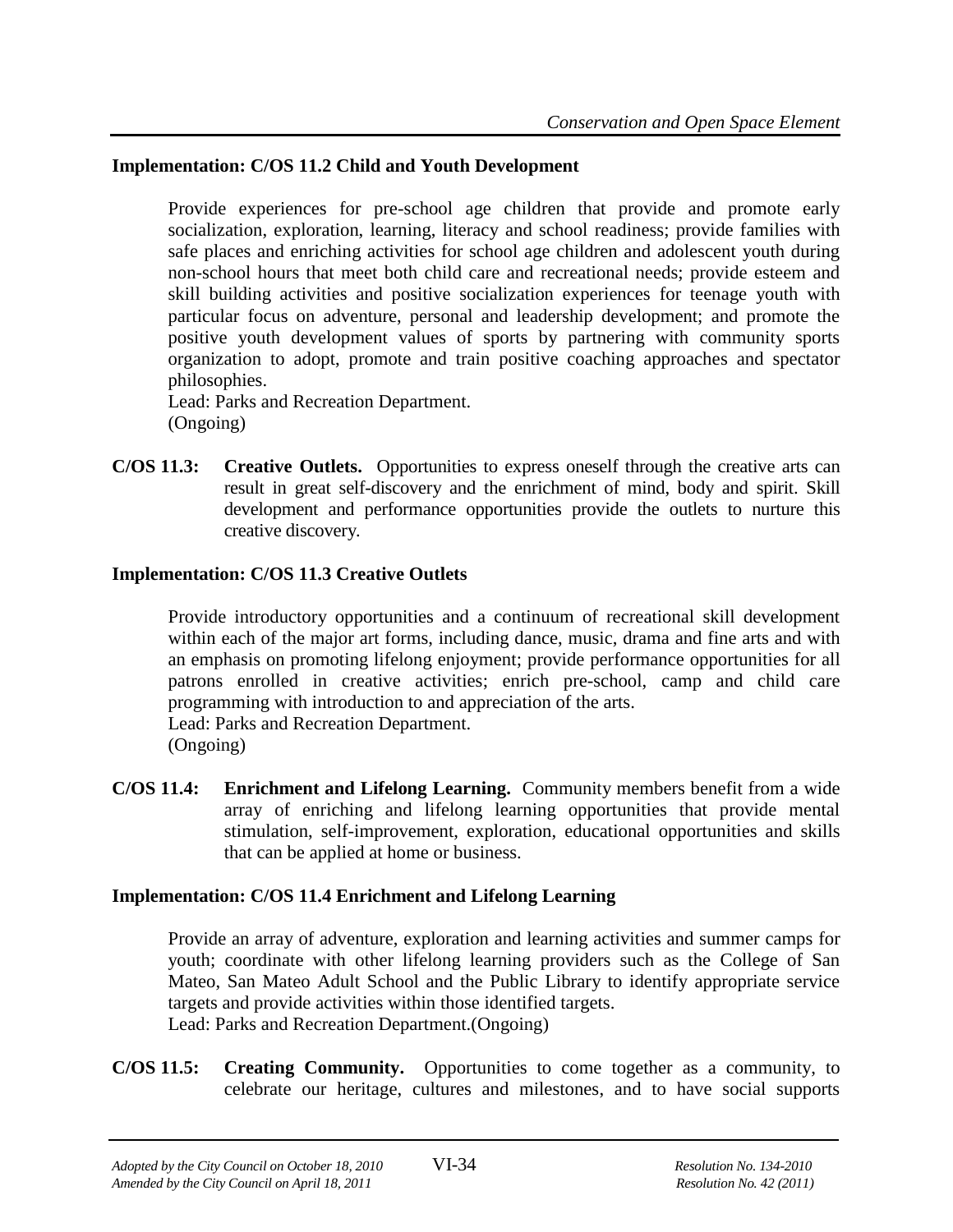available are keys to creating a sense of community.

#### **Implementation: C/OS 11.5 Creating Community**

Ensure access to all through fee assistance, mainstreaming for those with disabilities and appropriate bi-lingual support; provide culturally relevant programming and expanded awareness and appreciation of our diverse cultures through programs and events; provide referral and easy access to the wide array of information and services provided by the city, other agencies and the community non-profit sector; support the community's need for and enjoyment of its park and recreation facilities, i.e. picnic areas, ballfields, community centers through an efficient reservation system; provide and facilitate a wide array of community events.

Lead: Parks and Recreation Department. (Ongoing)

**C/OS 11.6: Aging Adults.** Facilitate an aging-friendly community that meets the interests of older adults in the areas of housing, mobility and transportation, active and healthy living, lifelong learning, civic engagement and community connections, lifestyle planning, and information and resource support through direct city services, cooperative and collaborative partnerships, and encouraging services by other community service providers.

# **Implementation: C/OS 11.6 Aging Adults**

Complete both phases of a two-part strategic planning process, Aging Well San Mateo and implement, as resources allow, the recommended strategies in order to enhance the provision of aging adult services. Lead: Parks and Recreation Department.

(Ongoing)

# 12. MAXIMIZING PARKS AND OPEN SPACE

**C/OS 12.1**: **Balanced Park System**. Provide the appropriate mix of parkland that balances the needs of active and passive facilities, formal and informal uses and that are accessible for all residents, and meet existing and future recreation needs.

As new development or redevelopment of existing parkland occurs, it is important to insure that design considerations achieve a balance between formal, active and organized use areas and less formal, passive and drop-in areas.

**C/OS 12.2: Facility Standards.** Adopt and use the Park and Recreation Facility Standards to assess the adequacy of existing facilities, designing, developing and redeveloping sites, and acquiring or accepting new sites.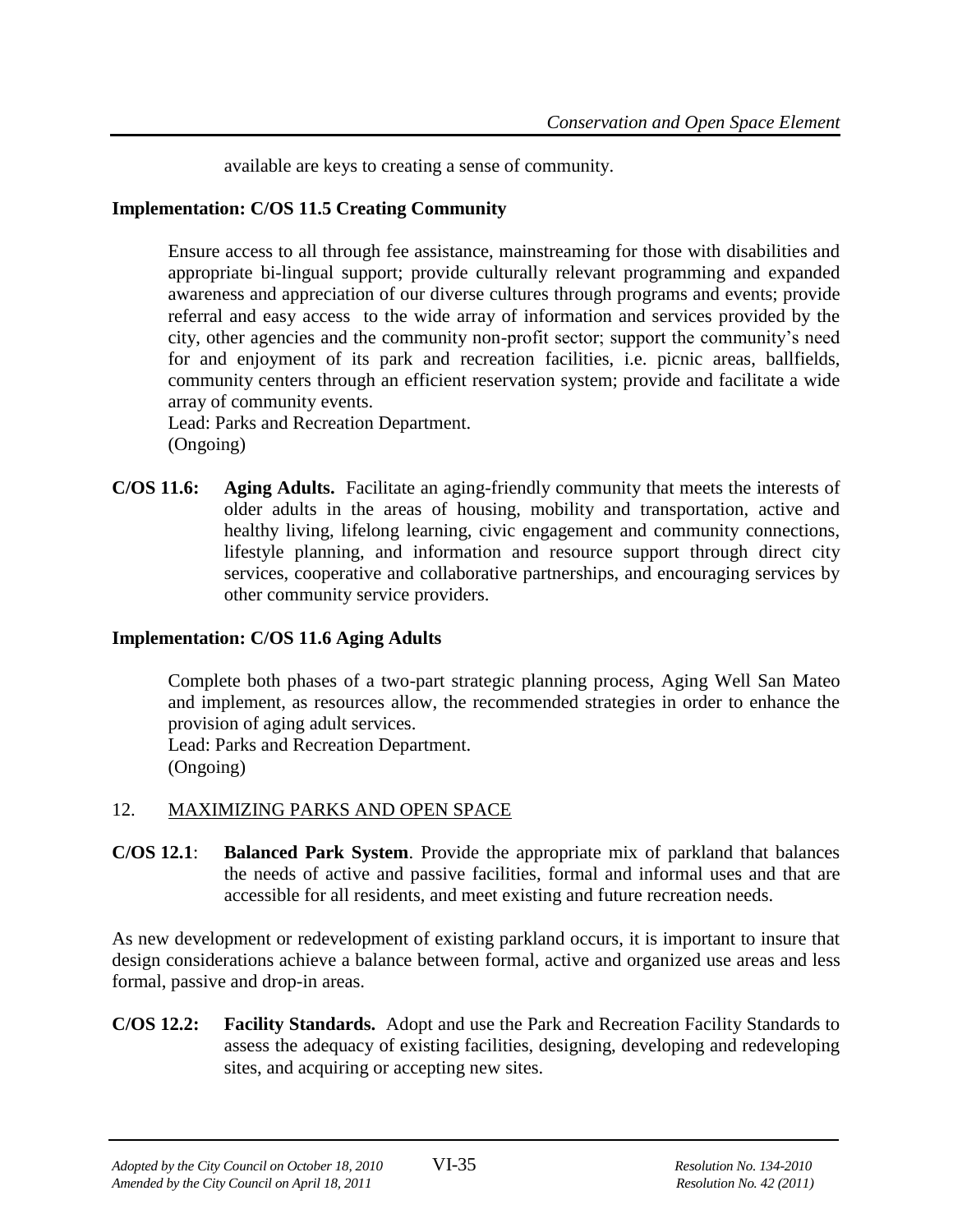Standards are established to provide a guide for the types of facilities that a community ought to have. Specific standards for San Mateo directed by Policy 12.2 have been developed that are based upon general norms and the unique needs of San Mateo. (Standards Section following Policies.)

#### **Implementation: C/OS 12.2 Facility Standards**

These standards were adopted as part of the Parks and Recreation Element of the General Plan and will be used in developing priorities for the long term capital improvement.

Lead: Parks and Recreation Department (Ongoing)

**C/OS 12.3: Maximizing Park Assets:** Create an asset management plan that identifies the highest and best use of undeveloped parcels or underutilized areas within existing parks to insure they are best positioned to meet current and future needs and where appropriate, consider options for alternate non-park uses. Ensure that appropriate value or credit is restored to the park system for loss of land.

Undeveloped parcels and under-utilized areas within existing parks need to be evaluated to insure they can provide the highest and most appropriate value.

**C/OS 12.4: Parks as Learning Environments:** Enhance the role of parks as learning environments by providing interpretive opportunities to increase public awareness of their unique cultural, historical and environmental characteristics.

Park settings provide a unique opportunity to educate the community on a variety of special interest topics that highlight the diversity and uniqueness of San Mateo's past heritage as well as the surrounding ecological environment.

#### **Implementation: C/OS 12.4 Parks as Learning Environments**

In partnership with community organizations, such as the San Mateo County Historical Society, Coyote Point Museum, etc. develop interpretive signage, brochures and other collateral material that facilitates public education of our park system. Lead: Parks and Recreation Department. (Ongoing)

**C/OS 12.5: Compatible Public Use.** Provide for public access, study, and recreation opportunities at the Shoreline, Sugarloaf Mountain, San Mateo and Laurel creeks that are compatible with their setting and natural attributes; ensure that significant natural qualities and habitat are protected.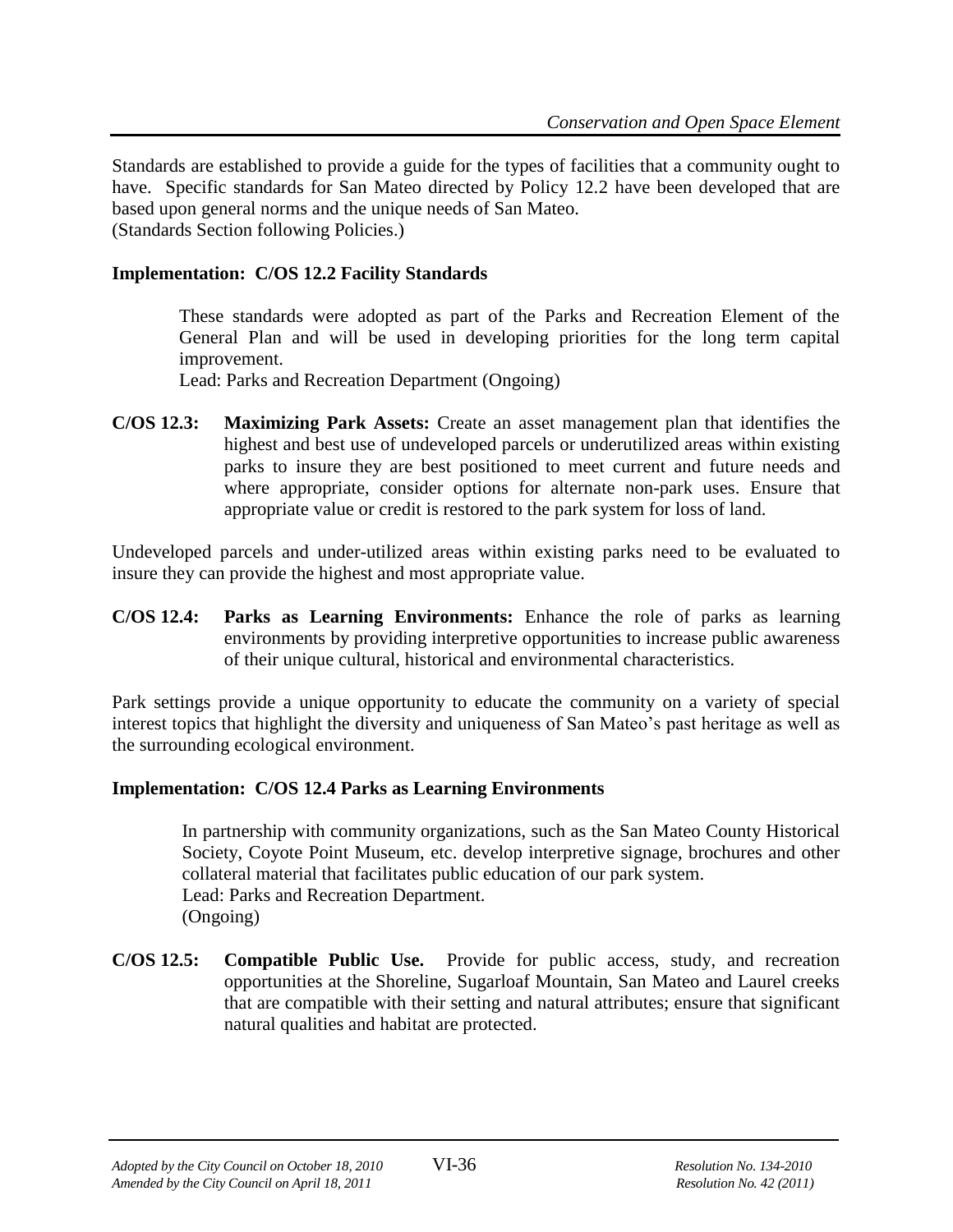Natural and habitat areas are limited in San Mateo; what exists should be protected. Policy 12.5 directs that compatible recreational uses be incorporated where possible and used to enrich our understanding and appreciation of the environment.

#### **Implementation: C/OS 12.5 Compatible Public Use**

The master plan for Sugarloaf Mountain will consider public use opportunities. The Shoreline Parks Master Plan includes public access with pedestrian and bicycle trails, and identifies wetlands areas to be enhanced thereby providing future educational opportunities. The Gateway Park project incorporates public access and recreational opportunities along San Mateo Creek. Construction of these facilities will incorporate master plan amenities, while preserving natural attributes, qualities, and habitats. Lead: Parks and Recreation Department. (Ongoing)

**C/OS 12.6: Resident Access.** Provide use and reservation policies that give priority to residents of San Mateo; in particular, ensure that regional usage of Sugarloaf and Shoreline does not diminish resident opportunities to use these facilities.

Many City park and recreational facilities are regionally popular. Policy 12.6 directs that San Mateo residents receive ample, priority opportunities to use such areas.

**C/OS 12.7: Park Preservation.** Preserve existing parklands, open spaces and the golf course for open space and recreational use as directed by ordinance.

Existing parkland has been found to be inadequate to meet community needs, and protection of what is available is of significant importance. City ordinance allows for the dedication of parkland that is four acres or more such that a majority vote of the electorate is required to convert the parkland to a different use.

# 13. PARK MAINTENANCE AND INFRASTRUCTURE MANAGEMENT

**C/OS 13.1: Maintenance Standards.** Maintain the park system by a set of maintenance standards that reflect community values and in a manner that maintains, promotes, and optimizes positive use, and prevents degradation of facilities and ensures that particular equipment and facilities are maintained in a safe condition.

Poorly maintained facilities and uncorrected vandalism encourage further degradation and inhibit positive uses; prompt action directed by Policy 13.1 helps to stem further destruction.

**C/OS 13.2: Rehabilitation Priorities.** Give priority to Capital Improvement Program projects that rehabilitate facilities that have become or will become costly to maintain, only marginally usable, or located in neighborhoods that are in the greatest need of quality of life improvements.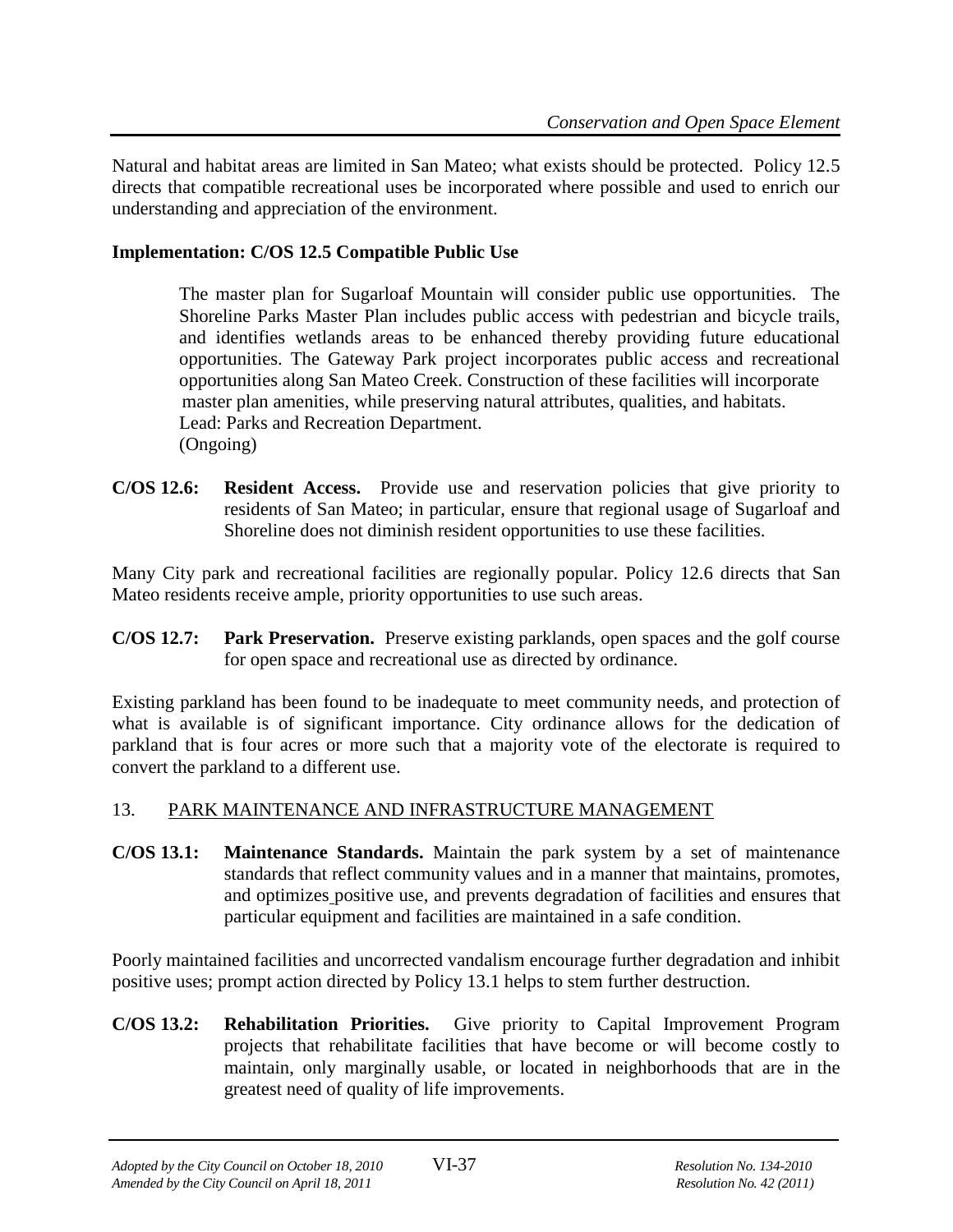**C/OS 13.3: Site Modification.** When existing parks undergo reconstruction or rehabilitation the site facilities and layout must be reviewed to determine if they effectively meet community needs, and whether modification would provide significant benefits in relation to costs.

The need to rehabilitate existing, aging infrastructure is critical, particularly in a relatively mature park system. Policy 13.3 directs that at the time of any major rehabilitation, an examination be conducted of how appropriate and effective the existing facilities and layout are, and whether new needs have evolved that should be addressed.

**C/OS 13.4: Lifecycle Management:** Utilize an infrastructure lifecycle management program that extends the useful life of all park and recreation assets and insures that sufficient funds are available for replacement or major rehabilitation.

Once in place, an infrastructure lifecycle management program will allow park and recreation assets to be managed over a long-term basis and can help establish priorities when developing the department's Capital Improvement Program.

#### **Implementation: C/OS 13.1 Maintenance Standards, C/OS 13.2 Rehabilitation Priorities, C/OS 13.3 Site Modification, and C/OS 13.4 Lifecycle Management**

Maintenance standards have been developed and their use will be further supported with the implementation of computerized maintenance management software.

Priority within the long term Capital Improvement Program has been given to renovation and rehabilitation projects which upgrade children's playgrounds and enhance their safety and accessibility. These policies will be used during the Capital Improvement Program budget preparation process and the master plan process for future park renovation projects.

Lead: Parks and Recreation Department. (Ongoing)

**C/OS 13.5: Community Partnerships.** Promote City and community partnerships for cleanup and development assistance at park sites and landscaped areas.

Neighborhood involvement increases pride and sense of ownership of facilities which can supplement City resources; Policy 13.5 directs City promotion of such involvement.

#### **Implementation: C/OS 13.5 Community Partnerships**

The park system has benefited greatly from a variety of neighborhood and community partnerships that have lead to improvements at Bay Tree Park, Rotary Picnic Grove in Central Park and island beautification projects in the San Mateo Park neighborhood. As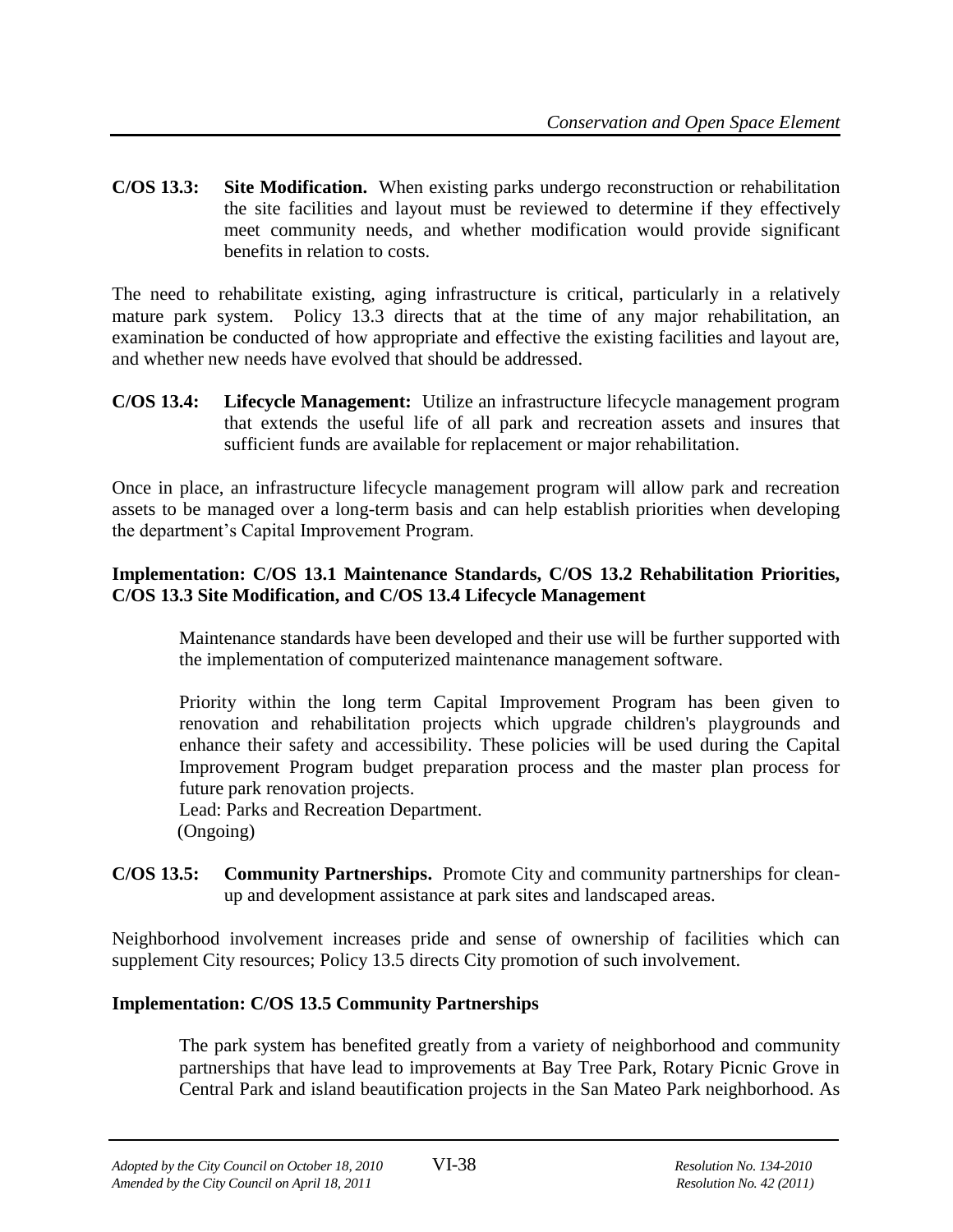fiscal resources become more constrained, the City will increase its efforts to seek neighborhood support for enhancement and beautification projects. Lead: Parks and Recreation Department (Ongoing)

**C/OS 13.6: Sustainability Practices.** Establish management and operating practices that are environmentally, socially and economically sustainable.

Policy 13.6 responds to the community's expectation that more pro-active efforts need to be implemented to reduce the dependency on consumable resources such as water and energy and to encourage the expansion of recycling and waste reduction practices in park facilities.

#### **Implementation 13.6: Sustainability Practices**

Utilize native and drought tolerant plant species to the greatest extent possible where compatible with use and aesthetic considerations; employ efficient irrigation systems, including the use of reclaimed water where technically and economically feasible and expand the use of environmentally sustainable maintenance practices such as the City of San Mateo's adopted Integrated Pest Management policy. Expand efforts to improve recycling opportunities in all parks and implement trash reduction measures, especially during large community events.

Lead: Parks and Recreation Department. (Ongoing)

# 14. CAPITAL IMPROVEMENTS

- **C/OS 14.1: Acreage Standards.** Acquire or accept for dedication parkland acreage in accordance with the Park and Recreation Facility Standards.
- **C/OS 14.2: Acquisition.** Consider the location of potential parkland in determining whether to acquire or accept a particular site. Consider locations which are centrally located, easily accessible, adjacent to existing park sites or located in neighborhoods that are in greatest need of quality of life improvements.
- **C/OS 14.3: Active Use Facilities:** Provide sufficient active use facilities to support current needs and future trends including at least three new multi-use athletic turf areas; an evaluation of existing turf fields for possible conversion to synthetic turf; a tennis complex that optimizes revenue generation; and a system of pedestrian and bike trails that will provide interconnectivity between parks.
- **C/OS 14.4: Community Recreation.** Implement a vision for community recreation spaces that include the development of a multi-use leisure lifestyle center, including a year-round aquatics facility and the reconfiguration of existing recreation facilities to better support the stated Service Outcomes.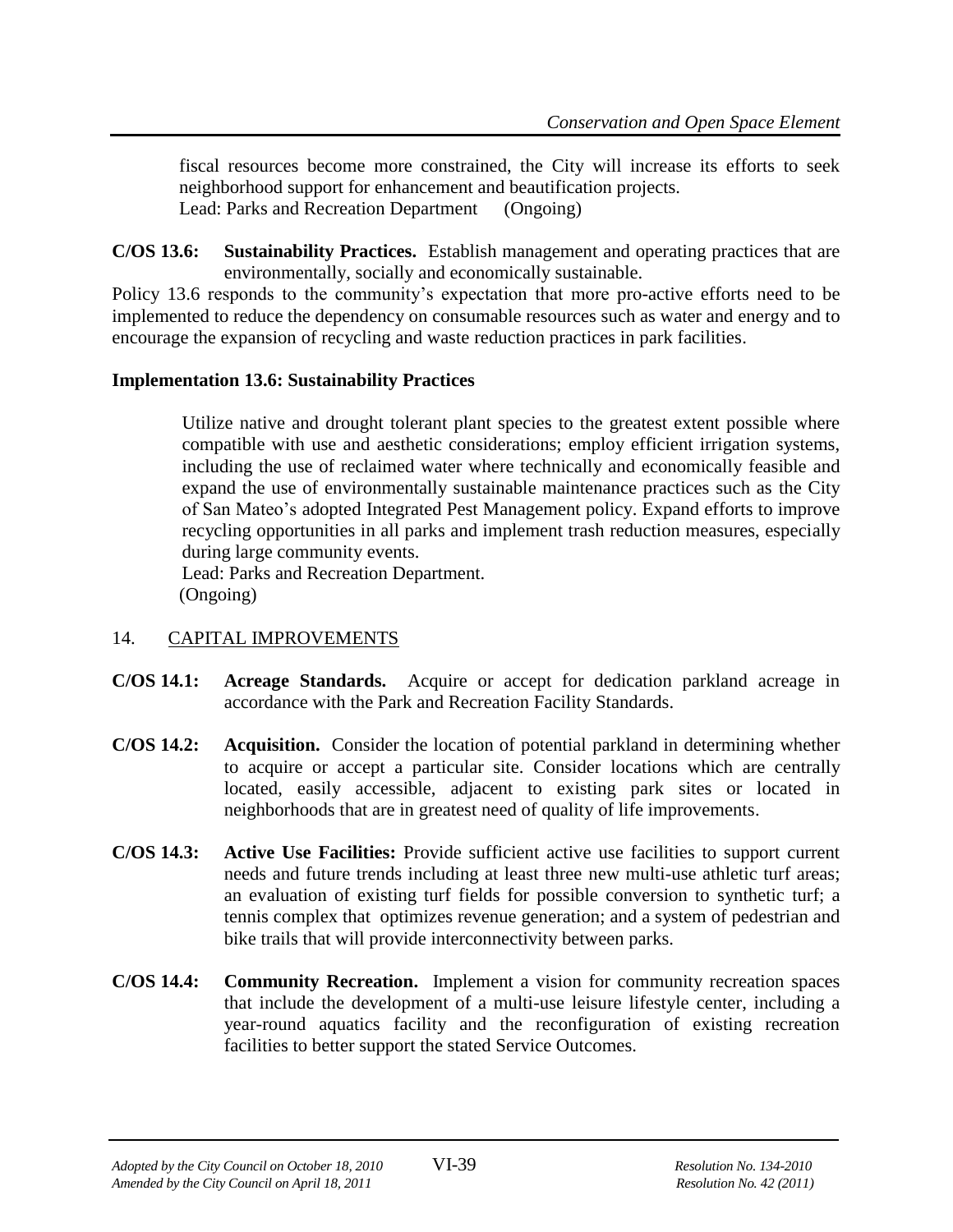**C/OS 14.5: Central Park**. Enhance Central Park's character as the city's signature park and community gathering pace.

Central Park's unique character and it's proximity to downtown necessitate that future improvements preserve it's historical nature, improve its visual image and sense of open space, enhance it's value in support of downtown vitality and extend it's utilization as a venue for community special events.

**C/OS 14.6: Regional Facilities.** Explore the feasibility of developing regional recreational and sports complexes with neighboring cities.

A comparison of available facilities and reasonable community standards uncovers a number of deficits which are identified in Policies 14.2, 14.3, and 14.4. In attempting to address those deficits, it must be recognized that available open space with park and recreation potential is very limited. Creative ways of meeting our unmet needs such as partnering with neighboring cities to provide regional sports complexes will need to be employed. When acquisition opportunities do become available, it will be critical to ensure that the properties meet the acreage standard as directed by Policy 14.1. (Standards Section following Policies)

# **Implementation: C/OS 14.2 Acquisition, 14.3 Active Use Facilities, C/OS 14.4 Community Recreation Facilities, C/OS 14.5 Central Park, and C/OS 14.6 Regional Facilities**

With the exception of new development at Shoreline Park, all recent efforts have been directed towards improving existing infrastructure. The master planning for the 12 acre community park at Bay Meadows will lead to the creation of new parks and recreation facilities that may address one or more of the identified deficiencies.

The series of images created through the Central Park design charrette process should continue to serve as guiding principles when re-master planning the park and prioritizing future capital improvements. Lead: Parks and Recreation Department

(Ongoing)

**C/OS 14.7: Area Studies and Specific Plans.** Include direction in Area Studies and Specific Plans, prepared for new development or redevelopment of portions of the City, that adverse impacts on existing park sites and recreation services will be avoided or mitigated.

Policy 14.7 intends that in-progress and future planning efforts for specific portions of the City take a comprehensive view of impacts on recreation facilities and services resulting from increased worker or resident population pursuant to the plans and that the plans provide for the prevention or mitigation of such impacts.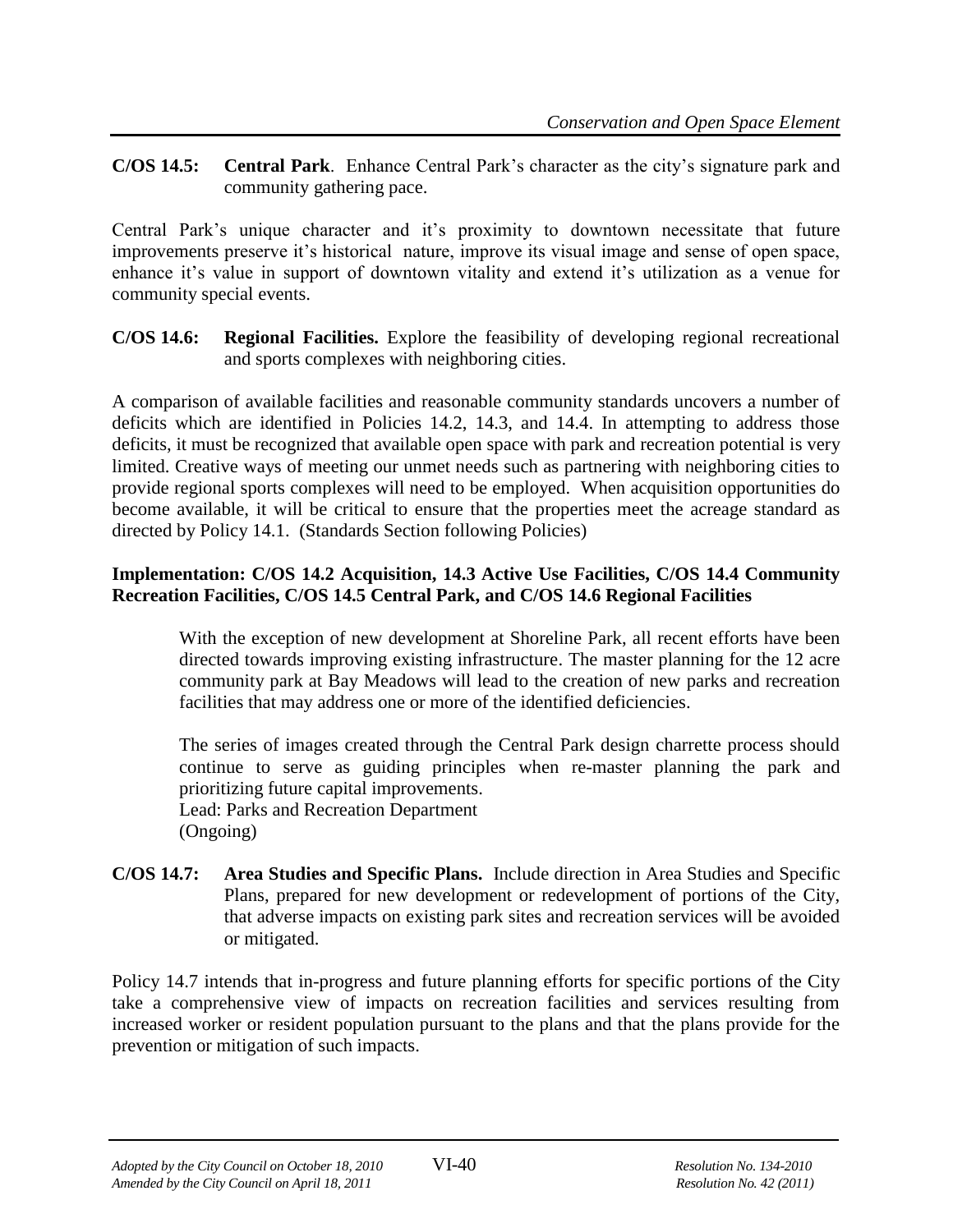# **Implementation: C/OS 14.7 Area Studies and Specific Plans**

The Downtown, Bay Meadows, Hillsdale Station Area, Rail Corridor, Sugarloaf, Mariner's Island, and Shoreline Specific plans include policies both calling for the provision of adequate open space in new developments and protection of existing open space areas, such as Central Park. Individual projects and area-wide master or specific plans are reviewed on a case-by-case basis as to impacts on recreation facilities and services.

Lead: Planning Division, Parks and Recreation Department. (Ongoing)

**C/OS 14.8: Master Planning.** Adopt a master plan for all undeveloped parks and for those parks over 2 acres in size prior to development or major redevelopment. Consult with residents and users prior to initiating improvements that impact major use areas, i.e. playgrounds, ballfields; interim uses may be conducted if such uses will not adversely impact or limit potential permanent uses.

Prior to permanent redevelopment of parklands over 2 acres in size and the development of new parks, a master plan incorporating community input should be developed and adopted to maximize the value of the improvements and ensure that they meet community needs. On smaller parks less than 2 acres, the key to providing needed services for the immediate community is to interact with the neighbors surrounding the parks, rather than prepare a full park master plan.

# **Implementation: C/OS 14.8 Master Planning**

Resident input will be solicited for all park improvements in accordance with this policy. Lead: Parks and Recreation Department

(Ongoing)

**C/OS 14.9: Design Principles**. Establish design principles for all new or renovated parks to maximize productivity, efficiency and community value.

Establishing design principles that reflect the interests of stakeholders and the financial capacity of the organization will result in more efficiently designed projects and reduced long-term maintenance costs.

**C/OS 14.10: Park Image**. When master planning or significantly redeveloping existing facilities, develop an image plan that includes the effective use of signage, color schemes, lighting and plant material which meets both aesthetic and maintenance needs.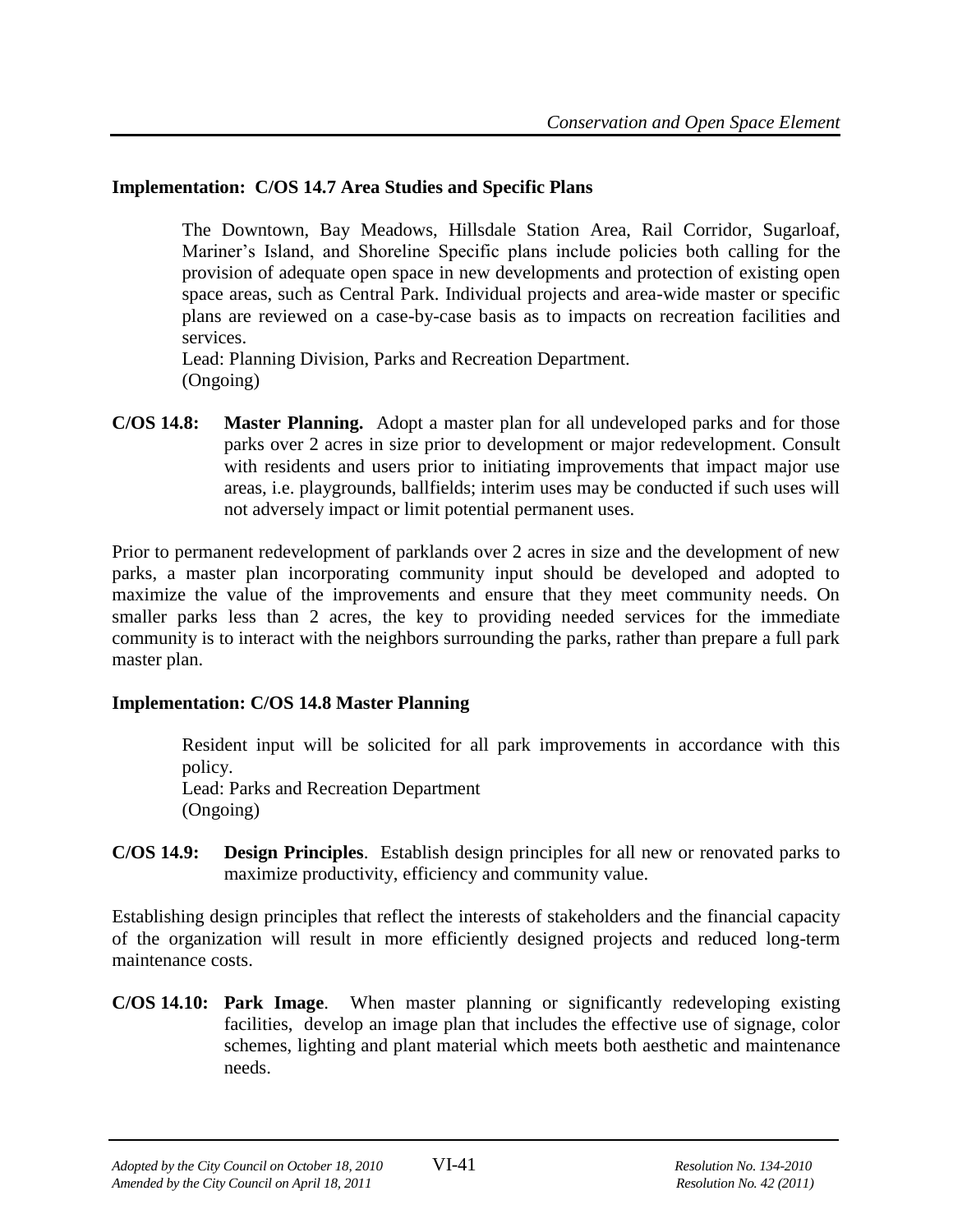Providing consistent signs, lighting, plant material and other visual amenities within facilities improves the visitor experience, provides higher public recognition value and may ultimately lessen vandalism incidents.

#### 15. SCHOOL FACILITIES AS RECREATION RESOURCES

- **C/OS 15.1: Shared Use.** Encourage schools to make their facilities available for City and community-sponsored activities to the greatest extent possible.
- **C/OS 15.2: Cooperative Agreements.** Where possible, enter into joint use agreements or any other appropriate agreements that will encourage the schools to provide reasonable access and fees for use of school facilities by community organizations.
- **C/OS 15.3: Rehabilitation or Purchase of School Sites.** Consider contributions towards rehabilitation or the purchase of surplus school sites based upon an evaluation of their value as community recreation resources and consistency with policies 14.1 through 14.5. (Note: Related Land Use Policy LU-4.15.)

School facilities are heavily relied-upon to meet community recreation needs; however, their maximum community benefits are not being realized. Schools provide perhaps the best opportunities to address deficits in facilities and a multi-faceted strategy for increasing their use and maintaining their usability should be employed. Policies 15.1 - 15.3 direct methods of making use of these opportunities.

# 16. REVENUE AND RESOURCE DEVELOPMENT

- **C/OS 16.1: Program Fees and Cost Recovery.** Establish and maintain program fees consistent with the City Council adopted Cost Recovery and Pricing Policy.
- **C/OS 16.2: Recreation Fee Assistance.** Provide program fee assistance to qualifying low income families consistent with the Park and Recreation Commission endorsed administrative policy for fee assistance.
- **C/OS 16.3: Accessible Facilities.** Continue to provide general park facilities that are free and open to the public, except for reservations of specific facilities by groups or individuals, or for facilities that traditionally charge fees (e.g., Golf Course, Marina Lagoon).

The Cost Recovery and Pricing Policy noted in Policy 16.1 provides a balance between service values and cost recovery expectations, providing lower cost recovery expectations for core and youth services, and higher cost recovery expectations for adult and specialty activities. Access for All is a core principle of the Parks and Recreation Department mission, and Policy 16.2 addresses access for those with financial barriers to participation. In addition, informal use of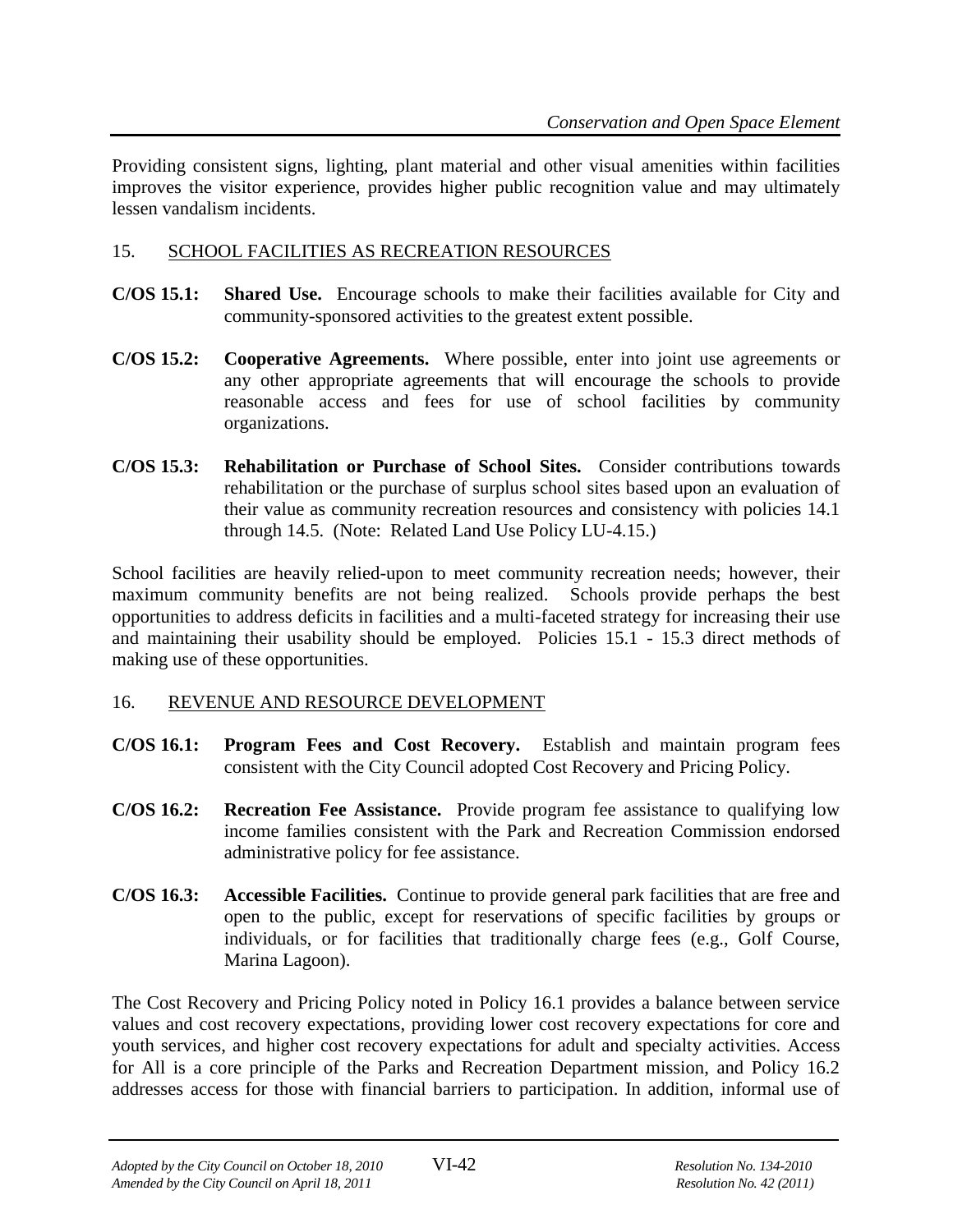park facilities should continue to be free to the public as directed by Policy 16.3.

**C/OS 16.4: Maintenance and Operating Costs.** Consider long-term maintenance and operating costs in acquisition, development, and redevelopment decisions.

Consideration of installation costs is only part of the Capital Improvements decision process. In some cases, high future maintenance costs may diminish the desirability of certain improvements. In others, particularly rehabilitation of infrastructure, a particular capital expenditure may be very cost effective by reducing costly continued repairs or inefficient maintenance processes.

#### **Implementation: C/OS 16.4 Maintenance and Operating Costs**

Require that maintenance and operating costs be included within the development of a park master plan or major facility upgrade and evaluated prior to the recommendation for contract award for any major park or facility rehabilitation or improvement project. Lead: Parks and Recreation Department (Ongoing)

**C/OS 16.5: Development Fees.** Assess appropriate fees and taxes to ensure that new development contributes adequate funding to compensate for its impacts on recreation facilities and services.

The citizens of San Mateo have contributed significant tax dollars to provide their park system. New developments increase the demands upon these facilities and the need for additional services. Policy 16.5 directs that appropriate development fees be assessed to ensure that new populations contribute to and maintain the service level of this system.

**C/OS 16.6: Cooperative Service Delivery.** Utilize opportunities for cooperative acquisition, development, operation, and programming with private organizations or other public agencies that will provide more effective or efficient service delivery.

The City is continuously seeking to establish partnerships for the provision of services and programs. Recent examples include the San Mateo Marlins for the provision of masters swimming; Mills Peninsula Health Services as a partner for promoting fitness and healthy lifestyles; and partnering with the Police Department to provide programs and activities through the Police Activities League.

**C/OS 16.7: Non-Profit Community Support Organization**. Encourage the establishment of a non-profit community support organization, e.g. Parks and Recreation Foundation that will expand non-city resource opportunities, i.e. money and volunteers.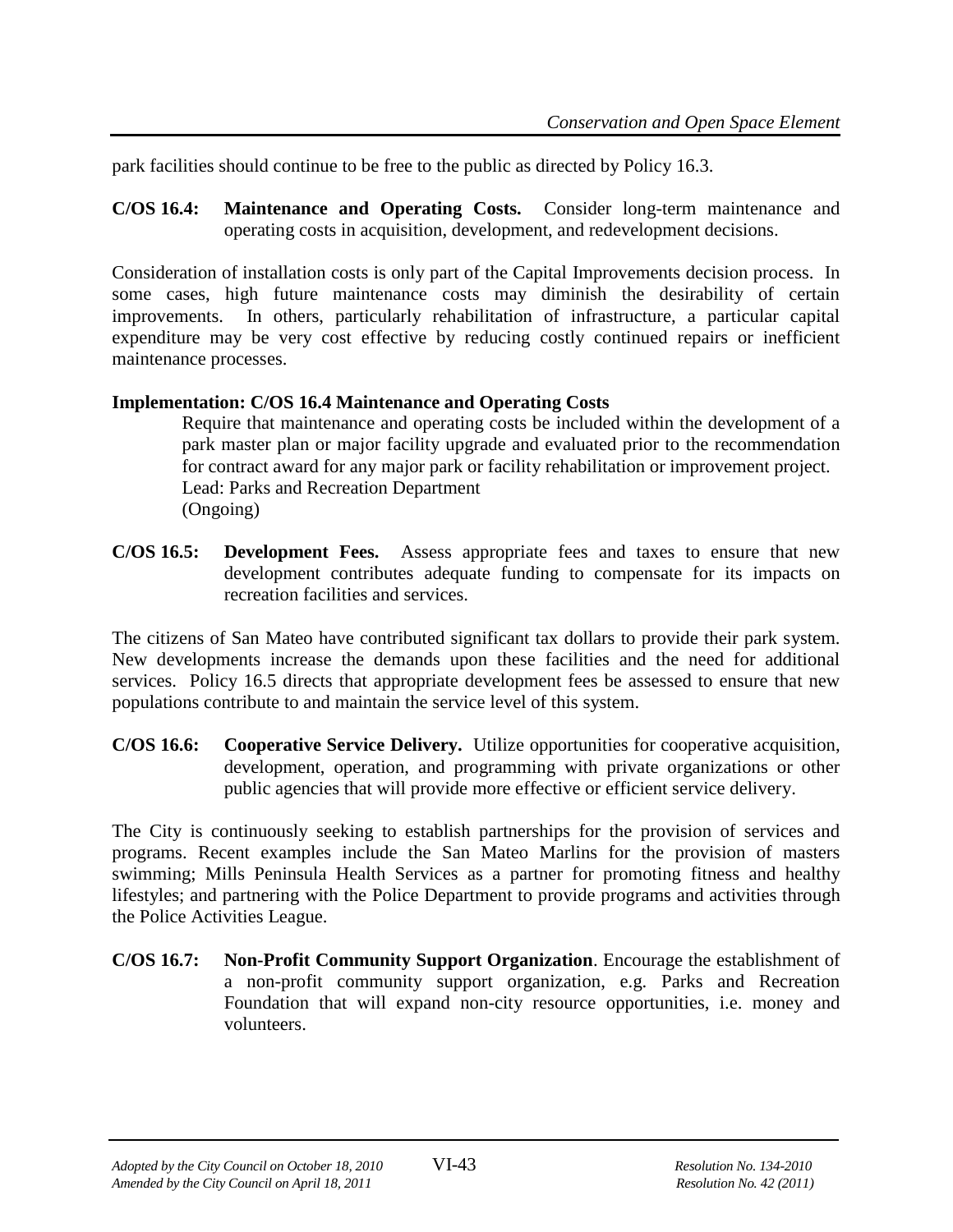Non-profit community support organizations have been successful in raising public awareness on behalf of park and recreation programs and services as well as lead successful campaigns to increase both volunteers and support dollars.

#### **Implementation: C/OS 16.7 Non-Profit Community Support Organization**

The City's role is to support and encourage the creation of a non-profit community support organization by providing the proper framework for establishing goals, objectives and priorities in order to insure its success. Lead: Parks and Recreation Department (Ongoing)

**C/OS 16.8: Redevelopment Areas.** Utilize Redevelopment Agency funding for parkland capital improvements that promote the goals of the redevelopment areas, as appropriate in relation to other priorities and the availability of funds within the redevelopment area.

Park facilities are among the public improvements that may contribute to the goals of a Redevelopment Area. The implementation of the initial phases of the Shoreline Parks Master Plan was funded through Redevelopment Agency funding and grants. Central Park has also received such funding. Policy 16.8 directs continued consideration of park capital improvements located within the Redevelopment Area for such funds.

#### **Implementation: C/OS 16.8 Redevelopment Areas.**

Implementation of the remaining portions of the Shoreline Parks Master Plan. Development of a Master Plan for Central Park. Lead: Parks and Recreation Department, Housing and Economic Development Division (Ongoing)

# 17. COMMUNITY ADVOCACY AND AWARENESS

- **C/OS 17.1: Public Information.** Communicate the benefits and value park and recreation services bring in making San Mateo a more livable, economically viable, and socially responsible community. Maximize publicity in programs and services that promote public knowledge of the services available.
- **C/OS 17.2: Customer Service.** Adopt policies and practices that create satisfied customers and develop life-long relationships with our users.
- **C/OS 17.3: Strategic Community Partnerships.** Develop and maintain positive partnership relations with schools, businesses, community groups and civic organizations in order to maximize resources, eliminate duplication of effort and reach common goals.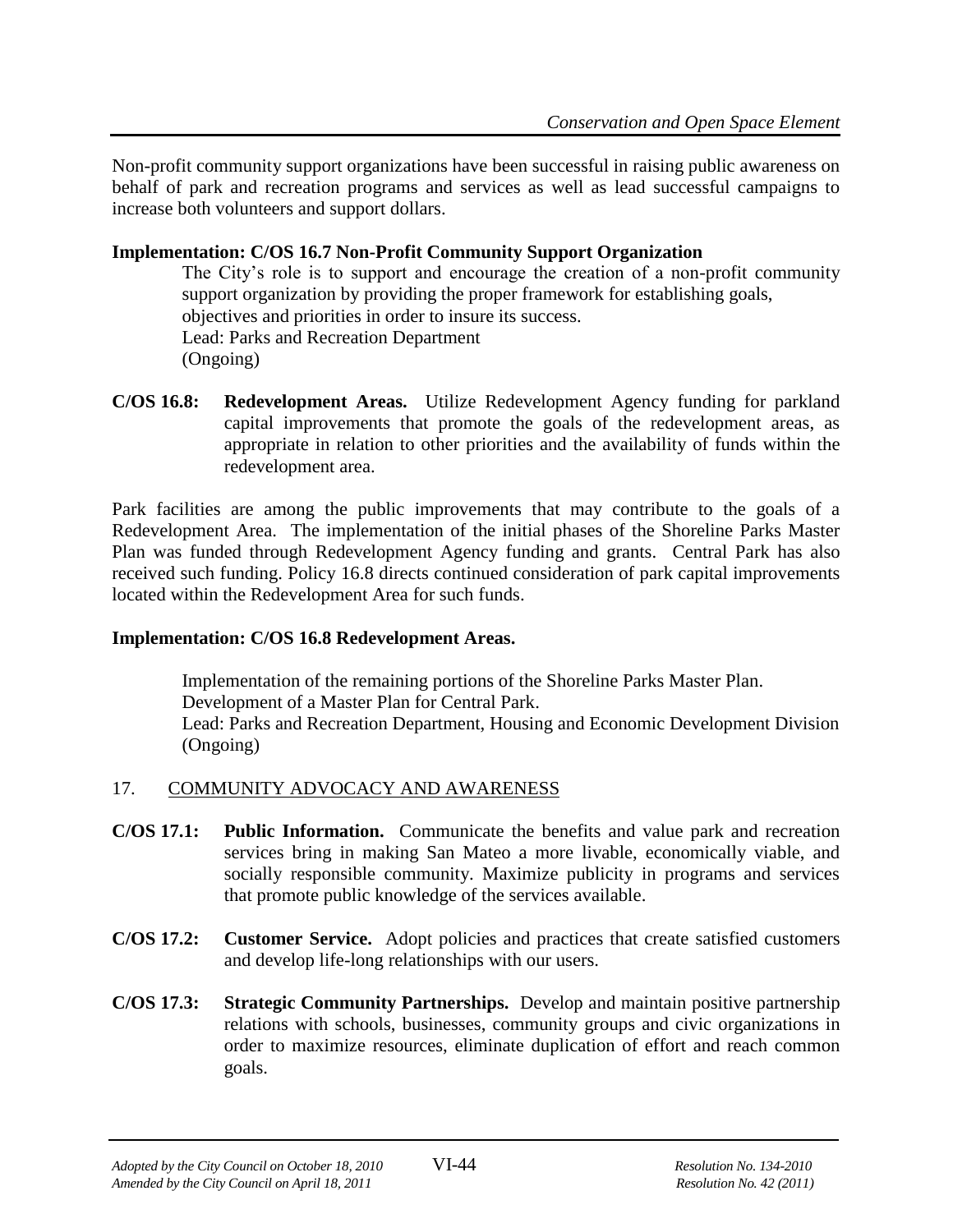The value and benefits derived from park and recreation programs and facilities are apparent to users but may not be as obvious to the general public. The goals contained within C/OS 17.1 Public Information, C/OS 17.2 Customer Service and C/OS 17.3 Strategic Community Partnerships attempt to enhance the value of parks and recreation as an essential community service and highlight its role in maintaining the quality of life in the community by taking a customer driven, outcome oriented and collaborative approach to service delivery.

# **PARK AND RECREATION FACILITY STANDARDS**

# A. Facility Classifications

**Mini-Parks:** These are the smallest of the City's neighborhood parks. They are generally limited in facilities to essentially a single use. Any park that is less than one acre is categorized as a mini-park. The general service radius of such parks is 1/4 mile.

**Neighborhood Parks:** These parks are generally less than five acres in size and frequented by neighboring patrons. There may be some City-wide usage that takes place at neighborhood parks; however, the main focus is to serve nearby residents. Neighborhood parks generally serve multiple uses. The optimum neighborhood park should be at least four acres in size and include a multi-purpose turf area, a children's play area that includes pre-school and youth apparatus, seating areas, preferably including picnic tables, the opportunity for passive enjoyment of a landscaped space, and a multi-use court. The general service radius of a neighborhood park is 1/3 mile, aside from any usage on a City-wide basis.

**Community Parks:** These are major, multi-use facilities that focus on providing for City-wide needs. Community parks also serve neighborhood needs and should include all of the desirable elements of a neighborhood park. Their primary function, however, is to accommodate Citywide needs and serve a much broader patronage. Uses that might be found in a community park include athletic game facilities, community centers, large group picnic areas, swimming pools; large children's play areas, outdoor performing facilities, and tennis or other game court areas. Community parks are generally greater than five acres in size, though small facilities that include a major City-wide function, or multiple City-wide facilities, may be included. Sizes of community parks may vary widely, from approximately 5 acres to 25+ acres. The service radius of a community park ranges from one mile to the entire City. Some regional use may also take place in the community parks.

**Regional Parks:** These are major facilities that provide for City-wide community needs, and also draw significant patronage from non-resident users.

**Open Space:** The park areas described in the four preceding definitions are generally characterized by usable space. Though some undeveloped or inaccessible areas may exist in them, they are generally highly developed urban parks with mostly usable space.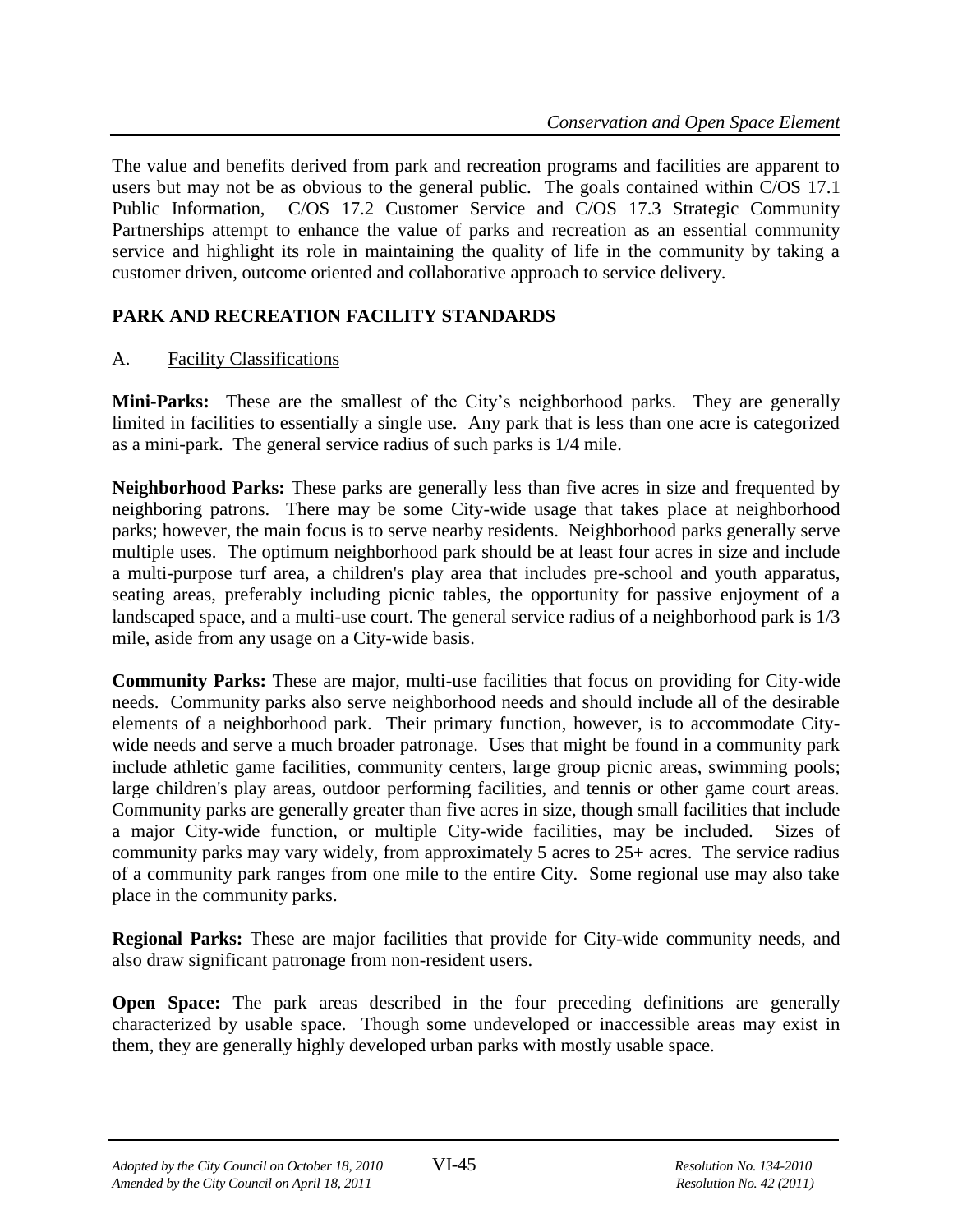Open Space areas, on the other hand, are parklands whose scenic, environmental, and open space values predominate. These are areas that are generally left in a natural state without facilities for intensive urban recreational activities. Where public access is provided, activity is compatible with the natural state of the area, and significant areas may be inaccessible due to terrain or environmental sensitivity.

#### B. Facility and Acreage Standards

1. Citywide Acreage Standards: Government Code Section 66477 (Quimby Act) establishes specific standards for determining the proportion of a subdivision to be dedicated, or fees paid in lieu of dedication, for "community or neighborhood" park or recreational purposes. The standards pertain to the population of the City (based on the latest census data) and the amount of existing neighborhood and community recreation facilities. The standards allow a minimum of 3 acres per 1,000 population for dedication/in-lieu fee purposes. A higher standard is also allowable up to a maximum of 5 acres per 1,000 population as long as it does not exceed the City's inventory of "community or neighborhood" parkland. The City requires 2 acres per 1000 population from residential development projects. Although this is lower than our current inventory, the City's concern regarding the impact on the cost of housing has limited this requirement from increasing. As of 2009 (based on a population of 95,500), the ratio of existing neighborhood and community (including mini, regional and Coyote Point County Park) park and recreational facilities to population is 4.90 acres per 1,000 population. With a population projected at 119,800 if no additional neighborhood or community parklands are acquired, the City would have 3.88 acres per 1,000 persons by the year 2030.

Facility and acreage goal:

| Neighborhood                                                                   | $1.50$ acres/1,000 people                |  |
|--------------------------------------------------------------------------------|------------------------------------------|--|
| Community/Regional                                                             | $4.5 \text{ acres}/1,000 \text{ people}$ |  |
| Total for Neighborhood and 6.0 acres/1,000 people<br><b>Community Purposes</b> |                                          |  |

- 2. Well designed communities should provide accessible public park and recreational opportunities that are within reasonable walking distance (approximately 1/3 miles) of residents without travel over significant barriers (e.g., highways, railroad tracks, etc.). When characterizing accessibility, parks, schools, open spaces and landscaped spaces should all be considered. Ideally, one or more of the following amenities should be available: multi-purpose turf area, children's play area with pre-school and youth apparatus, seating areas, picnic areas, a multi-use court, and an opportunity for passive enjoyment of an aesthetic landscaped space.
- 3. The optimal neighborhood park, discounting consideration of other nearby facilities (schools, private facilities, etc.) should be at least 4 acres in size, include those items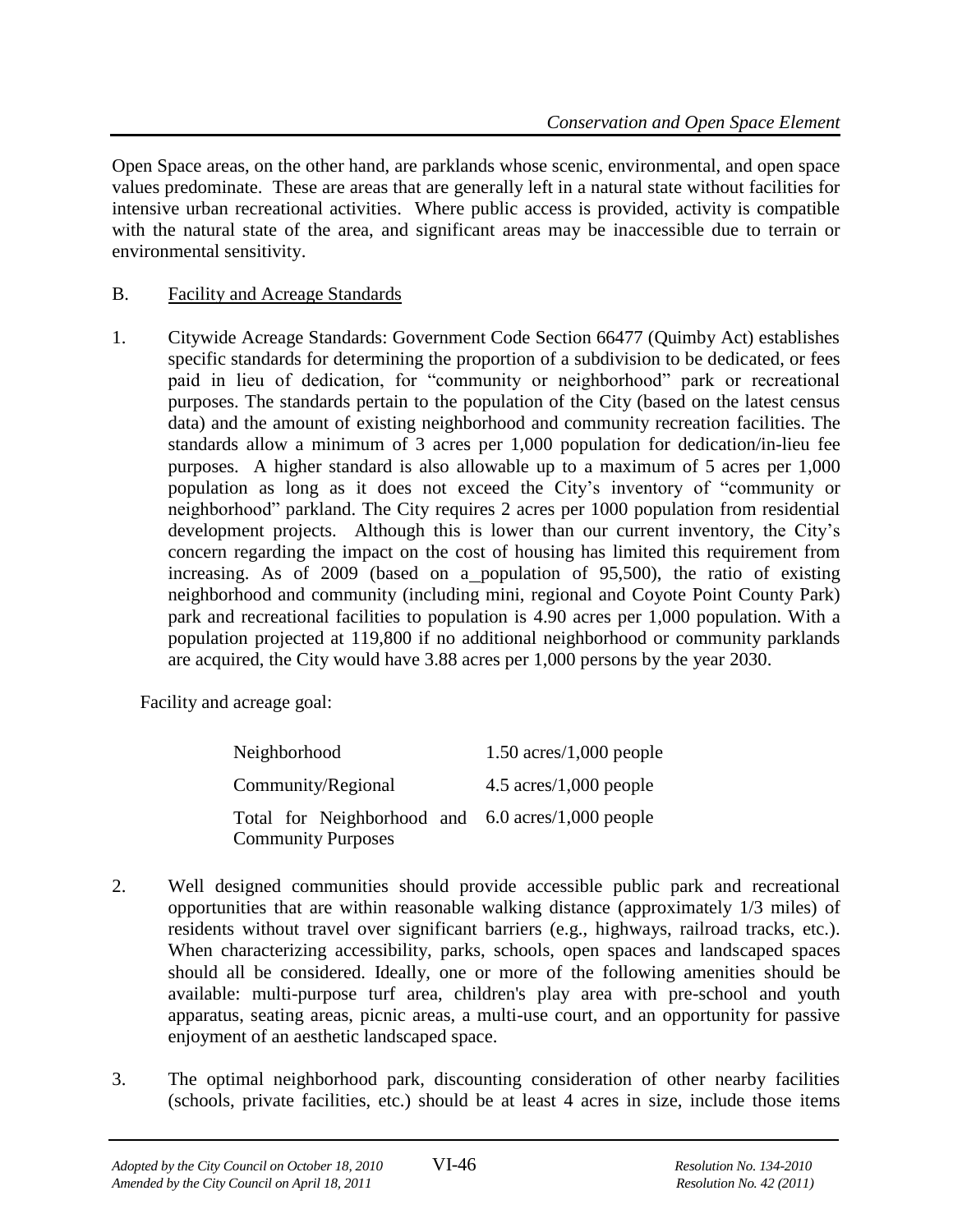identified in Standard #2, and include other facilities that address specific neighborhood or City-wide needs.

4. Specific Facility Standards:

| <b>Facility</b>            | <b>Unit of</b><br><b>Measure</b> | <b>Number Per</b><br><b>Population</b> |  |
|----------------------------|----------------------------------|----------------------------------------|--|
| <b>Athletic Fields</b>     |                                  |                                        |  |
| Rectangular                | Each                             | 1/7,700                                |  |
| Softball                   | Each                             | 1/46,300                               |  |
| <b>Fast Pitch Softball</b> | Each                             | 1/13,300                               |  |
| <b>Youth Baseball</b>      | Each                             | 1/8,400                                |  |
| <b>Adult Baseball</b>      | Each                             | 1/18,500                               |  |
| <b>Tennis Courts</b>       | Each                             | 1/2,000                                |  |
| Community & Aquatics       | Gross Square                     |                                        |  |
| Centers                    | Feet                             | <b>See Narrative Below</b>             |  |
| Reservable Group Picnic    | Table                            | 1/900                                  |  |
| <b>Golf Courses</b>        | Each                             | <b>See Narrative Below</b>             |  |

Athletic Fields: The 2004 Strategic Plan Needs Analysis by Younger and Pros determined the market populations for the community sports that take place on 22 fields within our parks and schools, most of which are multi-purpose fields. Based on the market populations, the analysis determined a needs ratio of the number of field types to population (see above table) and concluded that 3 unlighted or 2 lighted rectangular fields and 2 youth baseball fields were needed over and above the current field inventory.

Using the same field to population needs ratio, it is determined that with a projected population of 119,800 there will be a need for 12 to 14 fields over and above the City's current inventory (4 lighted or 6 unlighted rectangular, 1 softball, 2 fast pitch softball, and 5 youth baseball fields, with at least 1 and preferably 2 of the 3 additional softball and fast pitch softball fields lighted).

Tennis Courts: Based on a recently conducted tennis usage analysis there is a sufficient supply of tennis courts in the City (including all city and school sites) that are available for play. Projecting the current ratio of courts to population (1/2000) to 2030, an additional 13 courts would be needed with at least 4 of the additional available for night play.

Community and Aquatic Centers: A study conducted in 2005 by Sports Management Group to determine appropriate sizes, configurations and locations for community and aquatic centers concluded that a total of 175,000 gross square feet of community center and aquatics space, in a combination of multi-use and specialized-use spaces, would be needed to meet current and future need. Gross square feet includes interior floor space and outdoor areas within the confines of the facility & excludes parking lot and other external areas.